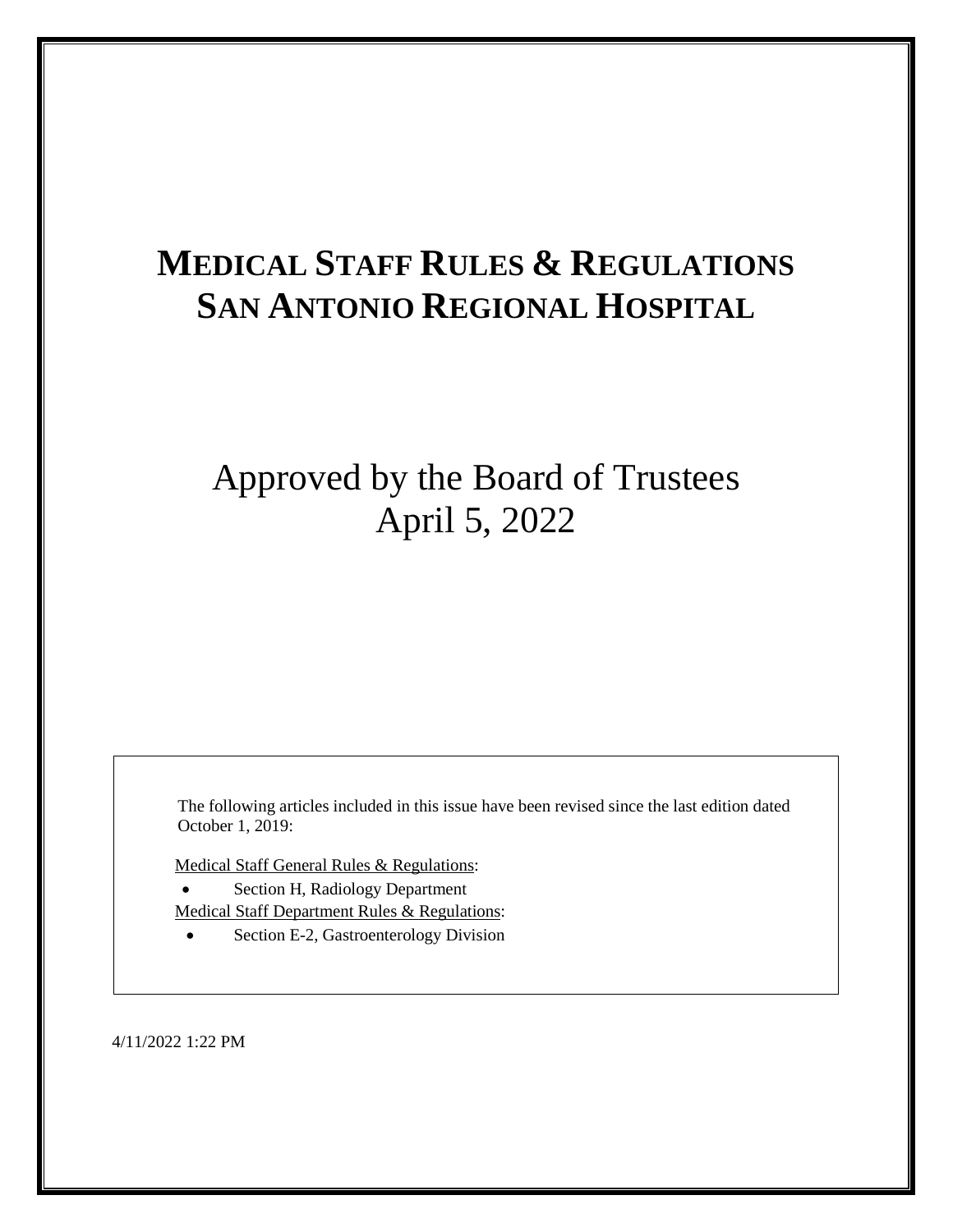## **Table of Contents**

| I. |    | Page 4     |
|----|----|------------|
|    |    | Page 4-6   |
|    |    | Page 6     |
|    |    | Page 6-7   |
|    |    | Page 7-8   |
|    | Ε. | Page 8     |
|    | F. | Page 8-9   |
|    |    | Page 9     |
|    |    | Page 9     |
|    | Ι. | Page 9-10  |
|    | J. | Page 10    |
|    |    | Page 10-11 |
|    | L. | Page 11-14 |
|    |    | Page 14    |
|    |    | Page 14    |
|    |    | Page 14-16 |
|    | Ρ. | Page 16    |
|    |    | Page 16    |
|    |    | Page 16    |
|    | S. | Page 16-18 |
|    | T. | Page 18    |
|    |    | Page 19-20 |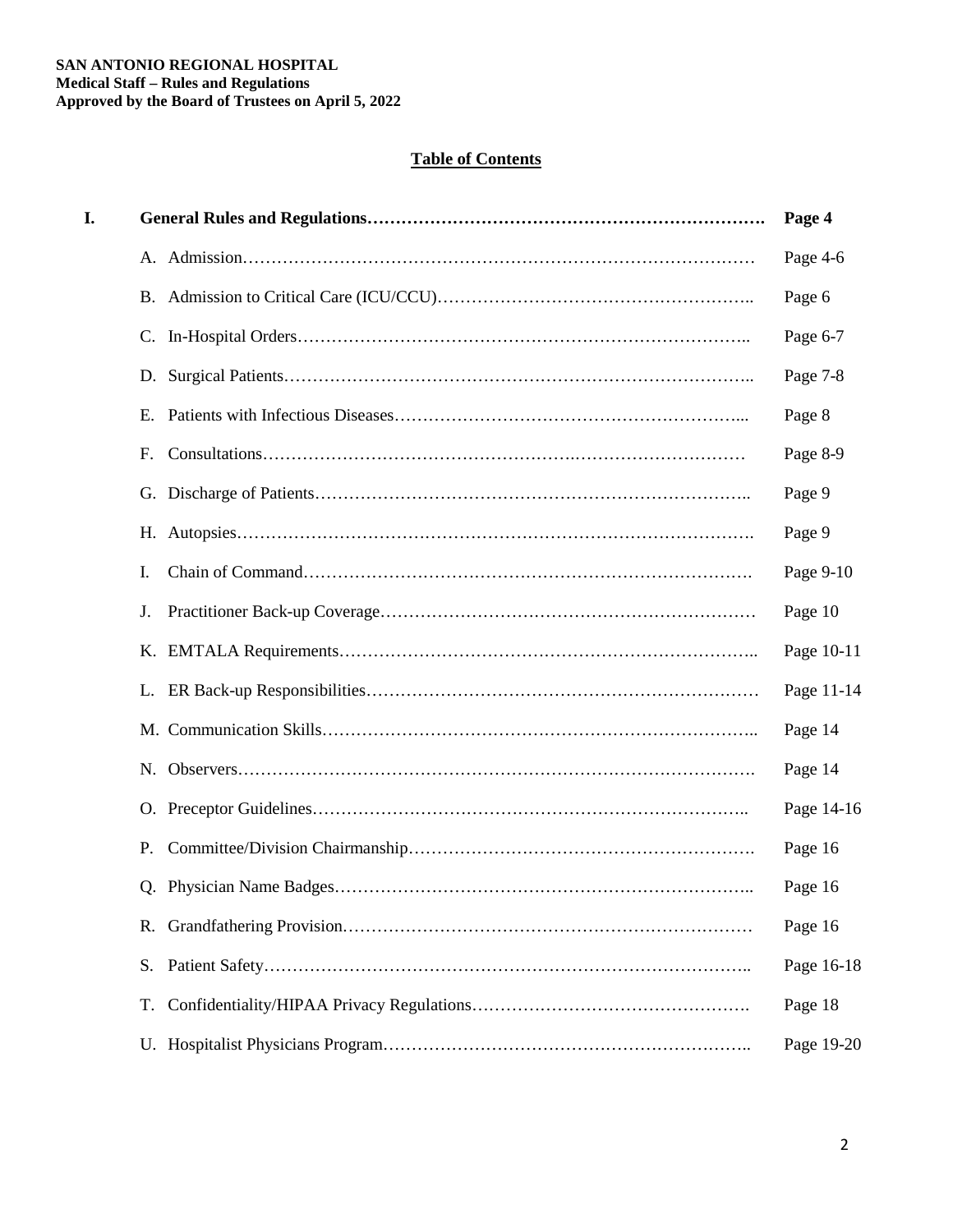#### **SAN ANTONIO REGIONAL HOSPITAL Medical Staff – Rules and Regulations Approved by the Board of Trustees on April 5, 2022**

| П. |    | Page 21    |
|----|----|------------|
|    |    | Page 21-22 |
|    |    | Page 22-23 |
|    |    | Page 23-24 |
|    |    | Page 24-25 |
|    |    | Page 25-28 |
|    | 1. | Page 25-28 |
|    | 2. | Page 28    |
|    | F. | Page 29-30 |
|    |    | Page 30    |
|    |    | Page 31    |
|    | Ι. | Page 31-37 |
|    |    | Page 38-39 |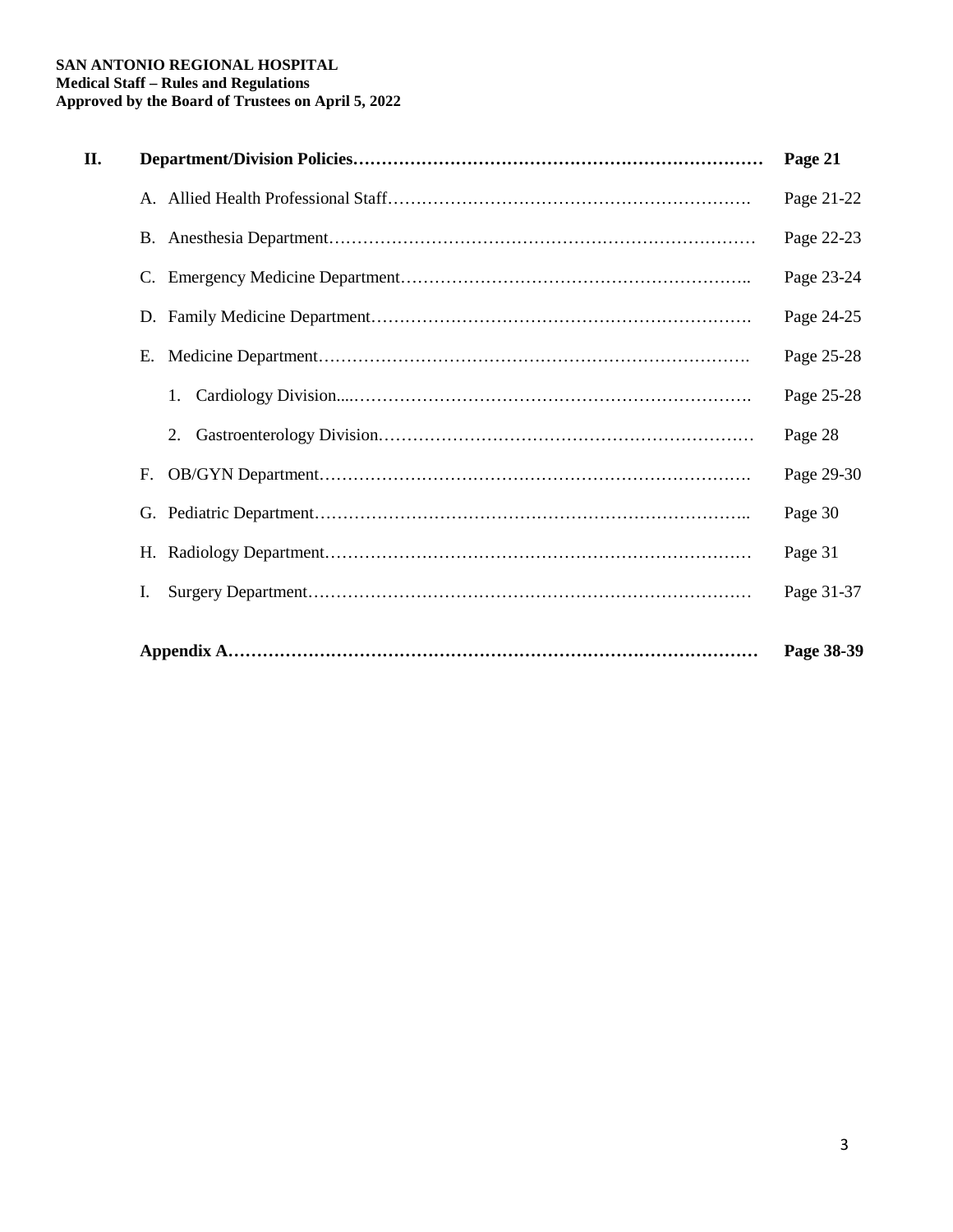## **I. GENERAL RULES AND REGULATIONS**

#### **A. Admission**

- 1. All patients must be admitted and discharged by a Member of the Medical Staff.
- 2. Except in an emergency, no patient shall be admitted to the Hospital until a provisional diagnosis has been stated. In the case of an emergency, the provisional diagnosis shall be stated as soon after admission as possible. Physicians admitting the patient shall be held responsible for giving such information as may be necessary to assure the protection of the patient and others.
- 3. The attending physician shall be responsible for the preparation of a complete and legible medical record for each patient. A discharge summary is required in all inpatient cases. The final and/or discharge diagnosis shall be recorded on the chart at the time of discharge unless pathological and/or laboratory reports are pending, but no later than fourteen (14) days after discharge (Title 22 requirements). There shall be a clinical summary of the chart of any patient who expires. All information contained in the record is the property of the Hospital. The records shall not be removed from the Hospital unless required by a court order, subpoena or statute. Contents of the discharge summary shall be as follows:
	- Admission Date
	- Discharge Date
	- Admission Information
	- Admission Diagnosis
	- Discharge Diagnosis
	- Brief History of Physical Illness
	- **Hospital Course** 
		- o Significant Findings
		- o Diagnostic Data
		- o Procedures and Treatment Provided
	- Physical Exam
		- o Vitals and Measurements
	- Discharge Medications
		- o Home
		- o Prescription
	- Discharge Plan/Recommendations
	- Patient Discharge Condition
		- o Discharge Disposition
		- o Pending Test Results/Studies
- 4. Contents of an History and Physical

A complete history and physical examination shall be recorded in all cases within twenty-four (24) hours after admission, except for patients admitted in labor. Patients re-admitted thirty (30) days after discharge must have an interval history and a complete current physical examination.

For all inpatients, observation patients, and for those outpatients having procedures requiring general, spinal or epidural anesthesia, or IV moderate sedation, the history and physical must include the following documentation as appropriate. The history and physical must be completed by a physician Member of the Medical Staff.

- Medical History
- Chief Complaint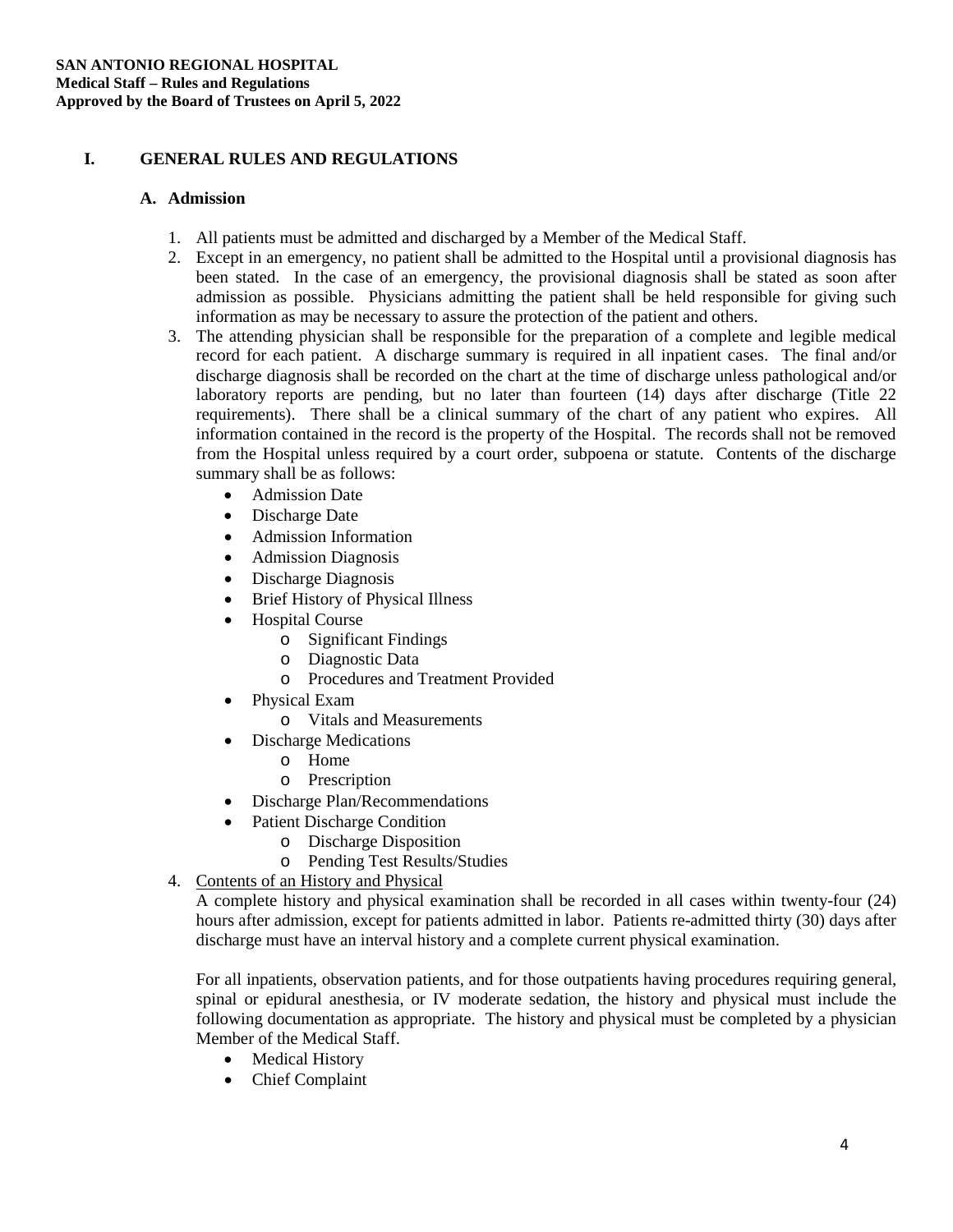- History of the current illness, including, when appropriate, assessment of emotional, behavioral and social status
- Relevant past medical, family and/or social history appropriate to the patient's age
- Review of body systems
- A list of current medications
- Any known allergies including past medication reactions and biological allergies
- Existing co-morbid conditions
- Physical examination; current physical assessment
- Provisional diagnosis; statement of the conclusions or impressions drawn from the medical history and physical examination
- Initial plan; statement of the course of action planned for the patient while in the hospital
- **System Review**
- Physical
	- o General to include vital signs
	- o Skin
	- o HEENT
	- o Neck
	- o Cardio Pulmonary
	- o Abdomen
	- o Lymphatic
	- o Extremities
	- o Neurological
	- o Rectal
	- o Pelvic
- Diagnostic data
- Impressions or Admitting
	- o Diagnosis Specificity
- Admission Qualification

#### Obstetrical History and Physical

The admission history and physical for all routine obstetrical patients must be completed on the obstetrical admission physical examination form or a complete history and physical must be dictated. All patients undergoing cesarean section or post-partum tubal sterilization procedures must have a complete history and physical examination recorded.

#### Podiatry and Oral/Maxillofacial History and Physicals

Podiatrists and Oral/Maxillofacial Surgeons may perform a history and physical on all their preoperative patients provided that cases where the patient is ASAIII (American Society of Anesthesiologists Classification System) or higher, a concomitant consultation from an MD or DO (primary care or specialist) is on the chart prior to surgery.

#### Radiology History and Physical

The following radiology procedures require a history and physical prior to the procedure:

- Percutaneous nephrostomy
- Percutaneous biliary drainage
- Angioplasty and stent placement
- Vena Cava Filter insertion
- Thrombolytic therapy and de-clotting procedures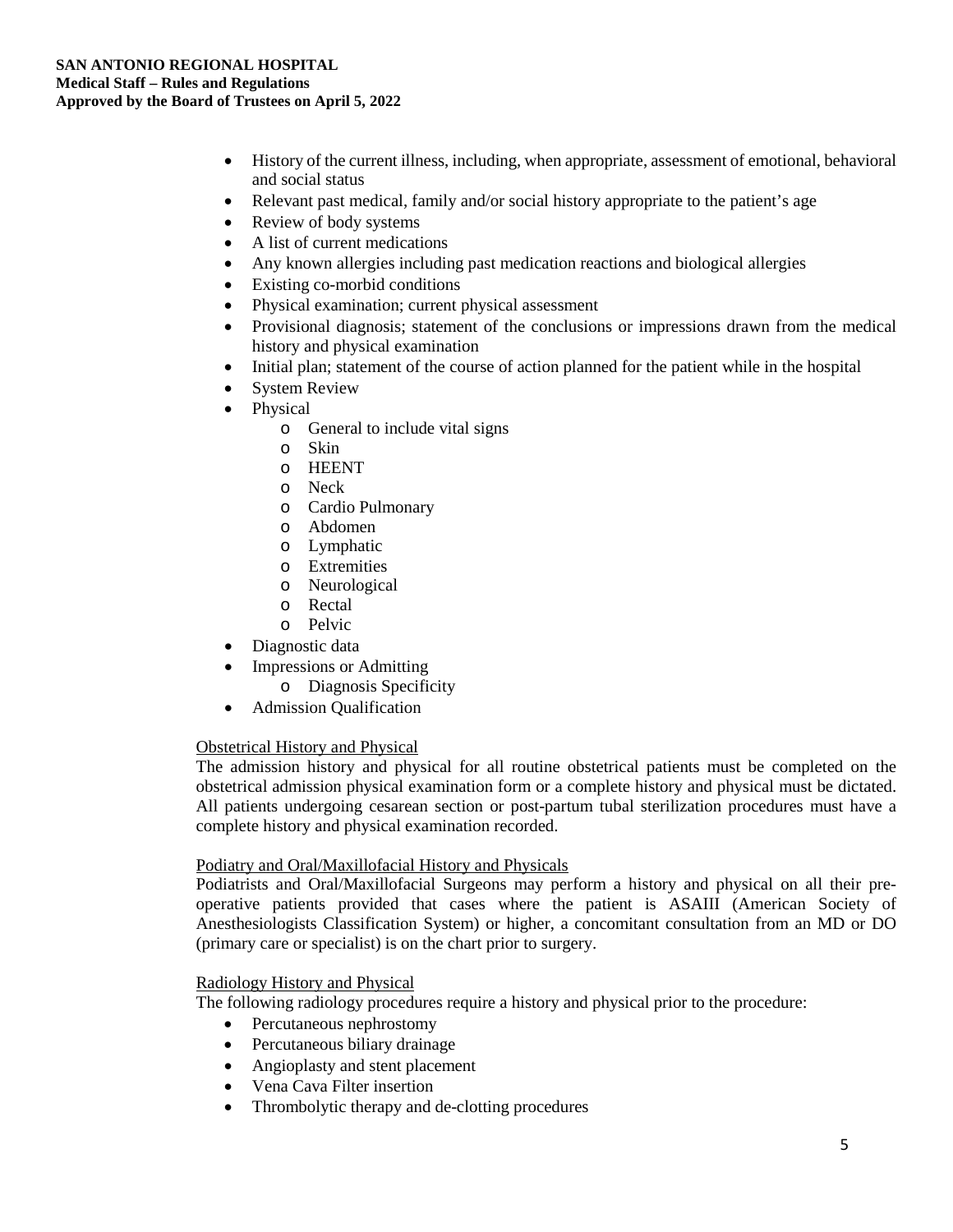- Arterial embolization procedures
- Any procedure which is done with conscious sedation

Outpatients undergoing these procedures will receive a history and physical by the Radiologist with completion of the Outpatient Services History and Physical form. Inpatients can have these procedures done without an additional dictated or written history and physical by the Radiologist, except when there has been a significant change in the patient's condition since admission.

Pediatric patients undergoing these procedures will be admitted to Pediatrics and the history and physical is performed by the attending physician.

- 5. All hospitalized patients must be seen daily by a physician Member of the Medical staff, who shall document a progress note (preferably electronically in SAM) including date and time for written progress notes in the patient's chart no later than midnight of the day the patient was seen. For surgical patients, the surgeon who operated on the patient (or one with similar privileges) will follow the patient for post-operative care until the patient is surgically stable and the surgeon signs off the case. Progress notes shall include the following:
	- Date and Time
	- SOAP/APSO Note
	- Diagnosis Specificity
	- Progression of Care
	- Level of Care
	- Diagnostic Data
- 6. Outpatient Observation Stay (OOS) patients will be seen within eighteen (18) hours or less of admission by a physician Member of the Medical Staff.

#### **B. Admission to Critical Care (ICU/CCU)**

All patients admitted from the Emergency Department should be seen by a physician within two (2) hours of being admitted to any intensive care unit.

## **C. In-Hospital Orders**

1. All orders shall be entered by physicians directly into SAM using computerized physician order entry (CPOE). Verbal orders will be permitted only in rare circumstances such as medical emergencies. Telephone orders will be permitted when physicians are outside of the Hospital, and in emergent situations. Verbal and telephone orders other than for drugs may be accepted by any licensed, registered, or nationally certified health professional provided that the orders received relate to the licensed, certified, or registered area of competence of the individual, such as: Audiologists, Cardiopulmonary/Pulmonary Technologists/Technicians, Dietitians, Laboratory Technologists, Occupational Therapists, Orthopedic Technologists, Physical Therapists, Radiological Technologists, Respiratory Technologists, Respiratory Therapists, and Speech Pathologists. Telephone and verbal orders for administration of medications may be received and recorded by licensed health professionals who are expressly authorized under their practice acts to receive orders to administer drugs. This includes Registered Nurses, Licensed Vocation Nurses, Pharmacists, Physical Therapists (for certain topical drugs), and Respiratory Therapists when the order relates specifically to respiratory therapy. These professionals will enter such orders into SAM immediately upon receiving them. The responsible physician shall authenticate all unsigned telephone/verbal orders within forty-eight (48) hours.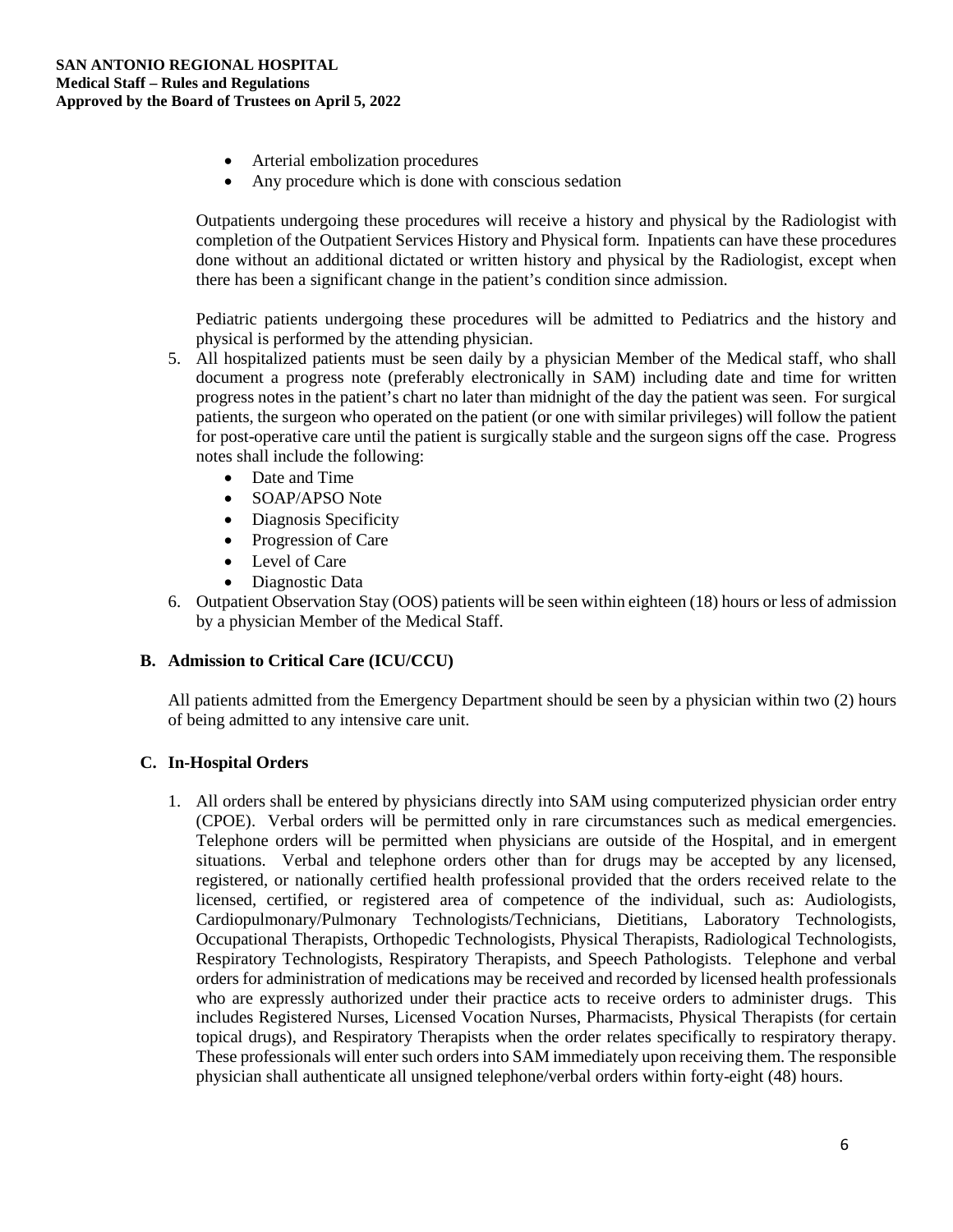- 2. All medication orders must be reviewed, renewed, changed, and/or discontinued at least every thirty (30) days. Automatic stop orders prior to thirty (30) days may be established for classes of drugs and/or individual drug entities. These automatic stop orders are determined by a collaborative effort of the Medication Functional Team and the Pharmacy and Therapeutics Committee, with approval of the recommendations by the Medical Executive Committee. A prescriber's medication order for a specific duration of drug therapy supersedes automatic stop orders. Medication orders shall not be discontinued without notifying the physician. If the order expires during the night, the expiration shall be called to the attention of the physician the following morning.
- 3. Verbal, telephone, faxed and protocol orders will be sent to the physician's Message Center (inbox) for signature. Physicians may designate a proxy to sign their orders (i.e., during vacation or weekend call).
- 4. Experimental or investigational drugs may be used only by physicians approved by the Institutional Review Board.

## **D. Surgical Patients**

- 1. When the history and physical examination are not recorded on the chart before the time of the preoperative medication, the operation shall be postponed unless the attending surgeon:
	- Completes the required history and physical, including preoperative diagnosis and operative procedure.
	- The history and physical examination or an interval history and physical examination shall be performed and recorded within twenty-four (24) hours prior to surgery (Title 22) and before the preoperative medication is given.
- 2. Minimum requirements for preoperative testing on both ambulatory and inpatient surgery patients undergoing general, spinal or epidural anesthesia are as follows:
	- Hemoglobin and Hematocrit or CBC within seven (7) days prior to surgery (females eleven (11) years of age and over, males sixty (60) years of age and over).
	- Serum Potassium within seven (7) days prior to surgery for patients on diuretics.
	- Serum Glucose or Accucheck immediately prior to surgery, and prior to discharge for diabetics.
	- EKG within three (3) months prior to surgery (females fifty (50) years of age and over, males forty-five (45) years of age and over).
	- Additional elective laboratory testing may be ordered at the discretion of the physician and as long as the minimum requirements are met; it need not be restricted to the seventy-two (72) hour time frame.
	- Pre-op chest x-rays are required for those patients who are over sixty (60) years of age and/or have a history of pulmonary disease. This requirement can be omitted for those patients that have had a chest x-ray that is normal for their age in the last six (6) months.
- 3. Results of these tests should be recorded on the chart before the pre-op medication is given.
- 4. If the above criteria are not met, the operation shall be postponed unless the surgeon states in writing that such delay would be detrimental to the patient.
- 5. The only exception to the above is a Category I emergency situation.
- 6. Prior to any cancer surgery based on a diagnosis from outside of this Hospital, the slides and pathology report will be reviewed at the discretion of the surgeon.
- 7. For patients less than forty (40) years of age, with American Society of Anesthesiologists ASA-1, the pre-operative laboratory testing requirements are omitted.
- 8. These requirements can be waived at the surgeon's discretion for patients having procedures with local anesthesia and/or outpatient surgeries.
- 9. Upon completion of a surgery or a high risk procedure and before the patient is transferred to the next level of care (i.e. before the patient is transferred out of the PACU), either a full Operative Report or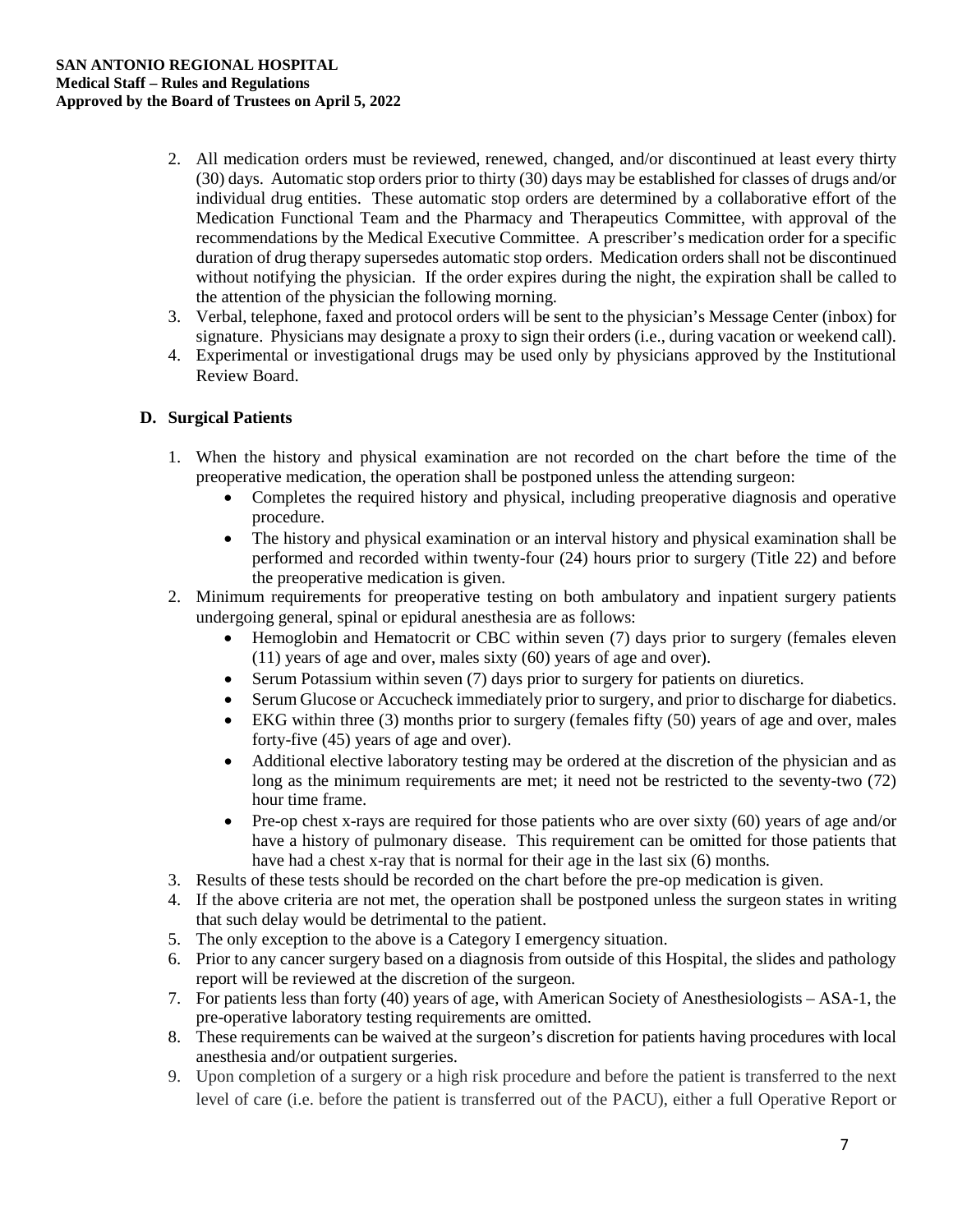an Immediate Postop Note is recorded in the Electronic Medical Record system (Cerner). If an Immediate Postop Note is recorded upon completion of a surgery or procedure, an Operative Report shall be recorded by the attending surgeon within twenty-four (24) hours after surgery.

Contents of the Immediate Postop Note shall be as follows:

- Date and time of Surgery
- Surgeon name
- Preoperative Diagnosis
- Postoperative Diagnosis
- Anesthesia
- Name of Operation/Procedure
- Estimated blood loss
- Specimen(s) removed
- Surgical packing
- Findings

Contents of the operative report shall be as follows:

- Date and time of Surgery
- Surgeon name
- Surgical Assistant (if applicable)
- Preoperative Diagnosis
- Postoperative Diagnosis
- Preoperative Condition
- Postoperative Condition
- Anesthesia
- Anesthesiologist
- Name of Operation/Procedure
- Procedure/Technique Description
- Description of Surgical Site Infection, if present
- Estimated blood loss
- Specimen(s) removed
- Surgical packing
- Findings
- Complications
- Level of Care
- 10. A post-anesthesia evaluation must be completed and documented by anesthesia no later than 48-hours after surgery or a procedure requiring anesthesia services.
- 11. All tissue removed during surgical procedures, endoscopic procedures and obstetrical procedures shall be sent to the pathology laboratory for examination. Exceptions for San Antonio Regional Hospital have been granted by the Department of Health Services for the following: intrauterine device, first ribs, prepuce of newborn.
- 12. The Medical Staff has defined procedures requiring Informed Consent as follows:
	- All procedures performed in the Operating Room, Heart Catheterization Lab, Endoscopic Lab, invasive procedures done in Radiology, and Labor and Delivery Operating Room Suite.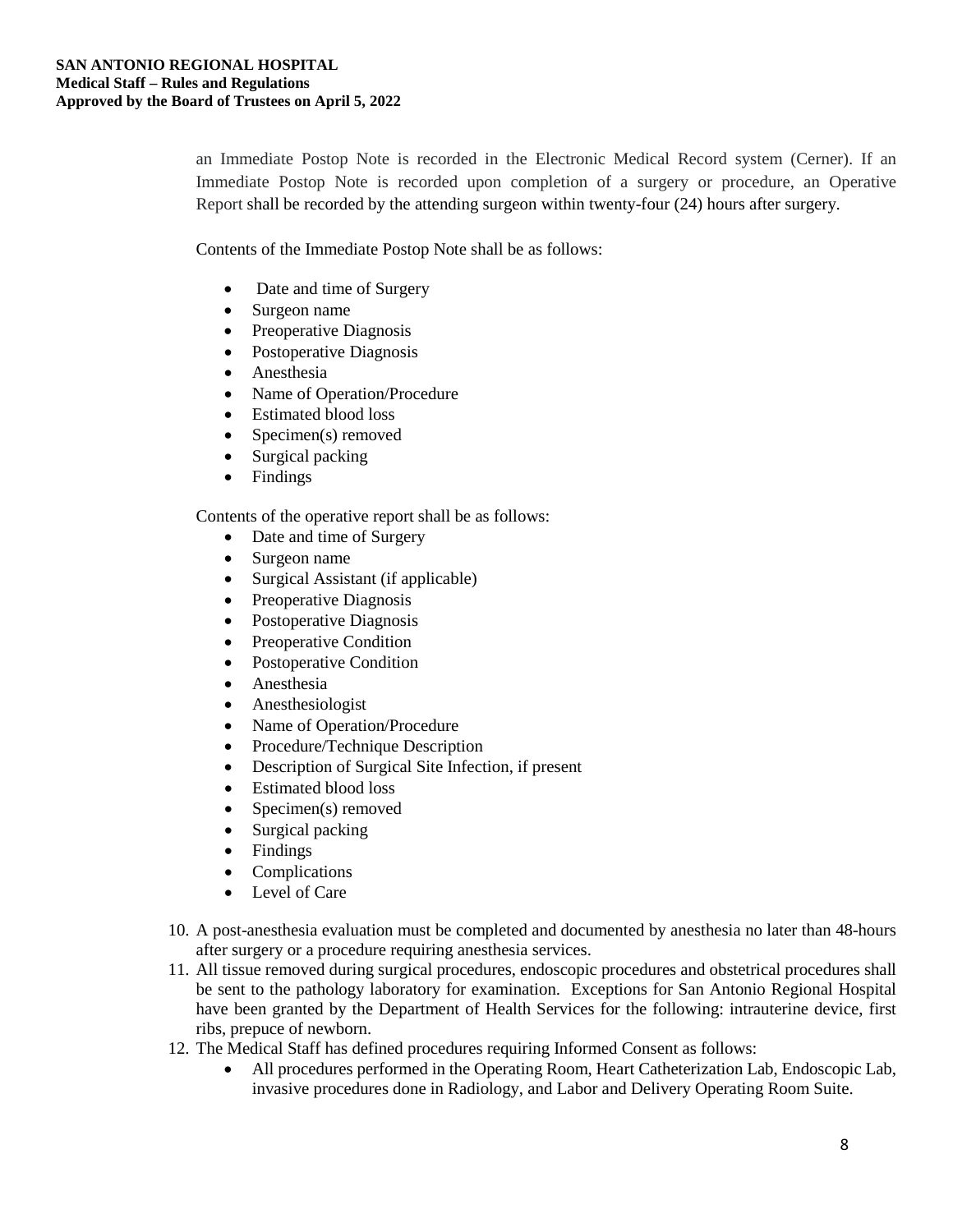- All procedures requiring the use of anesthesia; i.e., moderate (conscious) sedation or deep sedation.
- Transfusions of blood or blood products.

#### **E. Patients with Infectious Diseases**

In all patients with contagious disease, proper isolation techniques must be used. These diseases include: chickenpox, rubella (German measles), rubeola (measles), mumps, whooping cough, possible active tuberculosis, typhoid, infectious hepatitis, meningococcal infections, meningitis, encephalitis, poliomyelitis, herpes zoster, AIDS, and staphylococcal aureus coagulase positive infections.

#### **F. Consultations**

- 1. The patient's physician is responsible for securing prompt consultations when indicated for medical and behavioral medicine needs. It is the responsibility of the physician (including a specialist who wishes to obtain a consultation from the primary care physician) who is requesting consultation, to select the appropriate consultant and to contact the consultant personally. Physicians should inform the consultant of the reason why consultation is needed and the level of urgency. The request for consultation from any physician and need for consultation must be documented in the patient's medical record.
- 2. A surgical consultation is required prior to surgery, except in emergencies, when the surgeon is not the attending physician.
- 3. Consultations shall be performed within twenty-four (24) hours of the request, or sooner, as appropriate to the patient's condition. Consultation notes shall include the following:
	- Consultation Date
	- Referring Physician
	- Reason for Consult
	- History Present Illness
	- Review of System
	- Past History
	- Social History
	- Family History
	- Diagnostic Data
	- Recommendation
	- Diagnosis Specificity
	- Medications
	- Physical Exam
	- Assessment and Plan

#### **G. Discharge of Patients**

Patients shall be discharged only on order of the attending physician.

When a patient leaves the Hospital against the advice of the attending physician, or refuses treatment recommended by the attending physician, the patient shall be requested to sign a statement releasing the physician and the Hospital from any responsibility. An explanatory note shall be made on the chart and that notation witnessed by a third party.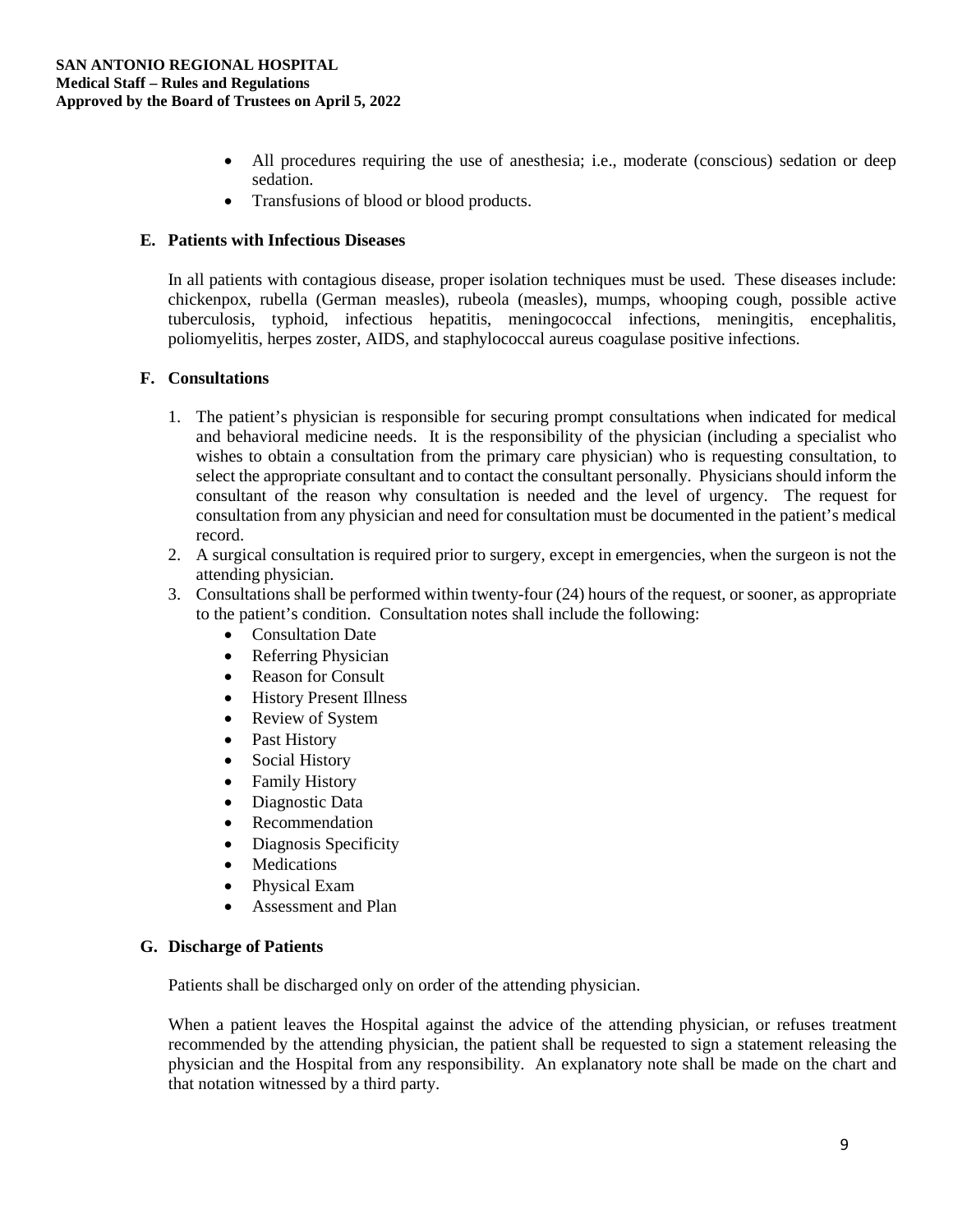## **H. Autopsies**

Autopsy is recommended in the following circumstances:

- Unanticipated death.
- Death occurring within forty-eight (48) hours of surgery or invasive diagnostic procedure.
- Death incident related to pregnancy or within seven (7) days of pregnancy.
- Deaths where the cause is sufficiently obscure to delay completion of the death certificate.
- Deaths, which qualify as a Coroner's case, but jurisdiction is not accepted by the Coroner.

The physician will secure consent from the family or surrogate to perform an autopsy and document in the medical record. When an autopsy is refused by the next of kin documentation in the patient chart is recommended. The Pathologist will notify the attending physician when an autopsy is to be performed.

#### **I. Chain of Command**

In situations involving concerns with the management of a patient, a lack of timely response to the emergency department or other patient care areas, or other situations requiring the assistance of a Medical Staff officer, the following sequence of command shall be followed:

- Division Chairman, if applicable
- Chairman of Department
- Vice Chairman of Department
- President of the Medical Staff
- President-Elect
- Immediate Past President
- President of the Hospital or designee

#### **J. Practitioner Back-up Coverage**

All staff members who are granted clinical privileges are required to provide and regularly update names of one or more designated back-up practitioners who have comparable clinical privileges and are willing to provide back-up in case a practitioner cannot be reached by any department of the Hospital. Exceptions to this requirement include Surgical Assistants, Allied Health Professionals and contracted in-house groups (i.e., Anesthesia, Pathology, Radiology and Emergency Medicine). This list of back-up practitioners will be made available to all nursing units and departments including the Emergency Department. This list will be utilized to try to contact the designated back-up practitioner when a particular practitioner cannot be reached. This procedure may be utilized prior to invoking the "Chain of Command" outlined in Section I.

## **K. EMTALA Requirements**

- 1. Medical Screening Examinations and Disposition of Patients
	- a. All persons presenting at the Hospital for emergency medical services shall receive appropriate medical screening and stabilizing treatment in compliance with State and Federal laws pursuant to the Emergency Department policy "Medical Screening of Patients Seeking Emergency Care; Transfer of Patients with Emergency Medical Conditions". This may include admission to the Hospital and delivery of obstetrical patients.
	- b. Medical screening examinations in the Emergency Department will be conducted by qualified physicians or other authorized personnel (See Nurse Practitioner/Urgent Care Clinic Standardized Procedure). Patients who are eighteen (18) weeks gestation or greater and have a pregnancy related complaint will be transported to the Labor and Delivery department for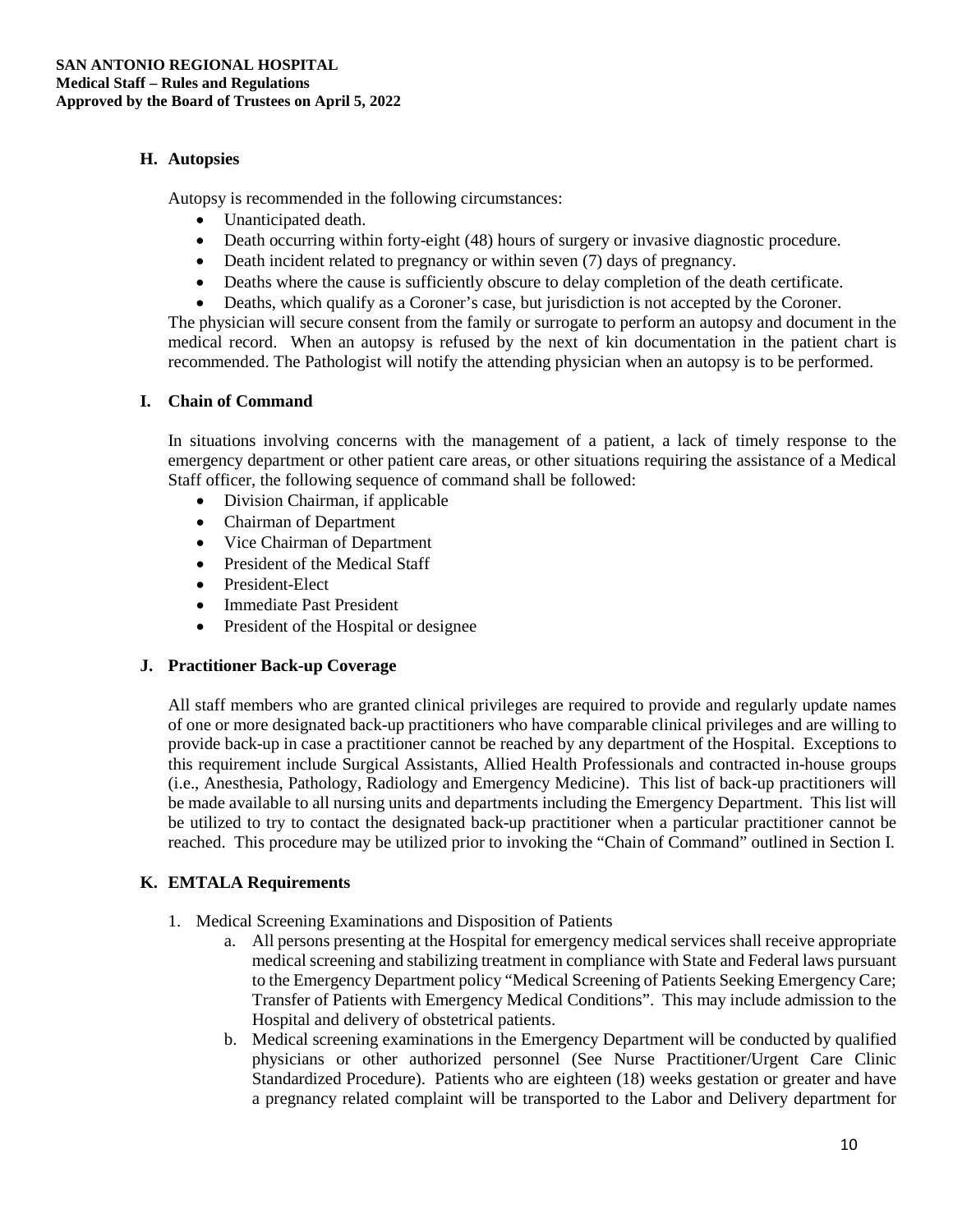medical screening and any necessary stabilizing treatment. When a medical screening is conducted in the Labor and Delivery department, it may be conducted by nursing professionals who meet the qualifications set forth in "Labor and Delivery EMTALA Compliance Policy".

- c. No medical screening or stabilizing treatment is to be delayed in any way to inquire about the insurance status of a patient or to inquire whether the patient is able to pay for such services.
- d. Medical screening examinations shall include a physical examination of potentially affected systems, as well as any available testing necessary to rule out the presence of an "emergency medical condition" as defined in the Emergency Department policy "Medical Screening of Patients Seeking Emergency Care; Transfer of Patients with Emergency Medical Conditions". When appropriate, medical screening shall include consultation with specialty physicians.
- e. The contents of a medical screening examination for obstetrical patients are specified in the labor and delivery "EMTALA Compliance Policy".
	- If maternal and fetal status is determined to be stable and true labor cannot be established, the obstetrician responsible for the patient may discharge the patient. The obstetrician is responsible for certifying the patient's false labor on the OB Observation Record within twenty-four (24) hours.
	- Patients who are having contractions and have not yet delivered may only be discharged after an obstetrician has determined that the patient is stable for discharge. Stable for discharge means that within reasonable clinical confidence, the patient has reached the point where her continued care, including diagnostic work-up and/or treatment could be performed as an outpatient or later as an inpatient. Before discharging the patient, the Obstetrician must provide a plan for appropriate follow-up care with discharge instructions.
- 2. Transfers or Discharges of Patients
	- a. All transfers and discharges of patients with an "emergency medical condition" from the Emergency Department must be in compliance with the Emergency Department policy "Medical Screening of Patients Seeking Emergency Care; Transfer of Patients with Emergency Medical Conditions, Inter-facility and Intra-facility Patient Transfers".
	- b. No referral or transfer to other facilities shall be made from the Emergency Department without approval of the Emergency Department or attending physician.
	- c. A patient may not be transferred if they have an "emergency medical condition" which is not stabilized unless:
		- The patient requests the transfer, or
		- A physician has determined that based upon the reasonable risks and benefits to the patient and upon the information available at the time, the medical benefits reasonably expected from the transfer outweigh the increased risk to the individual's medical condition. The physician making such a determination must complete the "Physician Assessment and Certification for Transfer" form and include a summary of the risks and benefits upon which certification is based. The patient should then be transferred with qualified personnel and with the necessary and medically appropriate transportation equipment and pertinent medical records in accordance with the Hospital policy referenced above.
- 3. Documentation
	- a. Qualified professionals performing medical screening examinations shall document the results of their screening and testing if applicable and indicate whether the patient has an "emergency medical condition," and whether the patient has been stabilized or is stable. Particular attention should be given to evaluation of the patient's pain status, if applicable, with documentation addressing the patient's pain status on transfer or discharge.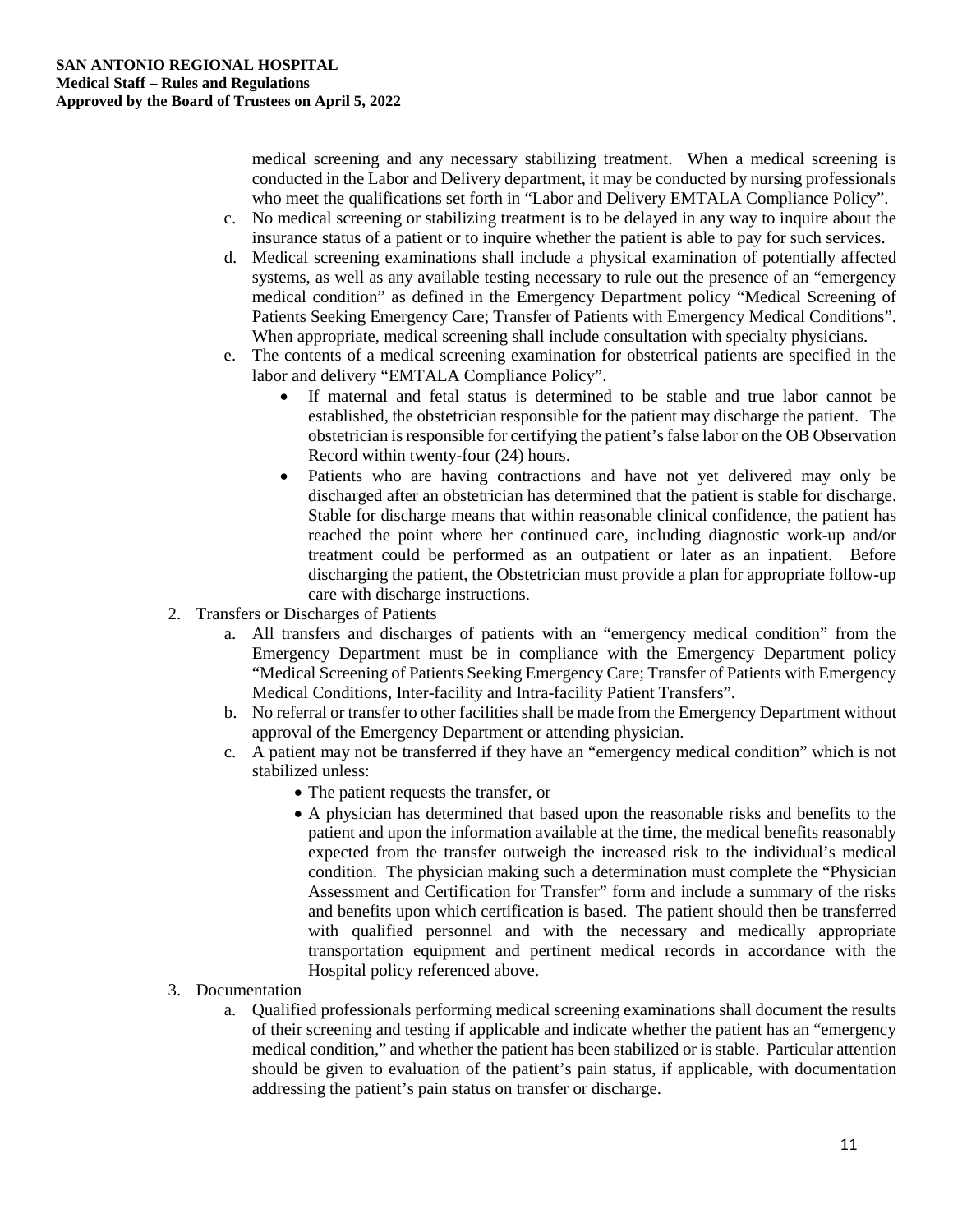b. The responsible obstetrician must evaluate the patient's written outpatient record within twenty-four (24) hours including any fetal monitoring strips obtained during a patient's observation period, sign the record and countersign any physician orders.

## **L. ER Back-up Responsibilities**

- 1. Physicians serving on the ER back-up roster may be called to see patients who require their care in the Emergency Department or admission to the Hospital. All physicians on ER back-up call must respond within thirty (30) minutes to calls from the Emergency Department. The on-call physician must be physically present in the Emergency Department within thirty (30) minutes or as deemed appropriate by the Emergency Medicine physician or at the request of any other Medical Staff Member caring for the patient. In the case of a patient that requires admission to SARH, or transfer to another facility, the admitting/transferring physician must give orders within two (2) hours of this physician being notified about the case. The ER back-Up physician is also required to provide emergency services and/or consultation to hospitalized patients when requested to do so by another Member of the Medical Staff caring for the patient, the Department Chairman, or any other individual as listed in the chain of command identified in Section I.
- 2. A list of appropriate physicians will be provided to patients who can be discharged but need follow-up care.
- 3. When the patient does not have a personal physician, it will be the sole responsibility and authority of the attending Emergency Medicine Physician to determine the ER back-up physician to be called.
- 4. The Medical Executive Committee shall determine which Departments and Divisions will provide ER back-up. Any decision that affects the level of service available to the community shall be made in consultation with the Hospital administration and be subject to approval by the Board of Trustees.
- 5. Members of the Medical Staff under preceptoring shall not be included on the ER back-up roster until all core privilege preceptoring requirements are met.
- 6. ER call shall be considered mandatory for all physicians. If a Department can demonstrate it has adequate ER call coverage, the Department may submit a request for waiver of this requirement. The request for waiver must be in writing to the Medical Executive Committee for approval the Medical Executive Committee will not grant approval of a waiver without consulting with Hospital Administration to assure there will be no impact on ER call coverage or impact on other departments or services.
- 7. Physicians sixty (60) years of age or older may be exempted from the emergency call as long as adequate coverage continues to be provided in that specialty. Requests must be in writing to the appropriate department and Medical Executive Committee for exemption.
- 8. During term of office, the President of the Medical Staff may be excused from serving on the emergency back-up schedule if approved by the applicable Clinical Service Committee and the Medical Executive Committee.
- 9. Each ER call panel is to be comprised of physicians who have been granted privileges within that specialty. There is one call schedule and if the physician receives a call from the Emergency Department and they do not hold the privilege or it is out of their scope of care, it is their responsibility to find appropriate coverage. When an unassigned pediatric patient is presented to the Emergency Department, the Emergency Department will contact the on-call physician as follows:
	- Patients age zero (0) years seventeen (17) years will be assigned to pediatrics; and

Pediatric patients age five (5) years and above who require surgical intervention and have no medical condition which would require a pediatric consultation will be admitted by the surgeon. If the surgeon is uncomfortable with admitting the patient due to medical complications, a pediatric consultation can be obtained and the pediatrician can admit. If a conflict arises, the chain of command will be initiated.

10. Call Panels and Existing Physician Relationships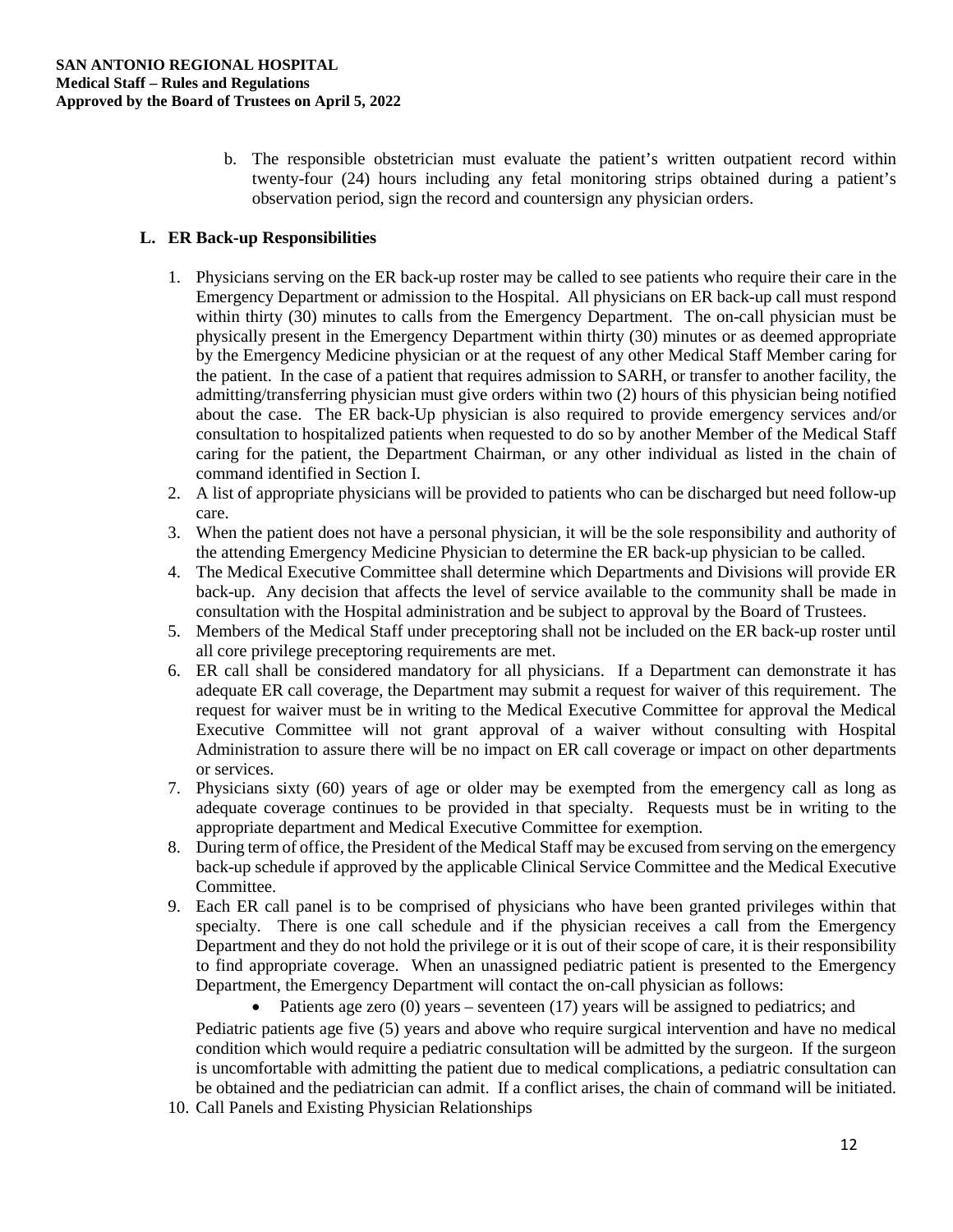- a. The Emergency Department will maintain a listing of on-call panels that may be comprised as follows:
	- Hospital Designated On-Call Panels (Hospital On-Call Panel) which may include contracted and non-contracted on-call panels maintained by the Hospital;
	- Alternate On-Call Panels (Alternate On-Call Panel) established by non-Hospital parties, where continuity of care is respected. Such panels must identify and include specialists and not solely rely on a Hospitalist to respond to requests for assistance from the Emergency Department and;
	- Designated Primary Care Coverage Arrangements arrangements whereby a community primary care physician designates another primary care physician or Hospitalist who is a Member of the Hospital's Medical Staff with admitting privileges to care for their patients.
- b. Patients presenting in the Emergency Department will be asked if they have an established relationship with a primary care physician on the staff at San Antonio Regional Hospital. Such physicians may be a specialist who has provided care to a patient for an extended period such that the patient identifies the physician as their principal physician (i.e., Cardiologist). These physicians are referred to herein as "Assigned Patient Physicians".
- c. The determination as to whether an Emergency Department patient requires the services of all on-call panels or other physician rests solely with the Emergency Department physician caring for the Emergency Department patient in their sole discretion.
- d. If a patient presents to the Emergency Department with need for immediate care by specialists, there is no discretion as to which physician or panel to call; the Hospital on-call panel will be called and engaged. The Hospital on-call panel physician must respond to the Emergency Department within thirty (30) minutes and be in the Emergency Department within thirty (30) minutes after being contacted by the Emergency Department or such other timing in the discretion of the Emergency Medicine physician caring for the patient. (Medical staff Rules and Regulations, Section I, L, ER Backup Responsibilities).
- e. If a patient presents with an emergent condition, a condition that does not require immediate care, the Emergency Department physician may utilize an alternate on-call panel physician, a designated primary care coverage physician or an assigned patient physician. If these physicians do not respond within thirty (30) minutes their designated back-up physician will be called. If any of these alternative physicians are unavailable or do not respond as provided in the Medical Staff Rules and Regulations, in the sole discretion of the Emergency Medicine physician caring for the patient, the Hospital on-call panel physician shall be notified and must respond timely ("replacement Hospital on-call panel physician"). The replacement Hospital on-call panel physician shall become the designated on-call response physician for that patient and will provide care necessary to stabilize the patient's condition, even if the alternative panel physician arrives after the Hospital on-call panel has been engaged. In these cases, coverage by the Hospital on-call panel physician may continue through the entire inpatient stay if a safe transfer of care to an alternate on-call panel member cannot be accomplished. The determination of a safe transfer of care is in the sole discretion of the Hospital on-call panel physician.
- f. Any physician requested to provide services to Emergency Department patients by Emergency Department physicians, whether the Emergency Department on-call panel physician or an alternative physician, must respond timely and must be involved in the case until the patient's condition is stabilized including the provision of treatment in the Emergency Department or as an inpatient. The requirements for the provision of care for contracted on-call physicians must be met in all cases including post discharge follow-up care, or care coordination, related to the admission as appropriate.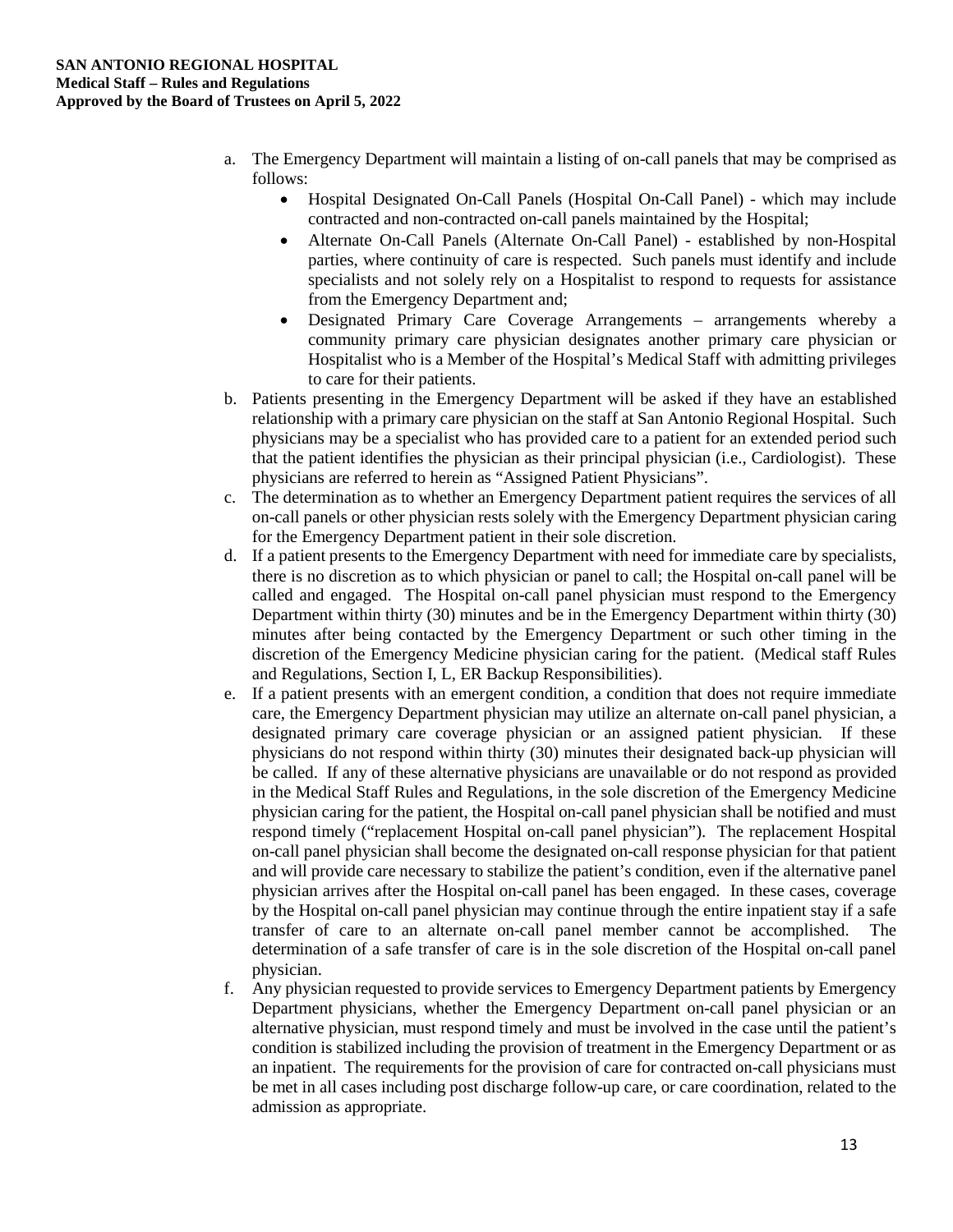- g. Failure to respond or provide care as provided in this policy is subject to Medical Staff and Hospital policies and procedures including the filing of a risk report in MIDAS, MPEC review and action as well as corrective action contained in agreements between the Hospital and the contracted on-call physicians.
- 11. Cardiology Division ER Backup Requirements
	- a. The Cardiology backup roster is to be comprised of Active Staff Members with privileges for invasive procedures as follows:
		- Temporary Pacemaker Insertion
		- Intra-Aortic Balloon Pump Insertion
		- Cardiac Catheterization
		- Percutaneous Coronary Intervention
	- b. Cardiologists must be available to respond within fifteen (15) minutes by phone and thirty (30) minutes in person when requested (or make appropriate arrangements with another cardiologist).
	- c. New cardiologists will not be placed on the emergency backup roster until they have been removed from preceptorship for cardiac catheterization and angioplasty procedures.
- 12. Surgery Department ER Backup Requirements

The surgery emergency department call panel is to be comprised of physicians with comparable clinical privileges for General, Vascular and Thoracic Surgery. There is one call schedule and if the physician receives a call from the Emergency Department and they do not hold the privilege or it is out of their scope of care, it is their responsibility to find appropriate coverage.

#### **M. Communication Skills**

Communication with patients, other physicians and Hospital personnel is essential for quality patient care. Therefore, only physicians, Dentists and Podiatrists who are able to communicate in English in a comprehensible manner, both orally and in writing, may be admitted as members of the Medical Staff. The following procedure shall be used to determine whether the applicant possesses satisfactory communication skills.

- 1. At the discretion of the Credentials Committee Chair, the applicant may be interviewed by the Credentials Committee.
- 2. The Credentials Committee may also, at its discretion, require the applicant to submit additional proof of their communication skills.
- 3. An applicant may also submit information which demonstrates their ability to arrange for an effective means of meeting the Hospital's needs to assure that there is adequate communication of the medical and administrative information that is required to maintain the standard of patient care.

#### **N. Observers**

Physicians on the Medical Staff may have a medical observer accompany them within the facility, with approval to be granted on an individual basis in accordance with the Medical Staff Observer Policy #8710.4400.

#### **O. Preceptor Guidelines**

1. Initial preceptoring guidelines shall consist of a minimum of three cases. Additional minimum cases may be assigned by the Clinical Department/Service as applicable. Preceptoring must be done by a Medical Staff Member with similar privileges. Any privileges delineated with direct observation shall be applicable to initial cases.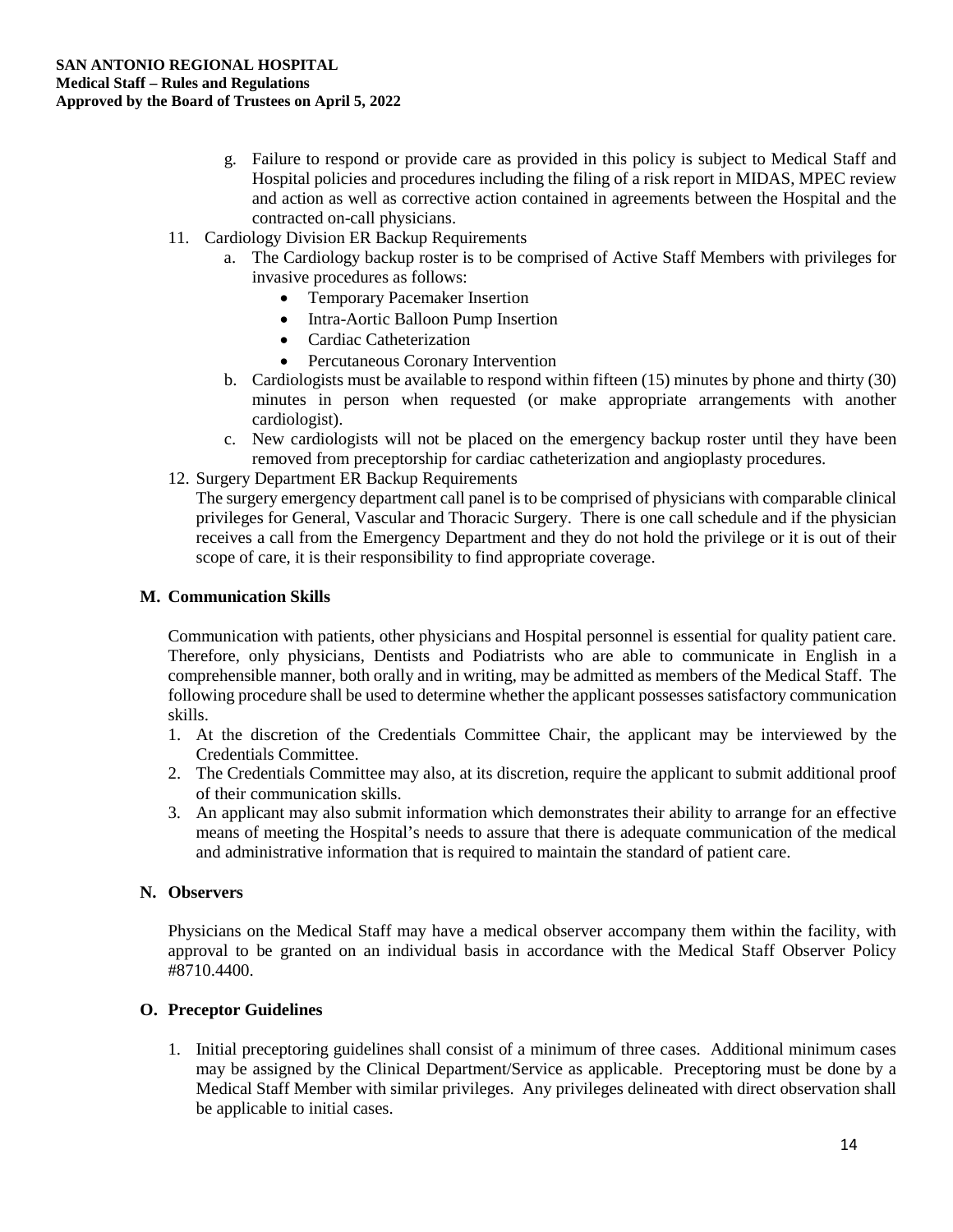- 2. To achieve compliance with Article V, Section 5.3 of the Bylaws, documentation of satisfactory preceptorship from other licensed acute care Hospitals can be considered as part (up to 50%) of the preceptorship process (exception: See robotics preceptor/proctor requirements below).
- 3. If there is no Medical Staff Member with similar privileges, the MEC may approve an outside physician with known expertise in exercising these privileges at another Hospital, solely to preceptor the physician requesting these privileges.
- 4. Associates in practice may act as a proctor for no more than 50% of required cases. In the event of conflicts of interest or inability to meet this requirement, an exception may be made by the MEC.

#### *The following Departments or Divisions have additional preceptoring requirements.*

#### Anesthesia Department Preceptoring Requirements

The newly appointed Anesthesiologist shall have ten (10) of their cases preceptored within the time frame as outlined in the Medical Staff Bylaws (Article V., Section 5.3.1.). Of the ten (10) cases needed for preceptoring, the three (3) initial cases shall be under direct observation. Of the other seven (7) cases, they may be preceptored retrospectively, or direct observation, as determined by the Chair of Anesthesia at the time of appointment.

For Pain Management physicians, ten (10) cases shall be preceptored within the time frame as outlined in the Medical Staff Bylaws (Article V., Section 5.3.1.). Of the ten (10) cases, the initial three (3) cases shall be direct observation and the remaining seven (7) either direct observation or retrospective chart review, to be determined at the time of initial appointment by the Chair of the Department of Anesthesia.

## Cardiology Division Preceptoring Requirements

*See Cardiology Section* 

#### Emergency Department Preceptoring Requirements

The total number of cases that are reviewed for preceptoring will be ten (10). The review can be done either concurrently or retrospectively.

## Medicine Department – Requirements for Gastroenterology Privileges

Preceptorship shall consist of a minimum of three (3) upper endoscopies, and three (3) ERCPs. These cases may be reviewed by direct observation or retrospectively as determined by the medicine department chairman/designee. Direct observation preceptoring may be used for new graduates or unknown physicians.

## OB/GYN Department Preceptoring Requirements

Preceptoring shall consist of a minimum of two (2) major abdominal surgeries, two (2) cesarean sections, two (2) vaginal surgeries and two (2) laparoscopic procedures by direct observation. All other privileges may be preceptored by retrospective chart review.

## Robotics, OB/GYN Department Preceptoring Requirements

The surgeon will be required to perform their first three (3) robotic cases with an approved proctor under direct observation and the next five (5) cases under retrospective review. After successful completion and review by the OB/GYN Committee Chair/designee, the Surgeon will be granted unsupervised basic robotic Gynecological privileges. Upon satisfactory completion of fifteen (15) basic robotic Gynecological cases, the Surgeon may apply for Advanced Gynecological robotic privileges (see OB/GYN privilege form). An approved proctor is defined as a Surgeon who has performed twenty (20) cases in the prior two (2) years.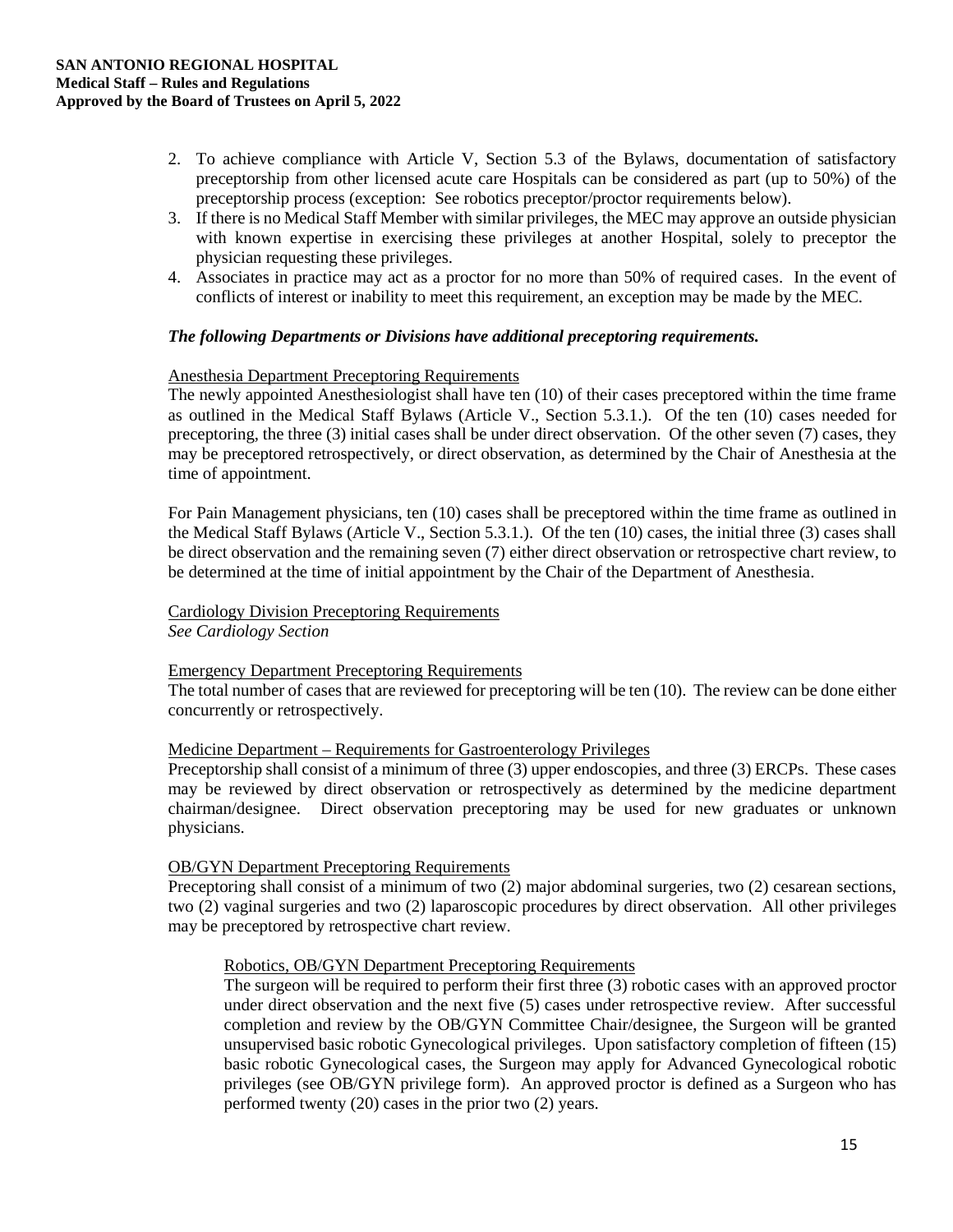Exception: If a Surgeon has prior training and experience during Residency; and/or currently holds robotic privileges at another Joint Commission (TJC) accredited institution; and has performed a minimum of twelve (12) robotic cases within the prior twelve (12) months, the Surgeon may be granted robotic privileges with a minimum proctoring requirement of three (3) retrospective cases.

#### Pediatric Department Preceptoring Requirements

In addition to the minimum requirement of three (3) cases, circumcision will be proctoring under direct observation for a minimum on one (1) case.

#### Surgery Department Preceptoring Requirements

Preceptoring shall consist of a minimum of six (6) cases. The preceptor may or may not be an assistant in surgery.

Proctoring will commence with the applicant's first case and will include a minimum of six (6) cases which shall represent a reasonable variety of cases for the privileges specifically requested and will proceed until the Surgery Department Chair/designee agreed that competence has been demonstrated. The procedure may not commence until the proctor has arrived as they are expected to be in the Operating room from inception of the surgery until they are satisfied the case is proceeding to an appropriate conclusion. Requesting Practitioner Responsibilities:

- a. The practitioner must secure a proctor before the procedure and must inform the Surgery Department with the name of the proctor for each case.
- b. The practitioner will discuss the case(s) with the proctor ahead of time, including the pre-operative indications and evaluation.
- c. Proctoring must be for consecutive cases and completed before the end of the provisional time period. Additional time may be granted under extenuating circumstances. Failure to complete proctoring within the Provisional period may result in loss of Medical Staff membership and/or privileges.
- d. In emergency cases, attempts should be made to obtain a proctor. The Surgeon however maintains the ability to proceed without a proctor for patient safety.

#### Robotics, Surgery Department Preceptoring Requirements

The Surgeon will be required to perform their first three (3) robotic cases with an approved proctor under direct observation and their next five (5) cases under retrospective review. After successful completion and review by the Surgery Committee Chair/designee, the Surgeon will be granted unsupervised basic robotic surgical privileges.

#### **P. Committee/Division Chairmanship**

To ensure continuity, chair of all Medical Staff Committees must be assigned to serve on that Committee for the year following serving as Chair of the respective Committee.

#### **Q. Name Badges**

All Members of the Medical Staff and AHP Staff are required to wear an SARH issued identification badge.

#### **R. Grandfathering Provision**

The Medical Executive Committee may approve additional requirements for Medical Staff members with regard to whether they are board certified or board eligible. It is the policy of the Medical Executive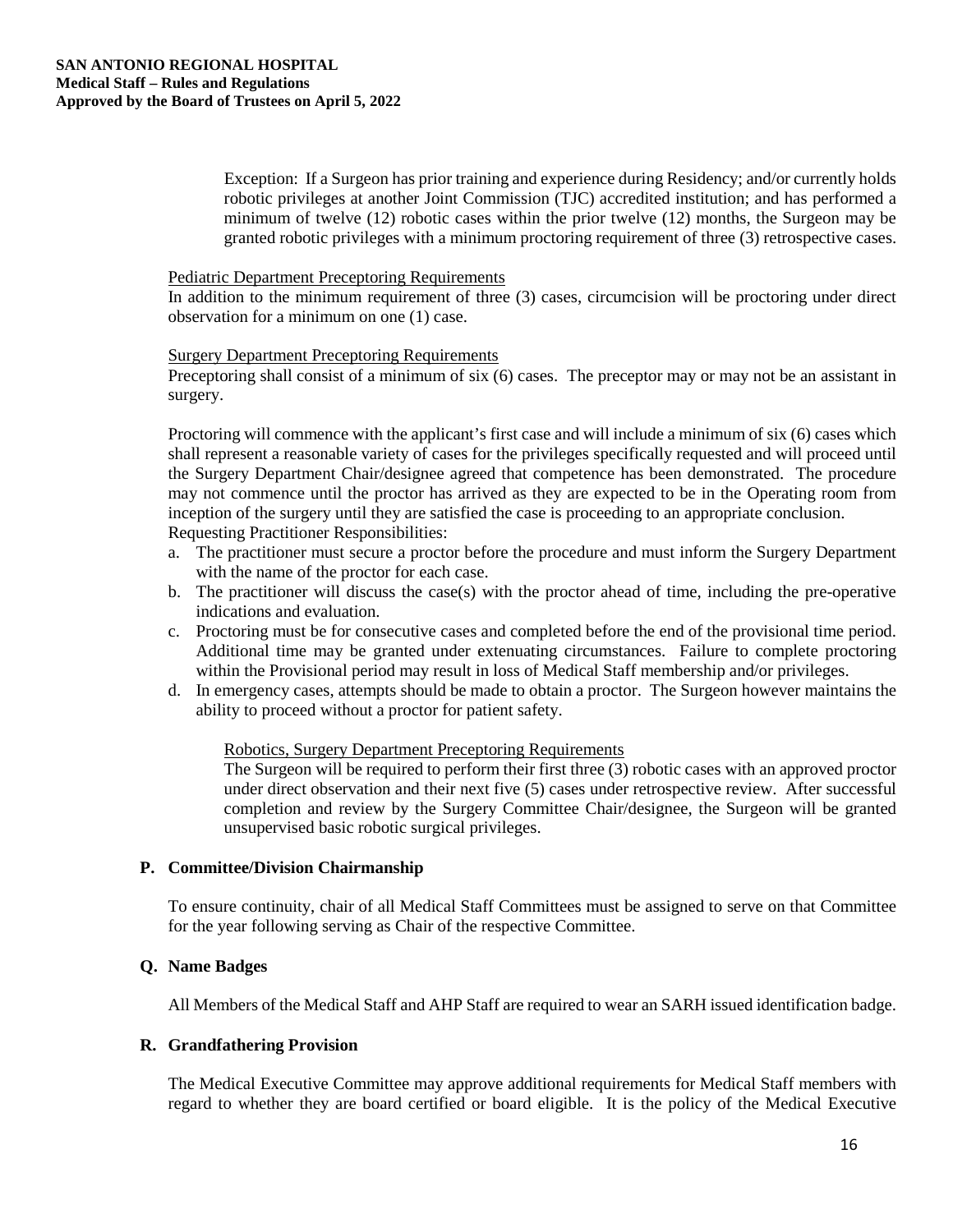Committee to exempt existing Members of the Medical Staff from these additional requirements if they are Medical Staff Members at the time the requirements are approved.

## **S. Patient Safety**

1. Critical Test Results – All verbal or telephone reports of any critical test results will be repeated back by the physician. Whenever it is feasible to have a printed copy (fax, computer print-out, etc.) of the report with the "critical test results", it should also be used instead of relying solely on verbal/telephone information.

The Medical Staff defines critical test results requiring verbal read-back as follows:

- a. Any critical laboratory value as defined in the Clinical Laboratory Departmental Policies and Procedures.
- b. Any abnormal radiology finding deemed by the Radiologist to require immediate verbal physician notification.
	- The Radiologist must call the attending Surgeon to report both positive and negative results for a possible foreign body in the operating room.
	- The Radiologist must call the ordering physician to report an acute cerebrovascular accident/stroke.
- c. Any arterial blood gases (ABG) critical limits as defined in Respiratory Therapy Departmental Policies and Procedures.
- d. Any pathological findings deemed by the Pathologist to require immediate verbal physician notification.
- 2. Abbreviations The Medical Staff will refrain from using the abbreviations noted on the "Do Not Use" abbreviation list approved by the Medical Executive Committee and refer to Stedman's Abbreviation, Acronyms, and Symbols book for acceptable medical abbreviations.
- 3. Universal Protocol Site Marking and Time-Out Universal protocol guidelines are used prior to surgical or all operative and other invasive procedures that expose patients to more than minimal risk, including procedures done in settings other than the Operating Room, such as special procedure units or at the bedside (e.g. for procedures requiring informed consent). See Universal Protocol, Nursing Policy and Procedure.

This includes:

- a. Site marking requirements apply to procedures involving laterality (right-left distinction), multiple structures (e.g., fingers, toes, lesions) or multiple levels (e.g. spine).
	- Mark the site with the initials by the person performing the verification. In situations where initials are not practical (e.g., eye surgery), an alternate mark on the skin may be used (e.g., arrow, small dot, etc.).
	- Endoscopic procedures involving paired organs (fallopian tubes, ovaries, lungs) shall have an initial on applicable side which remains visible after draping.
	- When the site marking is not practical or site marking is refusing by the patient, an alternate method of site identification should be used (distinct wrist band, temporary suture around the surgical site, etc.).
- b. Pause immediately prior to the start of the procedure. At a minimum, the Surgeon, Anesthesiologist, and the Circulating Nurse will participate in the pause/time-out procedure and verify:
	- Patient's name.
	- Patient's MRN/FIN (or other approved identification number).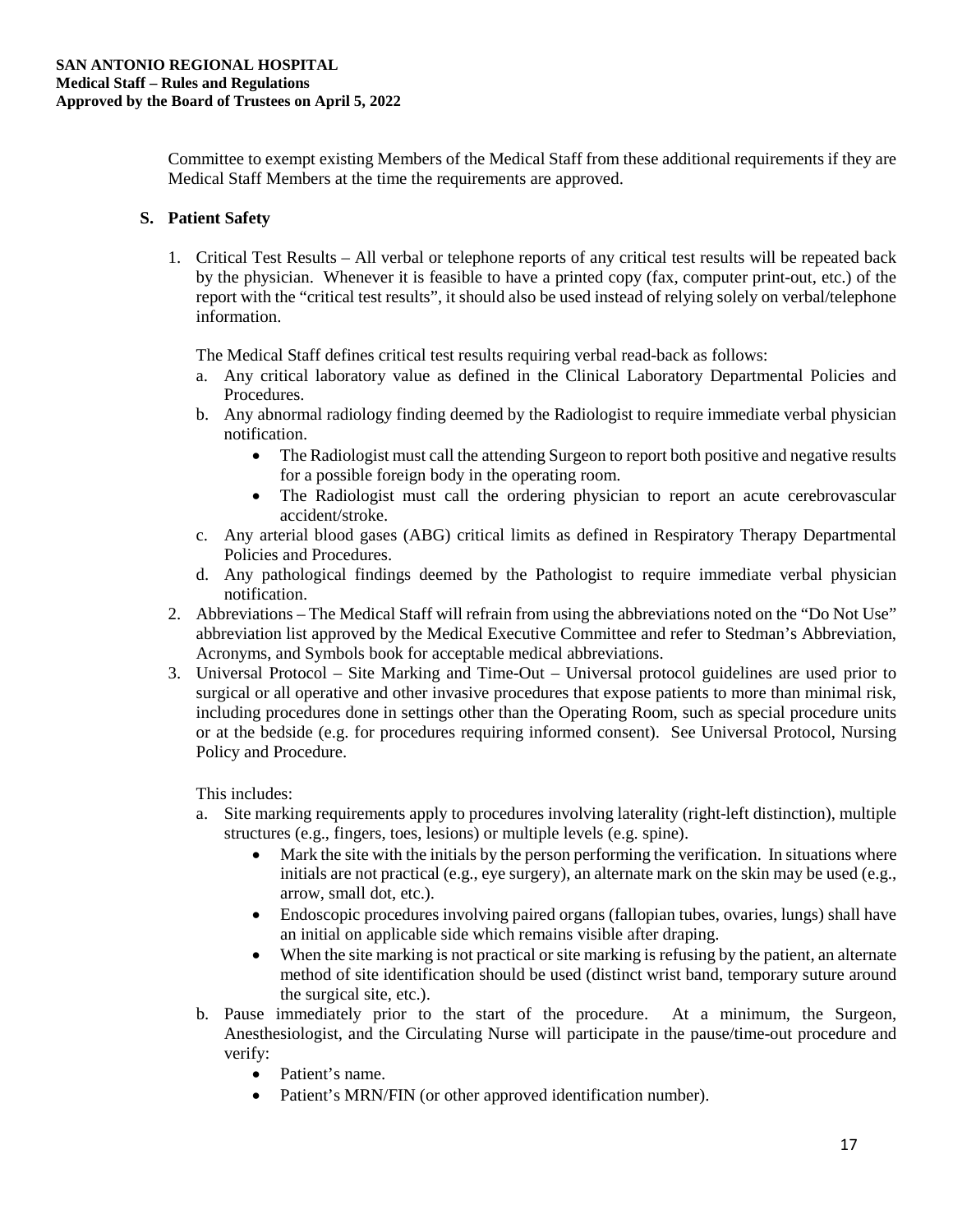- Procedure (word-for-word) as it is written on the consent form, including the Surgeon's name.
- Site and side marking: The surgical/procedure team will visually look at the site and site marking (if the site marking is required) verifying that the site prepped matches the consent form site and side. Note: The physician performing the procedure will mark the side (if required) if they have not previously done so.
- Correct patient position.
- Correct implant and special equipment/requirements available.

Active communication techniques shall be used. Each member of the team may signal their concurrence verbally, with a nod, or with some other gesture.

Any member of the team may suspend the time out and hold the procedure if there is a discrepancy or uncertainty as to the patient, the procedure, the side and site, the position, equipment or any other condition.

Should an interruption occur during the time out, all steps shall be repeated to completion before the procedure begins.

The fact that a time out was successfully completed shall be documented in the patient's medical record. The documentation need not necessarily list all the matters reviewed, the discussion held or the exact time it was carried out.

#### **T. Confidentiality/HIPAA Privacy Regulations**

The Federal Health Insurance Portability and Accountability Act ("HIPAA") as implemented by the HIPAA Privacy Regulation and the HIPAA Security Regulation (42 CFR Parts 160 and 164), requires the Hospital to implement policies and procedures to protect the privacy and security of "protected health information". Protected health information includes any health-related information that identifies or could be used to identify an individual, including patient medical and billing records. HIPAA applies both to the Hospital and to Members of the Medical Staff. The Health Information Technology of Economic and Clinical Health ("HITECH") Act requires breaches of security of unsecured protected health information to be reported to the Department of Health and Human Services and to the affected individual:

- 1. The Hospital and Members of its Medical Staff practicing in the Hospital's facilities are an "organized health care arrangement" under HIPAA. This allows the Hospital and Members of the Medical Staff to comply jointly with HIPAA by adopting joint privacy practices for the Hospital. It also allows them to share protected health information for the purpose of operating the Hospital.
- 2. The Hospital has adopted privacy practices for the use and disclosure of patient information within the Hospital. These privacy practices are summarized in the Hospital's Notice of Privacy Practices, which is furnished to patients and posted at the Hospital's facilities.
- 3. The Notice of Privacy Practices applies to all patient health information created or received in the course of providing health care or conducting business operations at any location operated by the Hospital. The Notice is given jointly on behalf of the Hospital and the Members of the Medical Staff. It does not, however, apply to patient health information at other locations, such as a Medical Staff Member's private office.
- 4. Each Member of the Medical Staff shall abide by the terms of the Notice of Privacy Practices and of the Hospital's policies and procedures for health information privacy and security, as amended from time to time. Medical Staff Members may not adopt or distribute a different notice of privacy practices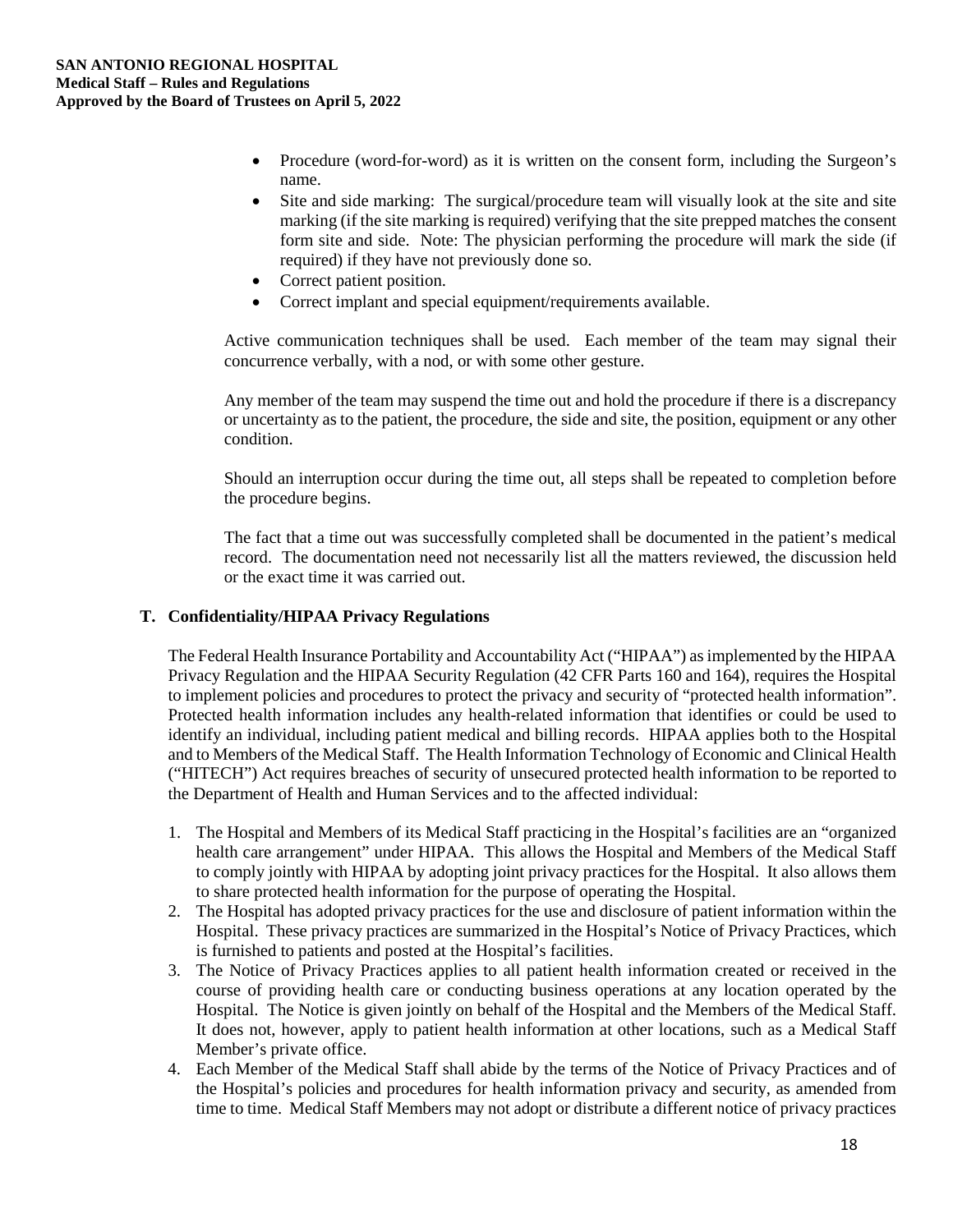relating to health information at Hospital locations. They may adopt their own notice of privacy practices at their private offices as necessary to comply with the Privacy Regulations.

5. Members of the Medical Staff may have access to patient health information as necessary to assist the Hospital or the Medical Staff with administrative or peer review functions. These include, for example, medical direction, administration of departments and services, and Medical Staff activities such as quality assurance and peer review. They include paid and volunteer services, whether or not they are performed pursuant to contract. Use of such information must conform to Hospital policies on use and disclosure of patient information, including the Policy on Use and Disclosure of Protected Health Information by Medical Staff Members for Hospital administrative purposes.

## **U. Hospitalist Physicians Program**

- 1. Purpose: The Hospitalist Physicians Program was established to ensure continuity of care and efficient care for patients admitted through the Emergency Department who, at the time of admission, do not have an established professional relationship with a Member of the Medical Staff. Primary responsibility for the care of such patients may be assumed by Hospitalist physicians who have entered into a hospitalist services agreement with the Hospital subject to the terms and provisions of this Rule.
- 2. Hospitalist Physician Contracts: All contractual arrangements between Hospital and Hospitalist for Hospitalist physicians services shall expressly require full compliance with the Medical Staff Bylaws, Rules and Regulations and policies including the terms and conditions of this Rule.
- 3. Hospitalist Physicians Services
	- a. Hospitalist physicians shall be responsible to provide necessary primary care services for unassigned patients (i.e., patients who do not identify a current relationship with another Member of the Medical Staff in the Departments of Family Medicine or Medicine or other specialists with whom the patient has an ongoing relationship). The Emergency Department will contact the specialist identified by the patient if the Emergency Department determines that the Emergency Department patient is presenting with a problem that requires the care of that specialist.
	- b. Hospitalist physicians may also provide coverage for patients referred by other primary care physicians, with prior arrangements kept in writing in the Emergency Department, and may provide consultations as requested by other Members of the Medical Staff. Other Members of the Medical Staff may refer patients to Hospitalist physicians for primary care services, when clinically appropriate. Other primary care physician Members of the Medical Staff, however, are not required to refer patients to the Hospitalist physicians. Physicians from other specialties may elect to refer patients to other Members of the Medical Staff, when clinically appropriate, for primary care services.
	- c. If a primary care physician or specialist declines to admit their own patient who is deemed appropriate for admission, the patient will be referred to the Hospitalist physician on-call to assume full responsibility of that patient's care including selection of any appropriate consultations.
	- d. If a patient identifies an established relationship with a specialist who is a Member of the Medical Staff during their Hospital encounter, any Hospitalist whether or not under contract with the Hospital must utilize that identified specialist if the patient requires that specialist's care unless required by the patient's insurance contract.
- 4. Hospitalist Physicians Qualifications: All Hospitalist physicians must continuously meet each of the following qualifications:
	- a. Be qualified for membership and privileges in the Department of Medicine or Department of Family Medicine.
	- b. Be Members in good standing of the Medical Staff at San Antonio Regional Hospital.
	- c. Demonstrate training, experience and current clinical competency for the non-surgical management of acute facility inpatients.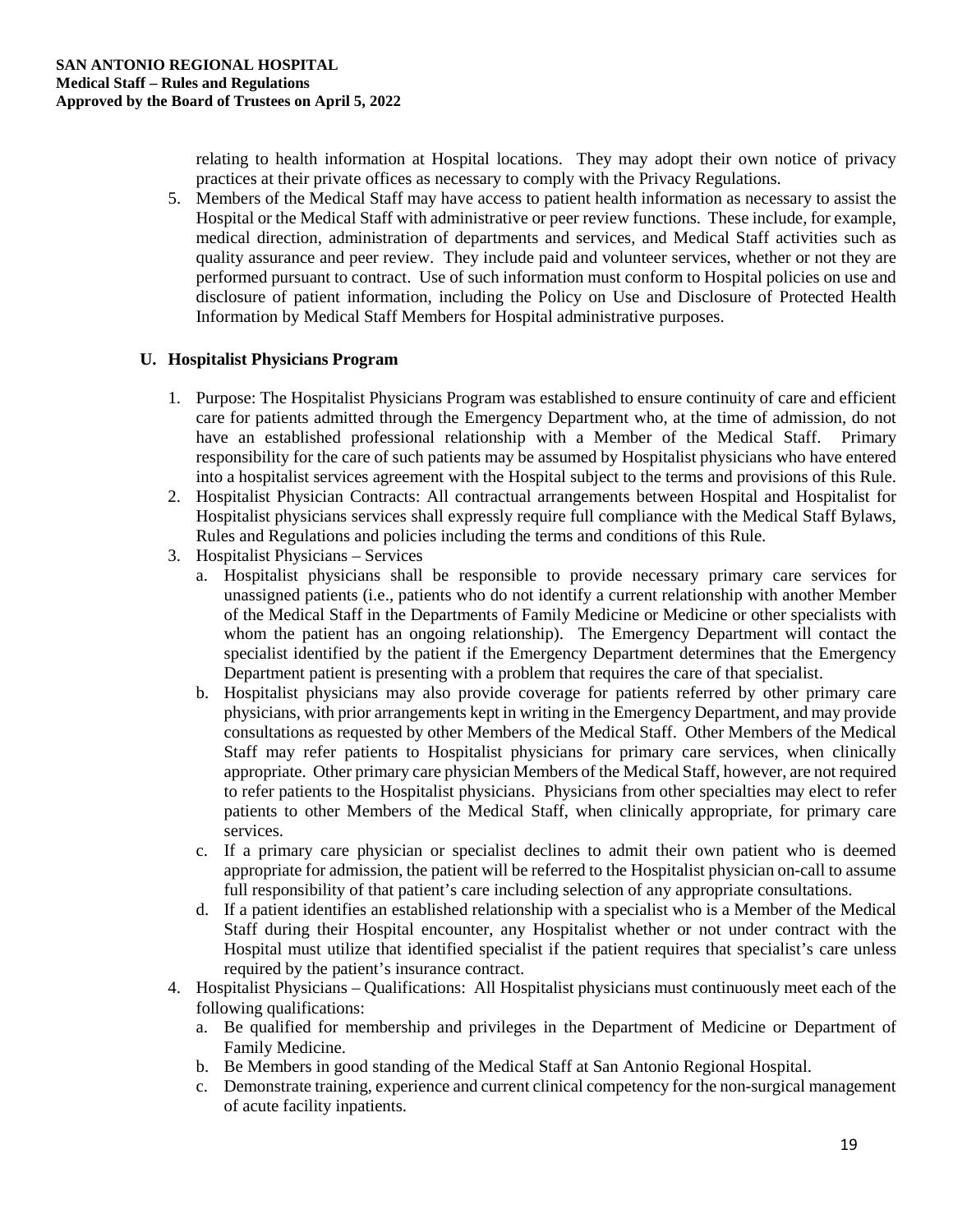- 5. Coordination with Other Practitioners
	- a. Hospitalist physicians shall be responsible to admit and serve as the attending physician for unassigned patients in, or referred from, the Emergency Department requiring inpatient primary care.
	- b. Unassigned Emergency Department patients requiring surgical or other sub-specialty care shall be referred to a Surgeon or other sub-specialist in accordance with call panels established and operated in accordance with this section. Surgeons and other specialists to whom such unassigned patients are referred shall consult with Hospitalist physicians for primary care or other Members of the Medical Staff who are on the call panels. The Hospitalist physicians shall function as the primary care physician and shall coordinate the care for such patients.
	- c. Hospitalist physicians shall utilize established surgical and specialty call panels to address the surgical and specialty care needs of unassigned patients.
	- d. Hospitalist physicians shall utilize the Hospital's Case Management Department to refer discharged unassigned patients to the care of other primary care, surgical or specialty physicians utilizing call panels established and operated in accordance with this section. The call panels to be used shall be those in effect as of the date of discharge. Hospitalist physicians shall not discharge patients to their own private office or clinic practice or to themselves or to other Hospitalist physicians to be followed at other facilities.
- 6. Administration and Review
	- a. The Hospitalist physicians program shall be overseen by the "Hospitalist Program Committee". The members of the Hospitalist Program Committee shall be: the President of the Medical Staff (or President-Elect), who shall serve as Chair; the Chairs (or Vice-Chairs) of the Departments of Medicine, Family Medicine, Surgery, Emergency Medicine and OB/GYN (or their designees); the Chief Executive Officer (or designee); the Chief Nursing Officer (or designee); one representative selected by each Hospitalist Group shall be invited to participate as non-voting members. Only Medical Staff Members of the Committee shall be entitled to vote. The Hospitalist Program Committee shall assure that the program operates in compliance with this Rule and shall report directly to the Medical Executive Committee. Any Member of the Medical Staff may communicate comments or concerns to the Committee relating to the Program. The Hospitalist Program Committee shall respond in writing to such communication. The Hospitalist Program Committee shall function as an Ad Hoc Committee established by the Medical Executive Committee and meet as least as needed until the Medical Executive Committee decides to establish the Committee in the Bylaws or to modify or discontinue it.
	- b. The President of the Medical Staff and any member of the Hospitalist Program Committee may consult with the Chief Executive Officer to address issues related to compliance with this Rule. Violation of any Medical Staff Bylaws, Rule or Regulation, or policy, including this Rule, may result in disciplinary action as provided in Medical Staff Bylaws.
	- c. This Rule and the Hospitalist Physicians Program shall be reviewed and shall be subject to reapproval within three (3) years from the date of the Board's approval of the Rule.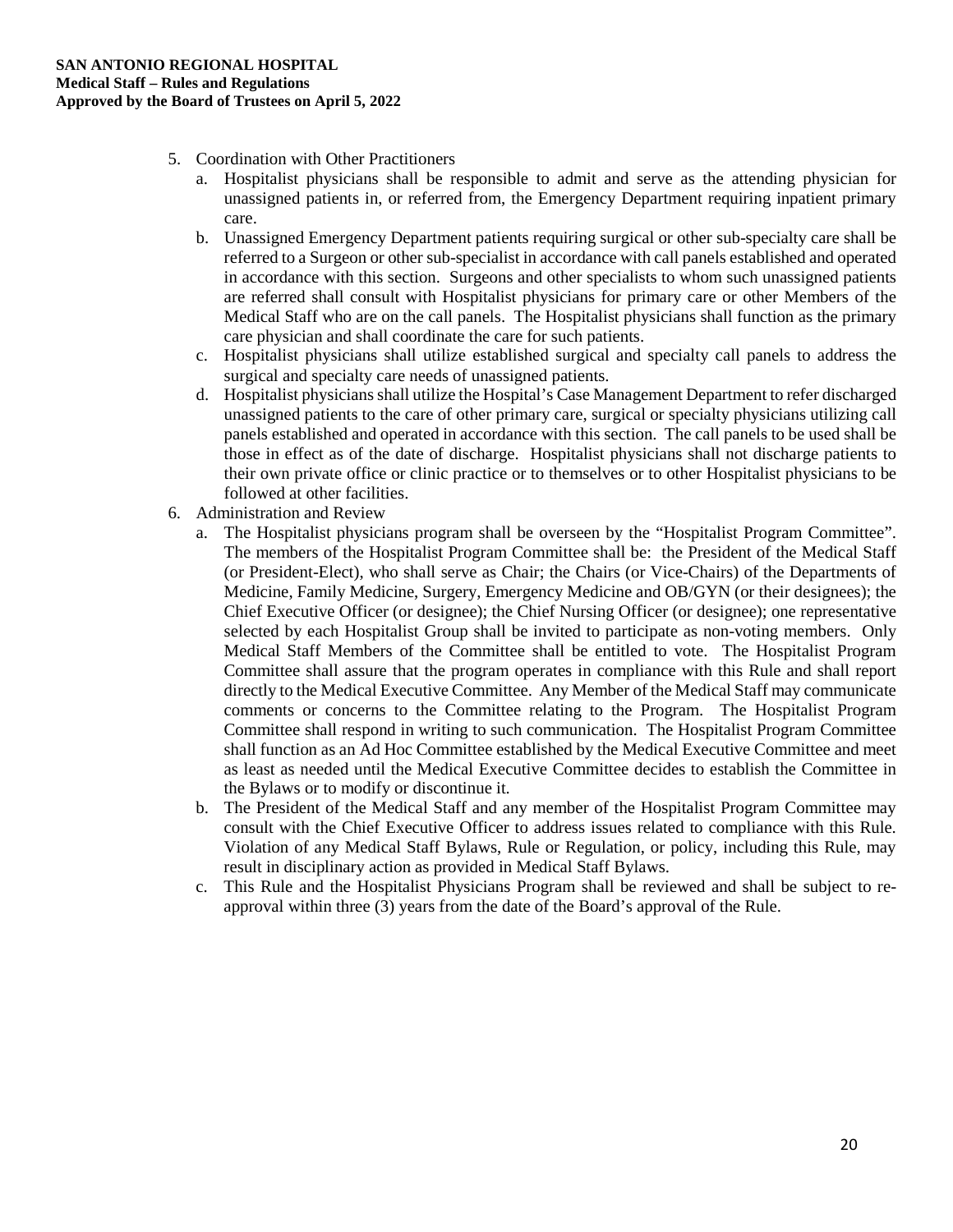## **II. DEPARTMENT/DIVISION POLICIES**

#### **A. Allied Health Professional Staff**

#### 1. Definitions

Allied Health Professionals (AHPs), Nurse Practitioners and Physician Assistants are dependent practitioners who:

- a. Are permitted by law to provide patient care services within the scope of their license;
- b. Are qualified by training, experience and current competence in a discipline permitted to practice in the Hospital;
- c. Function in a medical support role to physicians who have agreed to be responsible for such AHPs;
- d. Are not Members of the Medical Staff.
- 2. Purpose

The purpose is to establish the rules and procedures for credentialing and the authorized activities of AHPs who assist in the care patients.

- 3. Conditions of AHP/Prerogatives, Obligations, Terms and Conditions
	- a. AHP Prerogatives
		- i. Provide such specifically designated patient care services as are granted by the Board of Trustees upon recommendation of the Medical Executive Committee and consistent with any limitations stated in the Bylaws and policies governing AHPs practice at SARH, and other applicable, State, Medical Staff or SARH policies;
		- ii. Serve on committees when so appointed;
		- iii. Attend open meetings of the Medical Staff or the Department;
		- iv. Exercise such other prerogatives as the Medical Executive Committee, with the approval of the Board of Trustees, may accord AHPs.
	- b. AHP Obligations General Obligations
		- i. AHPs must have a supervising physician;
		- ii. AHPs and sponsoring or supervising physicians shall agree in writing to comply with the provisions of this Article;
		- iii. Meet the basic responsibilities required by Section 2.7, Basic Responsibilities of Medical Staff Members, of the Medical Staff Bylaws;
		- iv. Meet the general qualifications required by Section 2.3-1, General Qualifications, of the Medical Staff Bylaws;
		- v. Meet the obligations of article IV, Appointment and Reappointment, of the Medical Staff Bylaws;
		- vi. Physician assistants shall complete a Delegation of Services Agreement which is to be signed by all supervising physicians; the Delegation of Services Agreement shall include provisions for physician supervision and shall be subject to approval by the Interdisciplinary Practice Committee, the Medical Executive Committee and the Board of Trustees;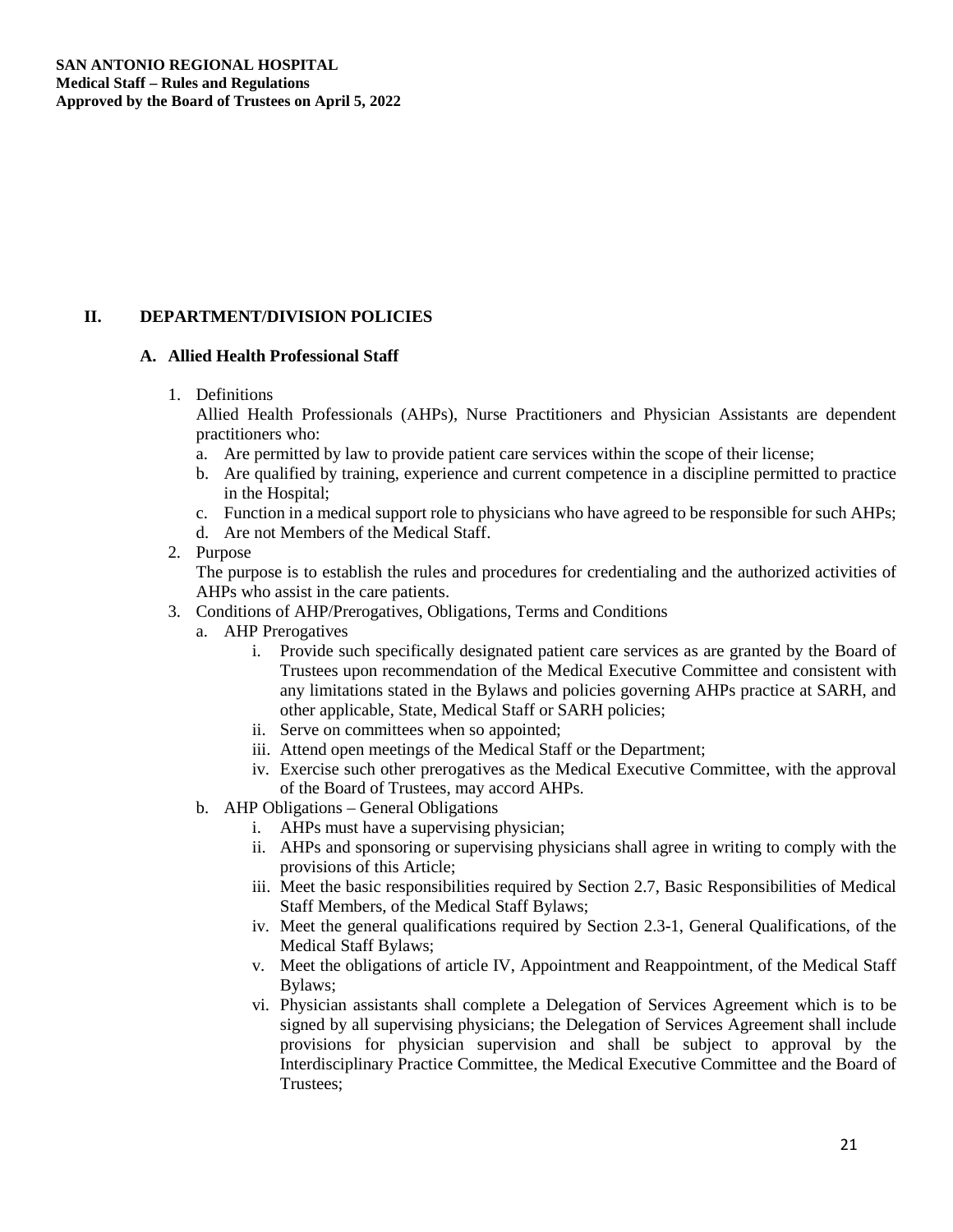- vii. Nurse Practitioners' practice privileges will be based on standardized procedures which shall include provisions for physician supervision and shall be approved by the Interdisciplinary Practice Committee, the Medical Executive Committee and the Board of Trustees, and signed by all supervising physicians;
- viii.Retain appropriate responsibility within their area of professional competence for the care and supervision of each patient in SARH for whom services are provided;
- ix. Participate when requested in quality review program activities and in discharging such other functions as may be required from time to time;
- x. When requested, attend meetings, of the Staff, the Department, and the Division;
- xi. Refrain from any conduct or acts that could be reasonably interpreted as being beyond the scope of practice authorized by the Board of Trustees;
- xii. Shall provide when requested, a listing of medical record numbers of patients with whom care, or procedures, were provided. This information will be utilized to identify records for random peer review and OPPE;

xiii.AHPs and supervising physicians shall be subject to peer review under the MPEC process; xiv.AHPs and supervising physicians shall be subject to OPPE and FPPE.

- c. Patient Care Related Obligations Allied Health Professionals
	- i. AHPs are authorized to perform only those activities expressly permitted under a duly approved "Delineation of Privileges" which have been approved by the Interdisciplinary Practice Committee, respective Clinical Department, Medical Executive Committee and Board of Trustees;
	- ii. AHPs may not perform or document the history and physical and/or consultation(s). However, progress note(s) or discharge summary may be performed under the supervision of the supervising physician who are required to countersign all entries made in the medical record by their respective AHPs within twenty-four (24) hours;
	- iii. AHPs that are authorized to dictate reports into medical records shall use their own dictation number and state the name of the attending/supervising Medical Staff Member for whom they are dictating the report. Dictated reports must be forwarded to the attending/supervising Medical Staff Member for counter-authentication.
- d. Supervising Physicians
	- i. A physician Member of the Medical Staff must complete the history and physical (Medical Staff Rules and Regulations, Section 1, A-4, General Rules and Regulations – Admission);
	- ii. All hospitalized patients must be seen daily by a physician Member of the Medical Staff (Medical Staff Rules and Regulations, Section 1, A-5, General Rules and Regulations – Admission), and document their visit accordingly in the medical record;
	- iii. Supervising physician is required to come to the Emergency Department to evaluate the patient when requested by the Emergency Department or treating physician;
	- iv. Patients must be seen by the supervising physician on the day of discharge from the Emergency Department and/or from an inpatient status;
	- v. All patients must be admitted and discharged by a Member of the Medical Staff (Medical Staff Rules and Regulations, Section I, A-1, General Rules and Regulations – Admission);
	- vi. All requests for consultations are to be made physician to physician;
	- vii. Supervising physicians are required to countersign all entries made in the medical record by their respective AHPs within twenty-four (24) hours.

For all patients for which an AHP is participating in care and treatment, the supervising physician must perform a pertinent examination and so document their visit on a daily basis.

#### **B. Anesthesia Department**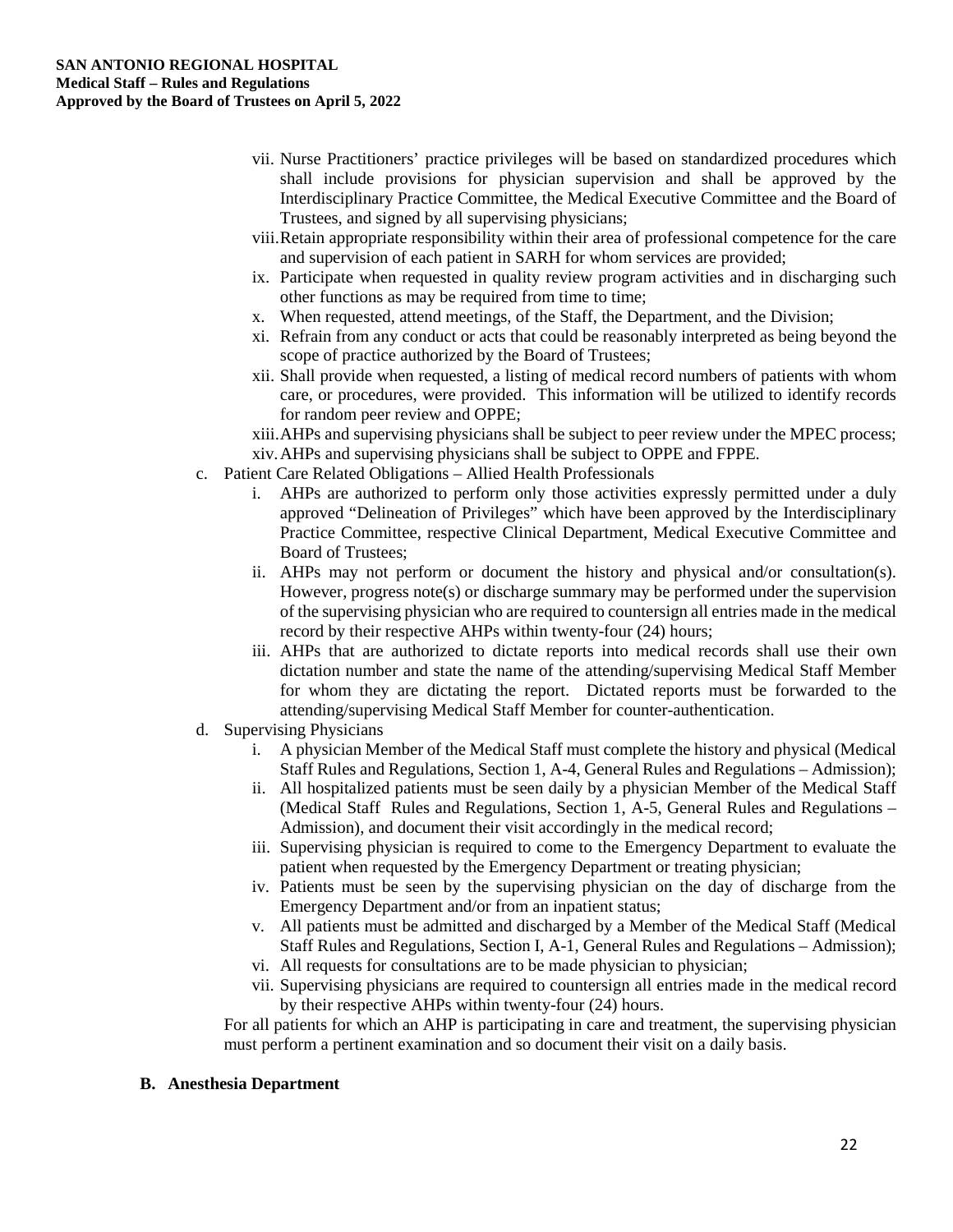Scope of Service: The Department of Anesthesia shall provide Anesthesia Services in all Operating Rooms and other locations in the Hospital when necessary. In addition, the Department of Anesthesia shall oversee the delivery of conscious sedation and anesthesia by non-Anesthesiologists in areas such as Endoscopic Services, Radiology Department, and the Emergency Department. The Department shall also direct Post-Operative Recovery Services in the Hospital.

Membership: The Anesthesiologist must be board certified or board eligible by the American Board of Anesthesiology at the time of initial application to the Medical Staff. Board certification must be maintained throughout the tenure of Medical Staff membership. If board eligible at the time of initial application, then the board certification must be achieved within five (5) years. At the time of initial application, the applicant must successfully complete an interview with three (3) Active Staff Anesthesiologists in the Department. Certified Registered Nurse Anesthetists (CRNAs) must be supervised by an Anesthesiologist.

Minimum Criteria: To qualify for Vertebroplasty or Kyphoplasty through the Department of Anesthesia the practitioner must be board certified in the subspecialty of Pain Management in Anesthesiology, have a current California X-Ray Supervisor and Operator Permit, and has successfully completed a Fellowship in Pain Management and can demonstrate experience in performing at least five (5) Vertebroplasties and five (5) Kyphoplasties during the Fellowship; or has attended at least twenty-five (25) hours of lecture/workshop training specifically geared for Vertebroplasty and Kyphoplasty, of which ten (10) hours needs to be "hands on" training on either live patient or on cadavers; or if no Fellowship in Pain Management has been completed, the practitioner needs to have attended at least twenty-five (25) hours of lecture/workshop training specifically for Vertebroplasty and Kyphoplasty, of which ten (10) hours needs to be 'hands on" training on either live patients or on cadavers.

Preceptoring: At least one case each needs to be preceptored under direct observation of a Member of the Medical Staff that has similar privileges.

## **C. Emergency Medicine Department**

Scope of Service: The Department of Emergency Medicine is established to provide appropriate, optimum, and timely care to all patients who present to San Antonio Regional Hospital for emergency care. The Emergency Department is a Level II facility and provides emergency health services, twenty-four (24) hours a day, seven (7) days a week to patients of all ages. The Department is responsible for the immediate treatment of any medical or surgical emergency. SARH is a designated Paramedic Base Station and follow ICEMA policies.

Membership: Applicants applying to the Department of Emergency Medicine fall under three categories; the criteria for each are as follows:

• Emergency Medicine Core Privileges: The applicant must be board certified in Emergency Medicine by a board recognized by the American Board of Medical Specialties (ABMS), the American Osteopathic Association or the Royal College of Physicians and Surgeons of Canada or actively participating in the process leading to certification by an approved board appropriate to the privileges requested (department members have six (6) years from the date of initial appointment to complete the certification process). Exceptions to the board requirements: Members whose initial board certification has expired; or Members who meet Grandfathering Provisions in the rules and regulations.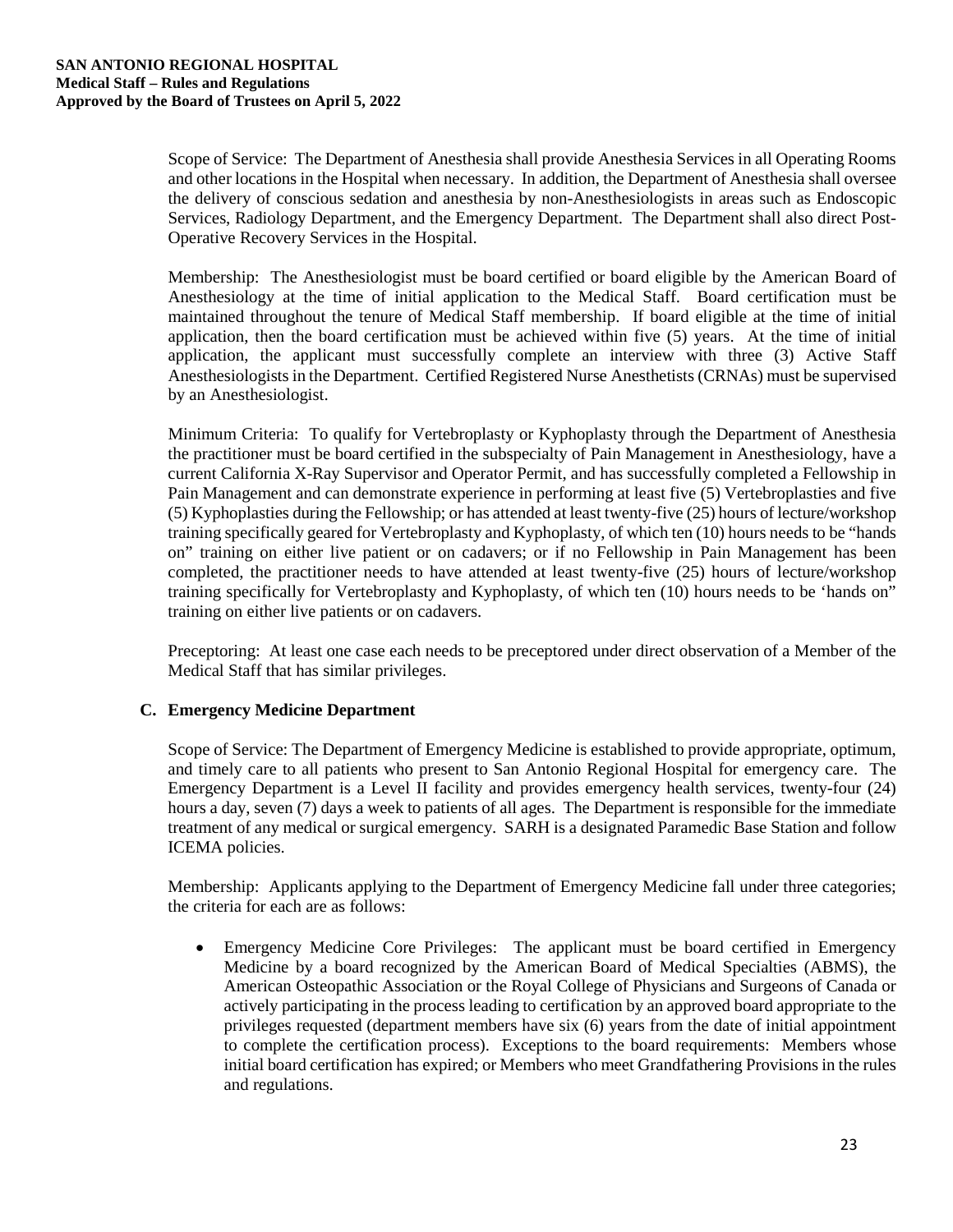- Emergency Medicine Primary Care (aka Fast Track) Privileges: The applicant must have completed at least two (2) years of postgraduate training in Emergency Medicine, Family Medicine, Internal Medicine or Surgery.
- Urgent Care Privileges: Applicants applying for Urgent Care privileges must have completed at least one (1) year of post-graduate training.

#### Policies:

- 1. Patient Care
	- a. While it is the primary responsibility of the Emergency Medicine physicians to attend the needs of the patient in the Emergency Department, these physicians may be asked to attend inpatients in need of immediate care in the following situations:
		- All life threatening emergencies that occur in the Hospital involving inpatients will be at the request of the nurse in charge.
		- In all situations where the Emergency Medicine physician may be requested to respond to an emergency or a non-emergency situation out of the Department, the Emergency Medicine physician will respond only when their absence from the Department will not jeopardize the health and welfare of a patient or patients in the Emergency Department.

#### **THESE PROCEDURES ARE NOT PERFORMED IN THE EMERGENCY DEPARTMENT.** (THE FINAL DETERMINATION IS AT THE DISCRETION OF THE ATTENDING EMERGENCY PHYSICIAN):

- Any non-emergency procedure that would disrupt the normal function of the Department
- Any procedure which cannot be performed without adequate pain control
- Any procedure requiring general or major regional anesthesia
- Major flexor tendon repairs
- Open reductions
- Routine deliveries
- D&C
- Elective outpatient blood transfusions
- Elective cardioversions
- 2. Pain Control

If a physician does not provide adequate pain control, the Emergency Medicine physician will intervene, discontinue the procedure and will initiate the chain of command.

## **D. Family Medicine Department**

Scope of Service: Family Medicine is comprehensive medical care with particular emphasis on the family unit. The Family Medicine physician is not limited by the patient's age or sex, or by a particular organ system of disease entity.

Membership: Initial applicants must have successfully completed an ACGME or AOA approved Family Medicine Residency and be board certified/board admissible by the American Board of Family Medicine or the American Osteopathic Board of Family Physicians; or actively participating in the process leading to board certification (members who do not complete the certification process within two (2) years of their initial appointment will automatically have their privileges terminated). Note: Recertification is not required of Members whose board certification has expired.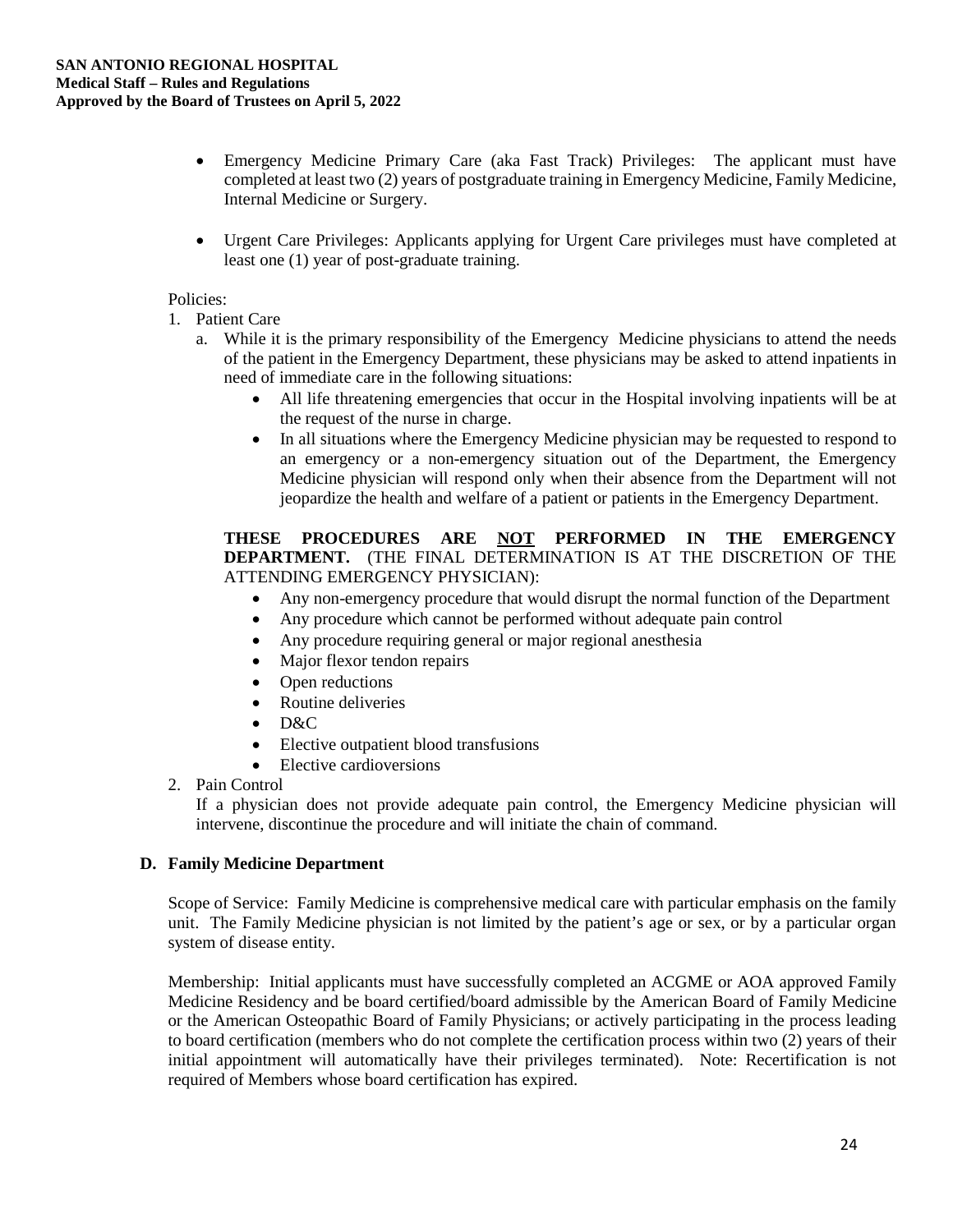Policies: Current certification in neonatal cardiopulmonary resuscitation is a requirement for attendance at Cesarean Sections.

Newborn Examination: Newborns must be examined by the attending physician within twenty-four (24) hours of birth or prior to discharge if the baby is admitted under the twelve (12) hour stay program.

Additional Privileges: Privileges not included on the Family Medicine privilege form must be requested through the applicable Department/Committee.

#### **E. Medicine Department**

Scope of Service: The Medicine Department provides inpatient and outpatient medical care. The Medicine Department includes, but is not limited to, the following specialties: Internal Medicine, Pulmonary Medicine, Cardiology, Allergy, Gastroenterology, Rheumatology, Hematology, Oncology, Nephrology, Endocrinology, Dermatology, Neurology, Physical Medicine, Psychiatry, and Addiction Medicine.

Membership: Applicants must be board admissible/certified or have successfully completed an approved Residency program in the physician's specialty.

Committee Membership: Membership on the Medicine Committee shall consist of the Chair/designee of the following Divisions, Cardiology and Gastroenterology and others as selected by the Department of Medicine Chair.

Preceptor Assignment: The Department/Division Chair will be responsible to assign an appropriate preceptor to all new Members of the Medical Staff. The preceptor and the new Member will be notified in writing.

#### **1. Cardiology Division**

Scope of Service: The purpose of the Cardiology Division shall be to develop and enhance the Cardiology Program at San Antonio Regional Hospital. The Division shall be accountable to the Department of Medicine. The Division shall provide care to outpatients and inpatients of all ages with cardiology problems.

Membership: Applicants must be board certified or admissible or be in the last three (3) months of an approved Cardiology training program and hold ACLS certification.

Preceptorship: Preceptors will be assigned by the Cardiology Division, unless the Division chooses to delegate that responsibility to the Director of the Cardiac Catheterization Laboratory.

- a. Cardiac Catheterization Laboratory
	- i. Category I Diagnostic Cardiac Catheterizations
		- Full catheterization privileges at another Joint Commission accredited institution. AND
		- Documentation of two hundred (200) procedures completed since training, with an acceptable level of competence. OR
		- Postgraduate training in Invasive Cardiology, satisfying or equivalent to the admissibility requirements of the American Subspecialty Board of Cardiovascular Disease.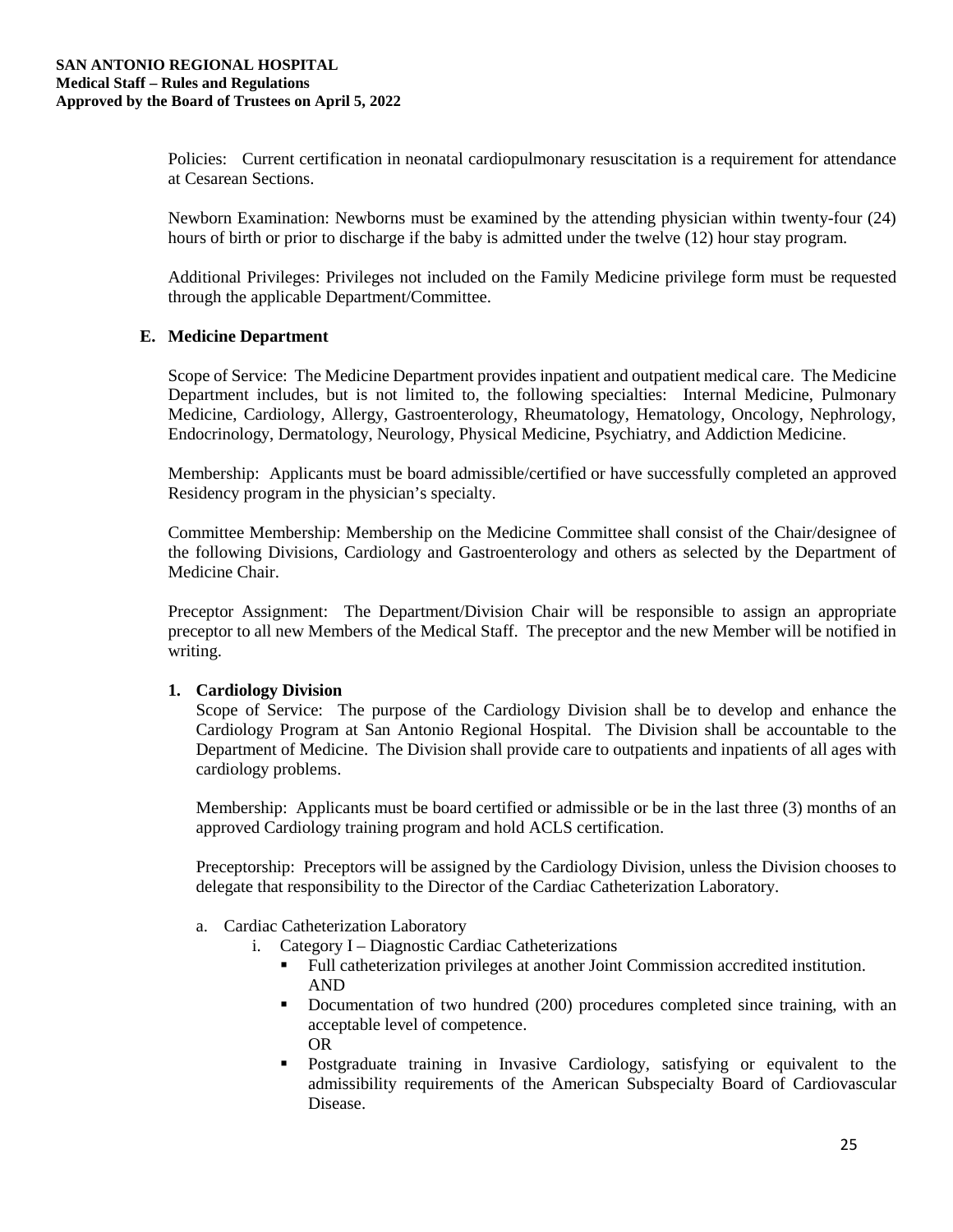PLUS

- Direct observation of a minimum of three (3) successfully completed cases. Performance criteria includes: case selection, catheter selection, techniques, arrhythmia and pain management, and resuscitation and emergency measures.
- ii. Category II Percutaneous Transluminal Coronary Angioplasty (PTCA)
	- Full privileges for PTCA privileges at another Joint Commission accredited facility. AND
	- Two hundred (200) cardiac catheterizations. AND
	- A minimum of two (2) PTCA training courses. AND
	- A minimum of three (3) diagnostic cases with preceptor approval at this facility (may be waived at discretion of Cath Lab Director). OR
	- Completion of formal PTCA training program with two (2) letters from Department Chiefs or direct supervisors with specific reference to the applicant's coronary angioplasty ability PLUS
	- Direct observation of a minimum of six (6) cases. Performance criteria include case and lesion selection, catheter and balloon selection, lesion crossing and inflation techniques, arrhythmia and pain management, and resuscitation and emergency measures.
- iii. Cardiology (Non-Invasive)
- Holter Monitors/Pacemaker Evaluations A minimum of three (3) holter monitors and a minimum of three (3) pacemaker evaluations over-read by assigned physician or Medical Director of Non-Invasive Cardiology.
- Treadmill Stress Test A minimum of three (3) procedures with assigned physician or the Medical Director of Non-Invasive Cardiology.
- Pharmacological Stress Test A minimum of three (3) procedures with assigned physician or the Medical Director of Non-Invasive Cardiology.
- Echocardiograms with Doppler and Color Flow A minimum of three (3) echocardiograms over read and tapes reviewed by assigned Cardiologist or Medical Director of Non-Invasive Cardiology.
- Transesophageal Echocardiogram Cardiologists will be preceptored by preceptor for a minimum of three (3) TEE procedures.
- iv. Criteria for Catheter-Based Peripheral Vascular Interventional Privileges The practitioner must meet the minimum criteria as defined in Appendix A.

Cardiology Committee Membership: The cardiology committee will include all active cardiologists, one (1) physician from the department of medicine, one (1) from the department of family medicine, one (1) radiologist, one (1) anesthesiologist, one (1) cardiac surgeon, one (1) emergency physician, plus representation from nursing and administration.

Cardiology Program Directors: Medical directors shall be cardiologists, and will be recommended by the cardiology division to administration for the following three (3) areas:

- a. Coronary care unit
- b. Catheterization laboratory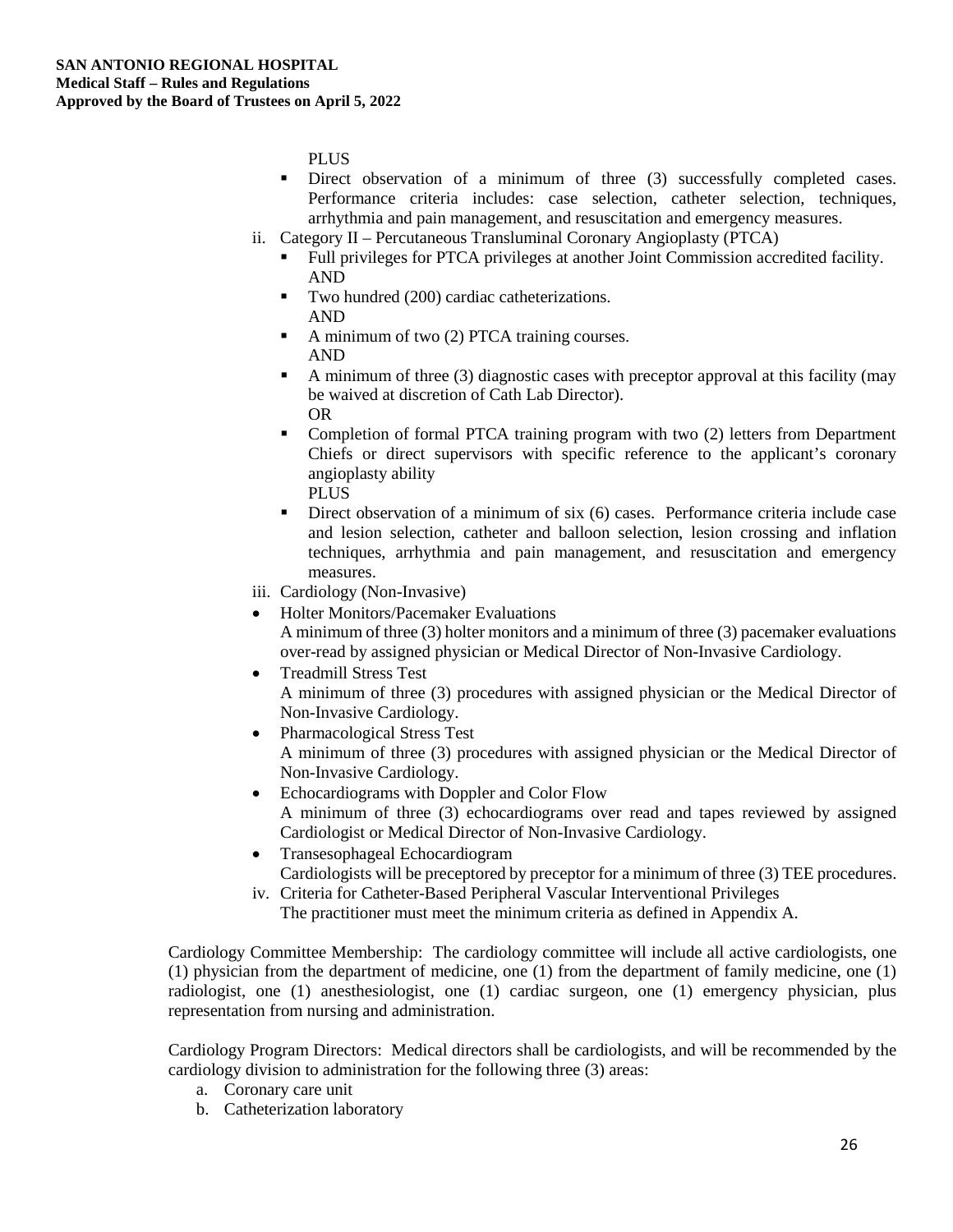c. Non-invasive services (including cardiac rehabilitation)

Medical directors and the director of cardiac surgery shall present statistical reports to the cardiology division.

Cardiac Catheterization Lab:

- a. Temporary Privileges: Temporary privileges will not be granted for procedures in the Catheterization Laboratory or for cardiac invasive procedures in the CCU.
- b. Late Arrival of Cardiologist: If a physician is twenty (20) minutes or later for a scheduled procedure without calling to advise the Cath Lab of circumstances, this will be documented. If the physician still has not arrived after thirty (30) minutes after the scheduled time in the assigned room, the procedure will be cancelled.
- c. Surgical Stand-by Cardiac Lab
	- i. The Cardiologist will determine what level of surgical standby is required.
	- ii. The Cardiac Catheterization Laboratory will notify the Cardiovascular Coordinator as to which level of standby will be utilized.
	- iii. Levels of surgical standby for Cardiac Catheterization Laboratory interventional procedures are as follows:

| Level I   | Surgical standby required (room available during daytime hours). After hours            |  |
|-----------|-----------------------------------------------------------------------------------------|--|
|           | thirty (30) minutes.                                                                    |  |
| Level II  | Surgical team notified but is not on site. If the services of the surgical<br>$\bullet$ |  |
|           | team are required they will be on site in thirty (30) minutes. Daytime                  |  |
|           | at Cardiologist's discretion.                                                           |  |
|           | Operating rooms in use at cardiologist discretion.<br>$\bullet$                         |  |
| Level III | No surgical standby required.                                                           |  |

d. Intravascular Contrasts: Maximum on intravascular contrast for procedures done in the Cath Lab is 4cc per kg of Isovue 370, if exceeded the director is to be notified.

Cardiology Department (Non-Invasive):

- a. Electrocardiogram Panel Membership Criteria
	- The EKG panel will be comprised of physicians who:
		- i. Are board certified in Cardiology.
		- ii. Is a member participating on the STEMI Emergency Department call panel or Echo Panel.
		- iii. Exception: Members presently serving on the EKG Panel will remain on the Panel under the Grandfathering Provision in the Medical Staff Rules and Regulations.
		- iv. Physicians who read their own EKGs will continue to perform their own EKG interpretations.

Members request to be added to the EKG Panel must be submitted to the Cardiology Division for approval and forwarded to Medicine Department and Medical Executive Committee for final approval.

- b. Physicians reviewing any non-invasive cardiac study must notify the referring physician of any significant abnormality.
- c. Computerized EKG analysis must be over-read by a qualified physician.
- d. Turnaround Time:
	- i. Appropriate STAT Echocardiograms must be read within six (6) hours after contacted by ordering physician
	- ii. Stroke Echocardiograms must be read within twenty-four (24) hours of completion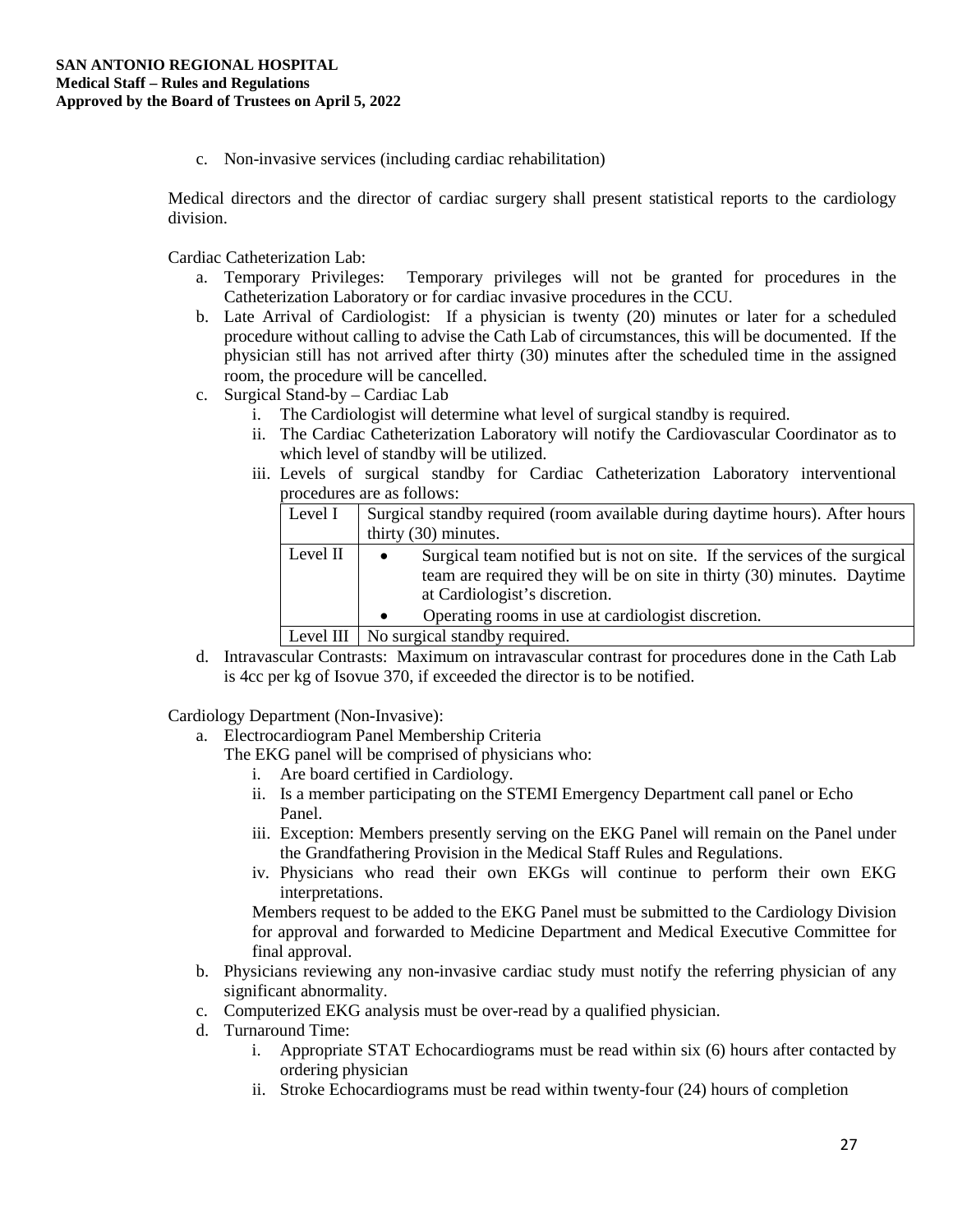- iii. Routine Echocardiograms must be read within forty-eight (48) hours of completion, excluding weekends and holidays
- iv. Cardiologists on the Echo Panel must read Stroke Echocardiograms within 24 hours and, at a minimum, 80% or greater within a two rotation cycle panel. In the event these guidelines are not followed, the member will be removed from the Echo Panel.
- e. Back-up for stat echoes shall be determined as follows: It is up to the physician requesting the stat echo to contact the reading physician to notify them of the study to interpret.
- f. Stat echos for unassigned patients will be read by the Echo Panel Member assigned for that week with physician to physician consult by the ordering physician.
- g. Holter Monitors: For inpatients and outpatients, when the Technician is unable to contact the physician when there are concerns regarding Holter recordings, he must leave a message with the exchange that the physician is requested to call. The exchange must be advised of the urgency of the message. If there is no response from the physician within two (2) hours, the Medical Director of Non-Invasive Cardiology is to take over management of the case until the physician responds (Technicians must communicate to subsequent shifts when a physician has been reached).
- h. Routine EKGs not read within 48 hours shall be placed in the box to be read by the panel physician.
- i. All preoperative EKGs are to be read by 11:00pm the night before surgery. Those not read should be placed in the general box to be read by any physician before 7:00am the next day.
- j. Holter monitors and treadmills not read within seventy-two (72) hours will be read by an assigned physician.

## **2. Gastroenterology Division**

Scope of Services: The purpose of the Gastroenterology Division is to provide care to outpatient and inpatients of all ages with gastroenterology problems.

Membership: Applicants must have completed an accredited training program in Gastroenterology.

Chairman Selection: The Division Chair shall be appointed by the President of the Medical Staff in consultation with the Department Chair (candidate must be a Member of the Division and an Active Member of the Medical Staff for the last two (2) years and have Gastroenterology privileges).

Committee Selection: All Members of the Division shall be Members of the Gastroenterology Committee. In addition, the Committee must include two (2) non-Gastroenterology Members of the Medicine Department and one (1) Member from the Surgery Department.

Maintenance of Privileges for ERCP:

- a. To maintain ERCP privileges, Medical Staff Members are required to attend new equipment and technology education in-service programs as needed.
- b. Practitioner must provide documentation of a minimum of ten (10) cases in the preceding twentyfour (24) months.
- c. Patient Selection and Documentation of Indications:
	- i. It is highly recommended that patients requiring an ERCP procedure be transferred to a tertiary medical center when:
		- Assessed ASA score is three (3) or higher.
		- Procedure attempted and unsuccessful.
		- Previous anesthesia complications.
		- Patient is pregnant.
	- ii. Patients with an ASA score of three (3) or higher and ICU/CCU patients are to be performed with the assistance of an Anesthesiologist.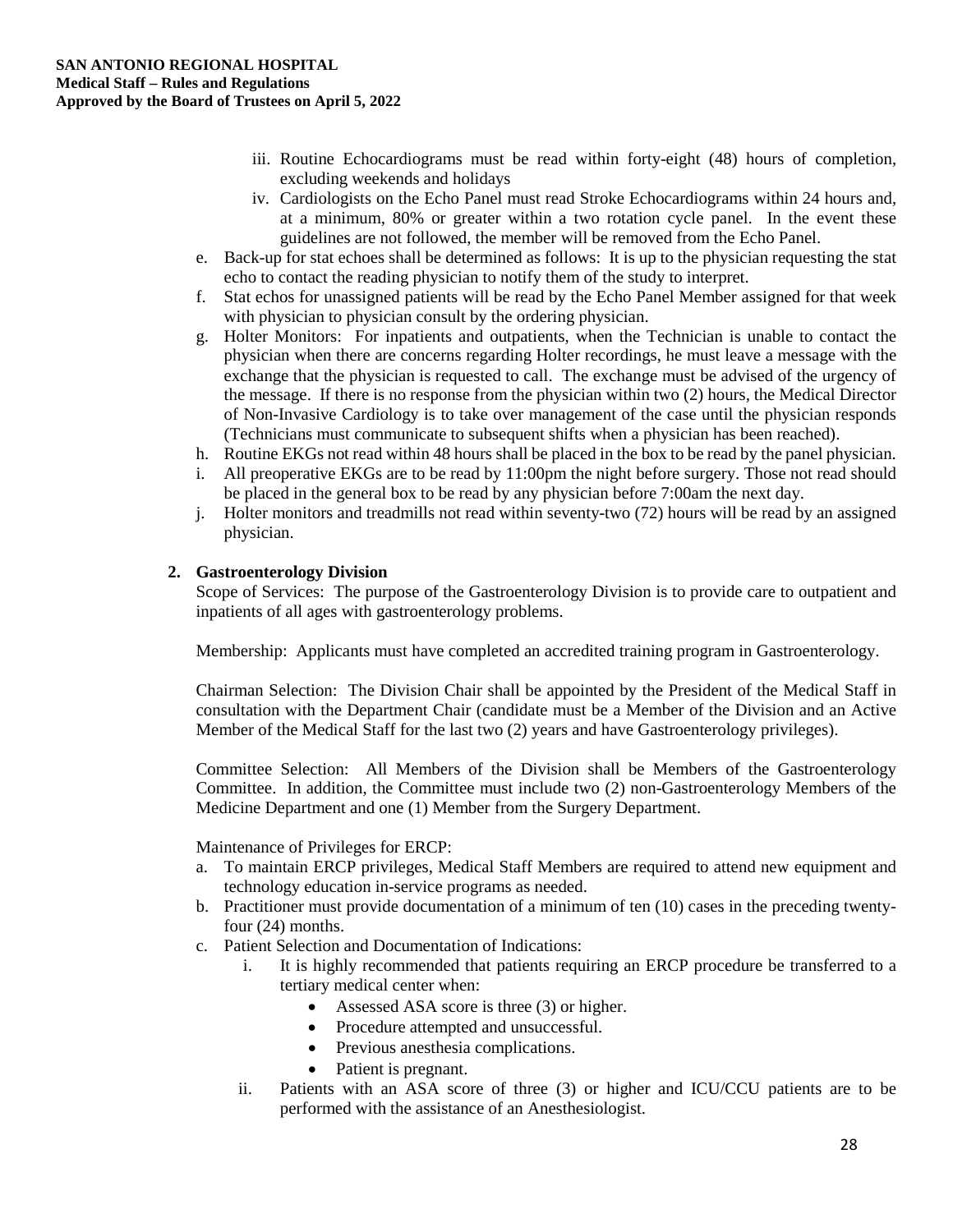iii. ERCPs are performed only after documentation of indications on the approved Endoscopic Services form.

Block Scheduling Guidelines:

- 1. The physician assumes responsibility for scheduling only those cases that can be accommodated during his/her block time. Cases that exceed that time frame will be rescheduled as time permits.
- 2. Schedulers are on duty from 07:00-14:00 Monday to Friday as long as the unit is open. To schedule an outpatient procedures fax the information to: **909 920-4772.**
- 3. Inpatient procedures may be called to **909-920-4991**
- 4. Weekend & after hours emergency cases are scheduled through surgery at **909-920-4848**
- 5. The last procedure must begin at least 30 minutes before the end of the scheduled block time in order to be completed before the next physician's time slot. (earlier for a double or ERCP)
- 6. All procedures scheduled after the first cases booked for the day are scheduled "to Follow" at 30 minute increments. Start times are given as estimates.
- 7. A physician requiring to "bump" the schedule with an emergency case is required to speak directly to the physician who is being bumped. Emergency cases are considered highest priority.
- 8. Block time is released at 8 pm for the next day
- 9. Elective procedures must be started by 15:00.
- 10. After hours & weekends are for Emergency procedures only, except when special circumstances exist. All emergency cases are subject to peer review.
- 11. "Open block time" is reserved for inpatient add-on cases by the on call physician.
- 12. When scheduling be sure to mention if the patient is in isolation. Isolation patients to be scheduled at the end of the lineup.
- 13. Cases requiring general anesthesia are to be scheduled through the OR, **909-920-4848.**
- 14. When going on vacation, please let the ESU charge RN & ESU scheduler know ahead of time so that we can let other physicians utilize that block time

## **F. OB/GYN Department**

Scope of Service: The scope of care provided by the OB/GYN Department is devoted to the health care of women. It encompasses both normal and abnormal processes of the female reproductive system, including the medical and surgical management of disorders, pregnancy and childbirth, and primary and preventative medical care.

Department Membership:

- 1. Initial applicants must provide proof of satisfactory completion of an ACGME or AOA approved Residency and be board certified in Obstetrics/Gynecology, or subspecialty of, by a board recognized by the American Board of Medical Specialties (ABMS), the American Osteopathic Board of Obstetrics/Gynecology (AOBOG) or actively participating in the process leading to certification by an approved board. Department Members have six (6) years from the date of initial appointment to complete the certification process. Those Members who do not complete the certification process within six (6) years will automatically have their privileges terminated.
- 2. All members of the OB/GYN Department who hold OB privileges are required to satisfactorily complete a fetal heart monitoring course and repeat the course every four (4) years and provide proof of completion (exception: Perinatologists are not required to complete this training requirement).
- 3. All Members of the OB/GYN Department who hold obstetrical privileges are required to satisfactorily complete a breast feeding management education course once in a lifetime and provide proof of completion.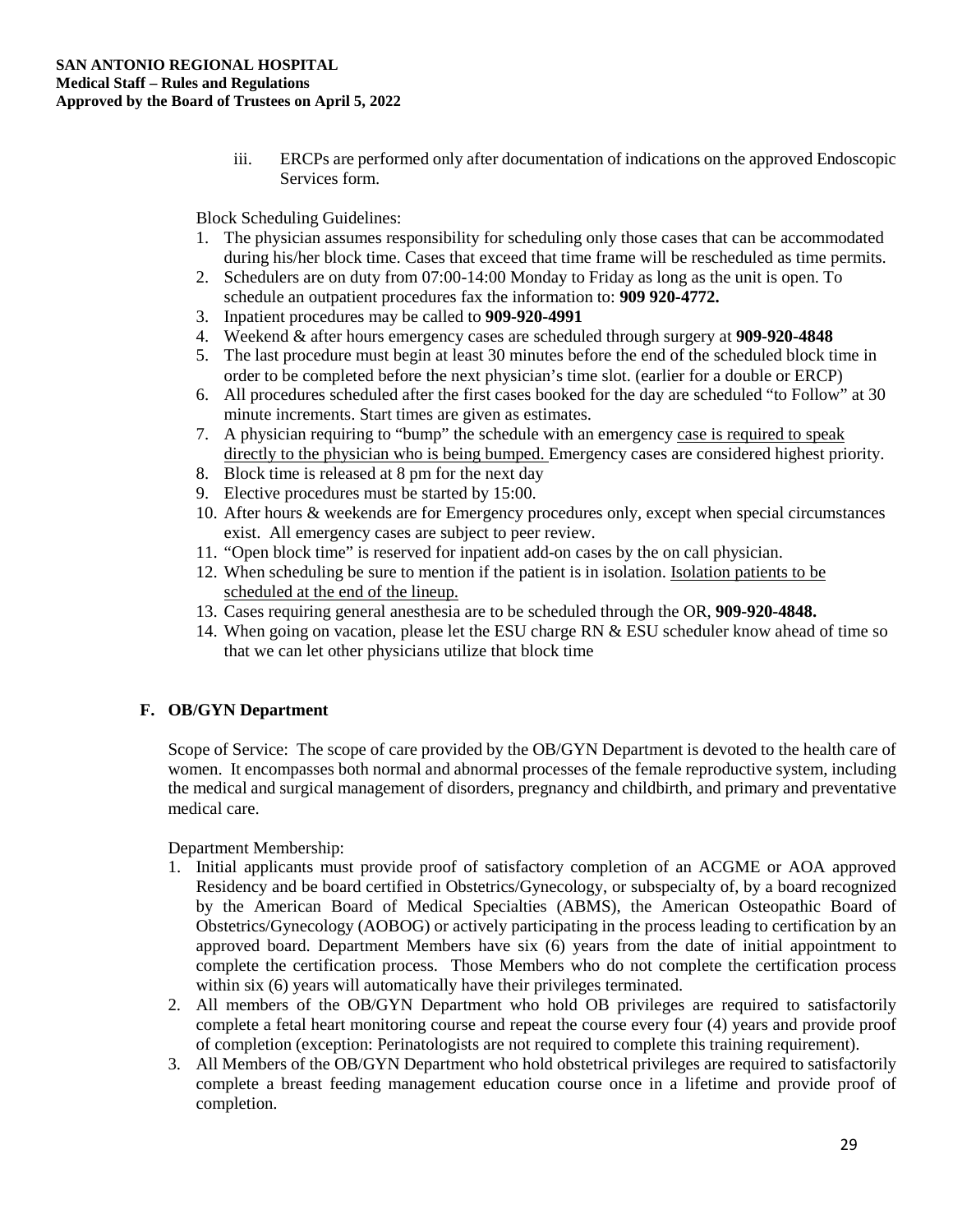4. All Members of the OB/GYN Department who hold obstetrical privilege are required to satisfactorily complete two (2) simulation drills per reappointment period; a six (6) month grace period shall be granted if the requirement has not been met by the reappointment expiration. Failure to complete the requirement following the grace period shall result in an automatic suspension of Medical Staff privileges until said requirement is fulfilled.

#### OB/GYN Department ED Call Exemption Criteria:

Physicians may be exempted from the emergency call panel after sixty (60) years of age or twenty (20) consecutive years of service to this Hospital as long as adequate coverage is maintained. A request for exemption must be in writing and will be considered for approval at the next Department meeting and subsequent MEC meeting. If there is more than one (1) request, first consideration will be given to the physician with the greater seniority in years of services.

#### Policies:

- 1. Antepartum
	- a. Prenatal lab work is to be filed in the delivery area before the patient is admitted in labor; such prenatal lab work will include: CBC, blood and Rh typing, rubella titer, serology, antibody screening, Hepatitis B Surface Antigen, urine culture, and urinalysis. Genetic testing/counseling should be offered to women thirty-five (35) years of age and over at the time of delivery. A maternal serum alph-feto protein is strongly recommended. Diabetic evaluation is recommended. A beta Strep culture should be obtained.
	- b. A prenatal history and physical should be on file in the delivery area prior to the patient's due date, preferably at thirty-six (36) weeks gestation.
	- c. Stress and non-stress tests, when performed outside of the Hospital, should be documented on the prenatal record.
- 2. Intrapartum
	- a. All patients admitted to the Labor and Delivery Area in active labor shall have a CBC and auto differential group  $+ Rh$  (OB) as soon as possible.
	- b. The admission history and physical for all routine obstetrical patients must be completed on the obstetrical admission physical examination form or a complete history and physical must be dictated.
	- c. When called by the Registered Nurse to respond to a patient in active labor, the physician will arrive within thirty (30) minutes of the call.
- 3. Postpartum
	- a. Isolation technique will be followed as established by Hospital policy. A patient on the maternity unit with a fever of unknown origin of 100° F or above on two (2) occasions, six (6) or more hours apart, must be transferred to another Nursing Unit if the cause of the fever is undetermined.
	- b. All patients should have a postpartum hemoglobin or hematocrit prior to discharge.
	- c. All patients who are Rh negative should be screened for Rhogam administration. All patients who are candidates for Rhogam should receive it within seventy-two (72) hours of delivery, including patients who are to be permanently sterilized. All patients having therapeutic or spontaneous abortions and who are Rh negative should receive Rhogam.
	- d. Rubella vaccination should be given to patients having a titer indicating a non-immune status.
	- e. The Obstetrician/designee must see patients daily in conjunction with the consulting practitioner.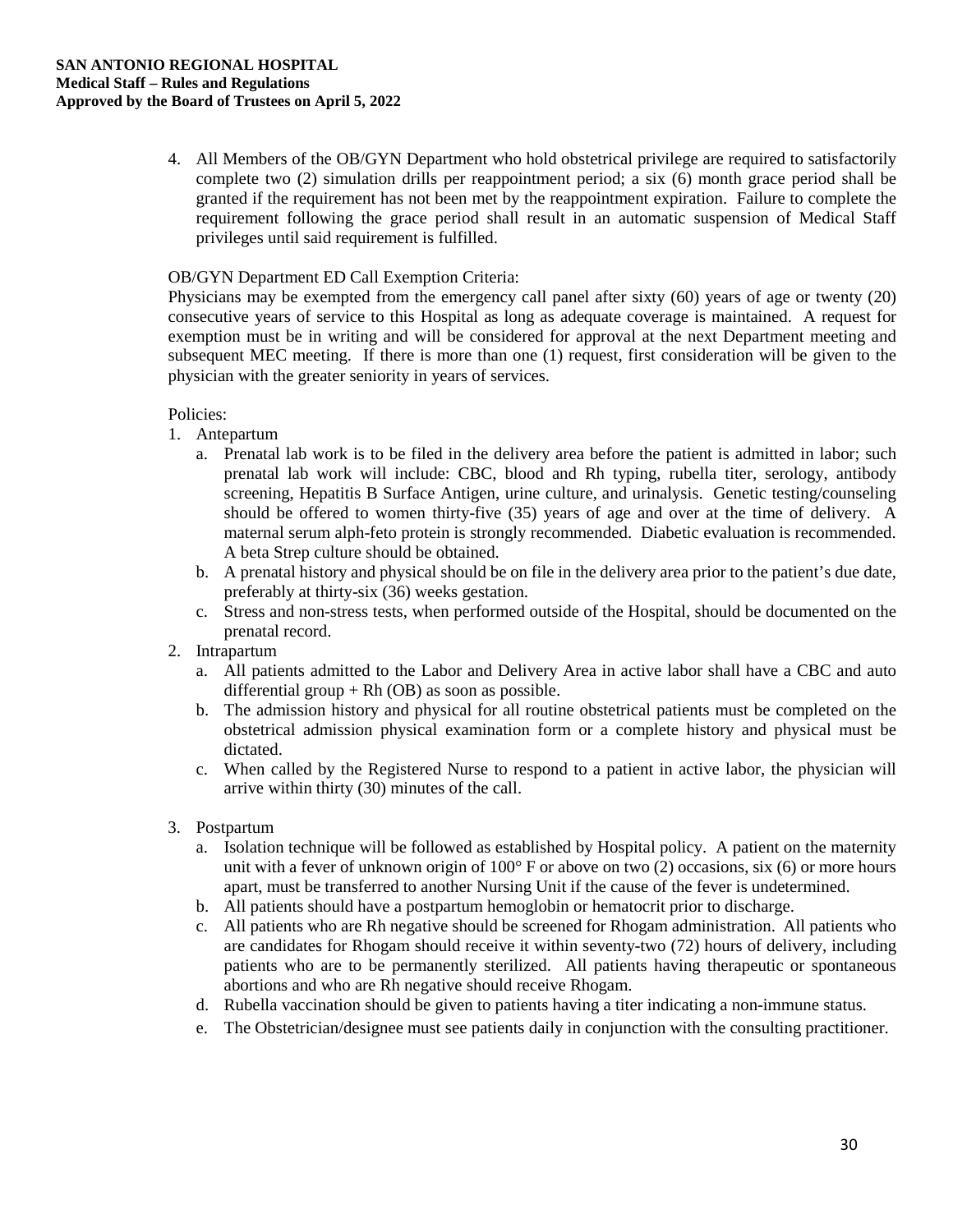#### **G. Pediatrics Department**

Scope of Service: The scope of care provided by the Pediatric Department is the medical management of pediatric and neonatal patients. Pediatrics includes the care and treatment of infants, children and adolescents.

Department Membership: Applicants must have successfully completed an ACGME or AOA approved Residency program in Pediatrics and must be board certified or board admissible in pediatrics by a board recognized by the American Board of Medical Specialties (ABMS), the American Osteopathic Board of Pediatrics; or actively participating in the process leading to board certification. Department Members have six (6) years from the date of initial appointment to complete the certification process. Those Members who do not complete the certification process within six (6) years will automatically have their privileges terminated. Recertification is not required of Staff Members whose original board certification has expired. Applicants for Pediatric subspecialties must provide evidence of satisfactory completion of accredited Fellowship training in their pediatric subspecialty.

All Members of the Pediatric Department who hold general core privileges/routine newborn care are required to satisfactorily complete a breast feeding management education course once in a lifetime and provide proof of completion (excludes pediatric subspecialists).

#### Policies:

NICU Privileges and Attendance at C-Sections - NICU admission privileges are granted as follows:

- 1. Full privileges will be granted to board certified or board admissible Neonatologists who have another Neonatologist to provide backup coverage. Pediatrics may continue to care for their patients up to their privilege level under the supervision of the Neonatologist.
- 2. Proof of current certification in neonatal cardiopulmonary resuscitation is a requirement for attendance at all C-Sections.
- 3. Consultations: When newborns require neonatal care the nurse may be allowed to contact the Neonatologist for consultation. Pediatricians will be responsible for physician to physician consultations in all other cases in accordance with these Rules and Regulations, Section E.

#### **H. Radiology Department**

Scope of Service: The Radiology Department provides inpatient and outpatient imaging services, imaging guided procedures, gamma knife and therapeutic nuclear medicine treatments to patients of all ages.

Membership: Applicants must be board certified by the American Board of Radiology, the Canadian Board of Radiology, or the Royal College of Radiology, England or attainment of board certification within three (3) years of initial appointment. Membership in this department is limited by exclusive contracts with the Hospital.

#### **I. Surgery Department**

Scope of Service: The Surgery Department provides surgical care to inpatients and outpatients of all ages, on a scheduled or emergency basis. The department includes General Surgery, Cardiac Surgery, Vascular Surgery, Thoracic Surgery, Orthopedic Surgery, Otolaryngologic Surgery, Podiatric Surgery, Urologic Surgery, Neurologic Surgery, Plastic Surgery, Oral and Maxillofacial Surgery, Ophthalmologic Surgery, and Pathology.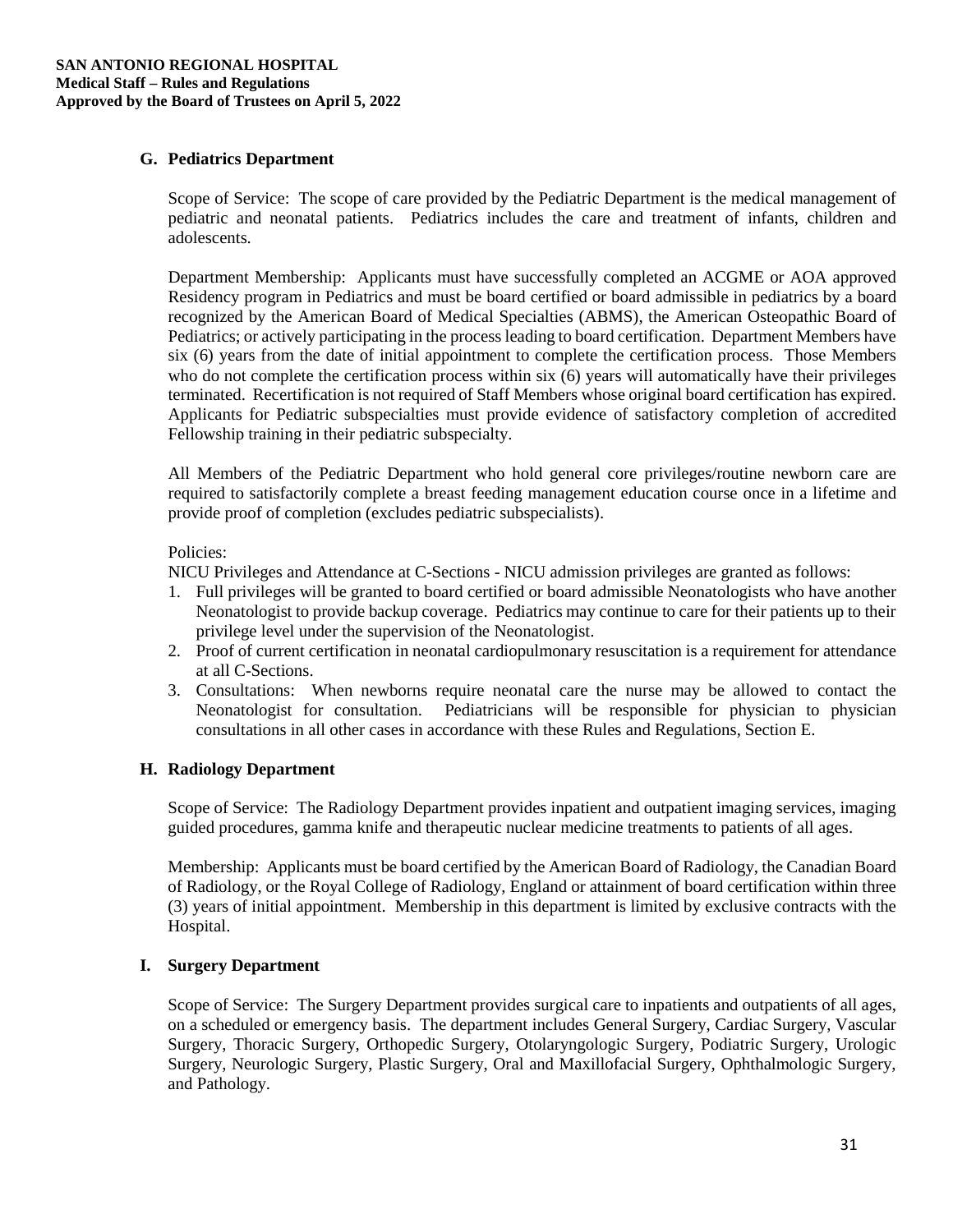Department Membership: Initial applicants must be board certified in General Surgery, or subspecialty of, by a Board recognized by the American Board of Medical Specialties (ABMS), the American Osteopathic Board of Surgery (AOBS), the Royal College of Physicians and Surgeons of Canada or the America Board of Foot and Ankle Surgery (ABFAS) or actively participating in the process leading to certification by an approved board appropriate to the privileges requested. (Exception: Applicants requesting surgical assistant privileges only). Department members have six (6) years from the date of initial appointment to complete the certification process. Those members who do not complete the certification process within six (6) years will automatically have their surgical privileges terminated. Recertification is not required of members whose original board certification has expired.

Committee Membership: Membership on the Surgery Committee shall consist of representatives from multiple surgical specialties and a representative from Pathology.

Perioperative Operations Sub-Committee: A Sub-Committee will review performance goals on a regular basis to ensure maximum efficiency and utilization of the Operating Room. This Committee will be made up of the Chiefs of Surgery and Anesthesia, or their designees, along with the Director of Surgery, and the Chief Nurse Executive. This Committee will be charged with ensuring that targets for block utilization, room utilization, and performance indicators such as on time starts and turnover times are continually monitored for improvement.

#### Policies:

1. Late Arrival of Surgeons

First hour Surgeon must be available to see their patient in the holding room by 7:00am.

- a. Any Surgeon tardiness that results in two (2) late first-hour starts (in the same day block room) in a quarter will receive a warning letter from the Department of Surgery.
- b. Any Surgeon who receives a warning letter and has two (2) delays in the subsequent quarter will lose first case of the day scheduling privileges and will have to follow the first case placed in their block room regardless of the case length. Reinstatement of first-hour cases will be in effect starting in the next quarter if no further delays occur.
- c. After the patient has been in the Operating Room for twenty (20) minutes and the Surgeon is not available, the patient may be returned to their room on the Nursing Unit.
- d. Anesthesiologists shall not put a patient under anesthesia until the Surgeon is not only in the Hospital but available to start the procedure.
- e. It is the responsibility of the Surgeon to remain in the Surgery Department after the induction of the patient has been initiated.
- f. If an outside emergency arises, the Surgeon shall notify the Anesthesiologist and the Nursing Staff immediately.
- 2. Scheduling Surgical Cases
	- a. There are seven (7) Operating Rooms available for scheduling cases Monday through Friday.
	- b. For any procedure being performed where active TB is suspected/being ruled out and when AFB smears or cultures are ordered (e.g. biopsy of pulmonary nodule, bronchoscopy) the scheduling physician must notify surgery.
- 3. Block/Reserved Surgery Schedule
	- a. The Surgery Committee, with the recommendation of the Perioperative Operations Committee, may grant a Surgeon the privilege of reserving a block day (2). This privilege is based on consistent and predictable utilization of the time provided. Partial block time may be available on days with lower demand.
	- b. To qualify for block scheduling, a Surgeon must perform an average of six (6) or more hours a week of elective surgery over a three (3) month period. Surgeons shall be granted an initial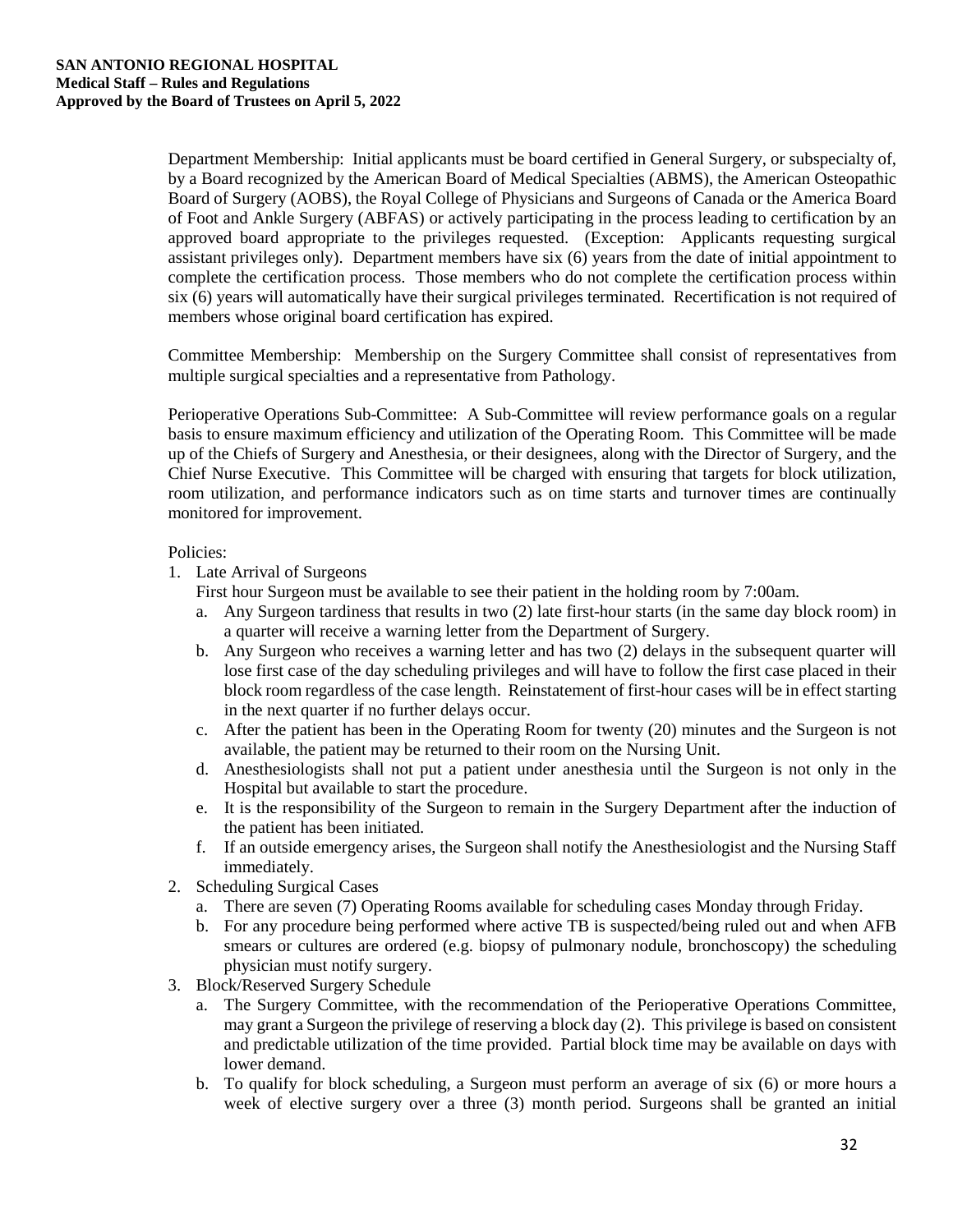allocation of one (1) full block day per month if utilization meets criteria and additional days may be added. There are a limited number of block rooms with at least one (1) room set aside for first come first served scheduled cases. Blocks are granted based on the ability to consistently utilize the time provided and with the approval of the Surgery Department Chair. Surgeons requesting block time must make application in writing to the Perioperative Operations Committee.

- c. Hospital Administration will provide the Perioperative Operations Committee a quarterly review of the utilization rate by Surgeon to determine satisfactory use of the block schedule. A utilization report will be given to the Committee by the Nursing Director of Surgery in January, April, July and October for each preceding quarter.
- d. To maintain a block privilege, a Surgeon must utilize an average of 65% of the block time. Failure to utilize the full allotment may result in reduction of block time.
- e. The Committee will notify a surgeon in writing within four (4) weeks of any decisions made regarding the granting or removal of block surgery time. In the event that a surgeon loses some or all of their block time, patients already scheduled for surgery will not be cancelled.
- f. Block release times will vary by specialty and type of practice. Specialties and practices that are mainly elective in nature will have a one (1) week release time, e.g. Ophthalmology, Otolaryngology, Plastic Surgery, Podiatry and total joints. Specialties and practices that have a mix of elective and urgent cases will be released seventy-two (72) hours prior, e.g. Gynecology, Urology, Neurosurgery, and Orthopedics. Specialties and practices with frequent referrals from the Hospital Emergency Department will have their blocks released twenty-four (24) hours prior. Robotic cases must be scheduled two (2) weeks in advance. Specific release times will be determined by the Perioperative Operations Committee.
- g. Surgeons who are unable to utilize their block day because of other commitments (meetings, vacations, etc.) must release those days one (1) week prior to the day in question so that the released day will not be counted as unused time in the utilization rate. Exceptions will be made for Surgeons with illness or personal emergency.
- 4. Elective Surgery:
	- a. A scheduling clerk is available for posting and may be reached at extension 24975 or 26010. Scheduling hours are as follows: Monday through Friday: 0800-1630
	- b. The first case of the day is scheduled for 7:30am. All other cases thereafter are scheduled on a "to follow" basis. Specific times are not given on the "to follow" cases.
- 5. Emergency Surgery:

In the event of an emergency surgery that must take place as soon as possible, a surgeon may "bump" any case in the first available Operating Room Suite. The operative Surgeon is required to notify the "bumped" surgeon as a courtesy.

In case of Abuse: If the surgical nurse or affected physicians feel that a Surgeon has abused the use of a category, the alleged abuse should be documented and submitted in writing with all the evidence to the Surgery Committee for appropriate action.

6. "Not Before":

A case may be scheduled as a "not before…." if the operative surgeon has previous commitments and is not available before the given time. The "not before" time shall be construed as the earliest time that a case can begin. It may be later than this time.

#### SURGEON'S ASSISTANTS

- 1. In order to be eligible for surgical assisting privileges, the following criteria must be met:
	- a. Any practitioner who has completed a Residency from an ACGME accredited institution; OR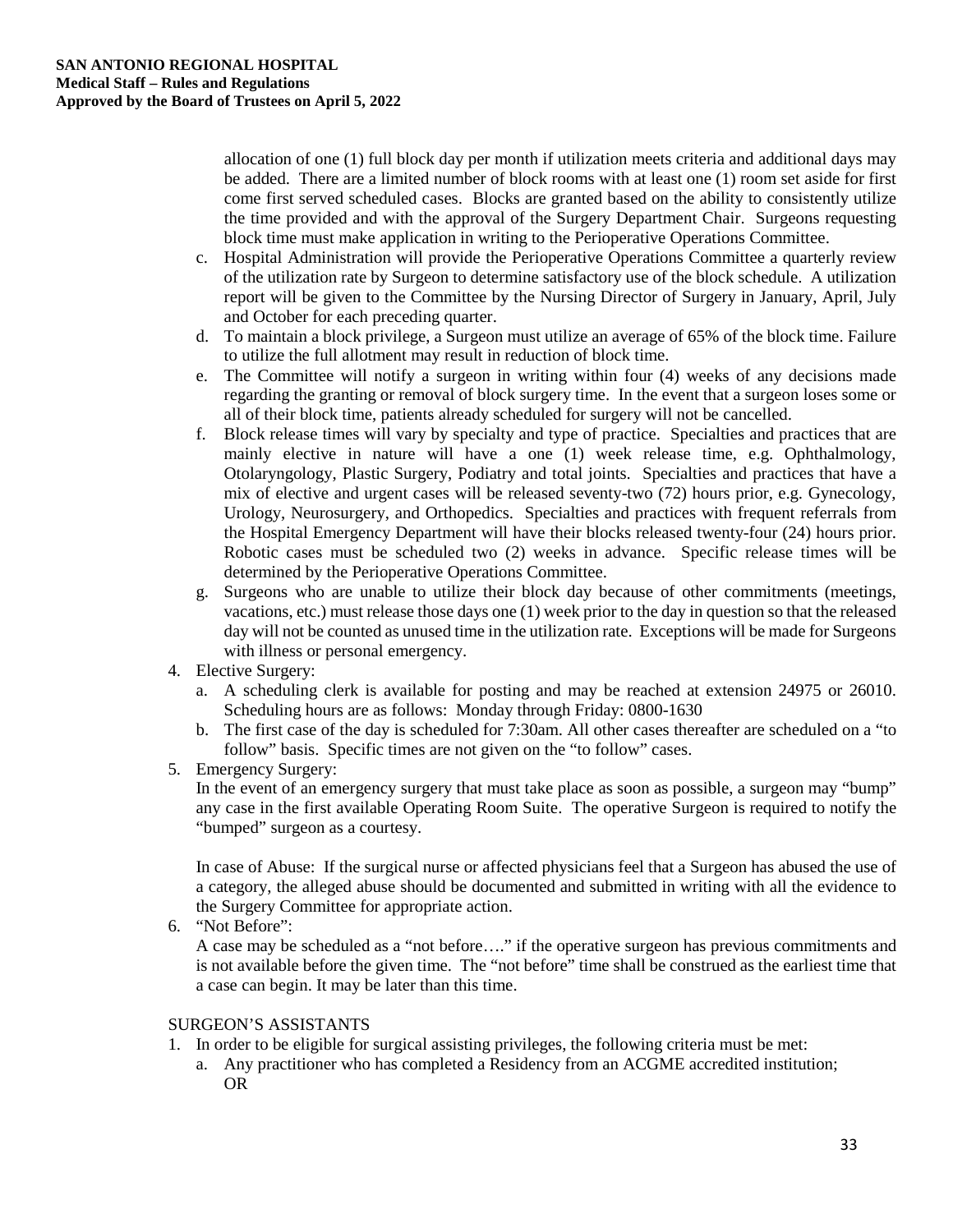- b. Documentation of a minimum of three (3) months training in surgical assisting at an accredited training institution. Applicants under these criteria must be approved for surgery assisting privileges by the Department of Surgery only. OR
- c. Documentation of experience in surgical assisting at another institution to attest current competency.
- 2. Surgical assistants must be Members of the Medical Staff or Allied Health Professional Staff. Dentists may only assist in surgical cases involving their own expertise.
	- a. When the responsible Surgeon deems a procedure to be an unusual hazard, it is their responsibility to obtain additional qualified assistants for the safe conduction of the surgery.
	- b. The surgical assistant shall be present for the time deemed necessary by the Surgeon.
- 3. Robotic Surgery Assistants:
	- a. Must be a licensed, practicing physician, or Physician Assistant who currently hold surgical assist privileges.
	- b. Must have documented evidence of having completed one (1) hour of hands on robotic orientation and skill testing conducted by Intuitive daVinci representative or prior training and experience during Residency and/or currently holds surgical robotic privileges at another TJC accredited institution and has performed a minimum of twelve (12) robotic cases within the prior twelve (12) months. (See Rules and Regulations for preceptoring requirements)
	- c. Must have documented evidence of having observed one (1) successfully completed robotic surgery case including set-up, patient positioning, orientation of equipment, surgeon preferences, and the operative procedure (including undocking of robotic equipment).

#### SURGERY EQUIPMENT PROTOCOL

Equipment owned by the Hospital may be used by any Surgeon who has privileges to work in the Operating Room. One-of-a-kind surgical equipment and instruments may be requested by two (2) Surgeons simultaneously. The following criteria will be used to make the decision of who will have preference.

- Surgeons working on their block day will have preference over those who are not.
- Immediate life threatening emergencies will have priority over elective cases.
- In all other cases requests will be handled on a first-come, first-serve basis.

## SURGICAL PROCEDURES THAT REQUIRE AN ASSISTANT

- 1) There will be one scrub nurse/tech on all cases
- 2) There will be a qualified circulating RN who is responsible for perioperative patient care
- 3) The surgeon will arrange for an assistant for the case and inform the surgery scheduler
- 4) Use of an assistant in those cases which do not require an assistant shall be at the discretion of the surgeon
- 5) Emergency procedures are excluded (An emergency is defined as a condition in which a patient is in imminent danger of serious or permanent harm or death and any delay in administered treatment would add to that danger.)

#### **ENT/OTOLARYNGOLOGY**

Procedures can generally be performed without assistance, although circumstances might arise (on an individual basis) in which an assistant would be indicated.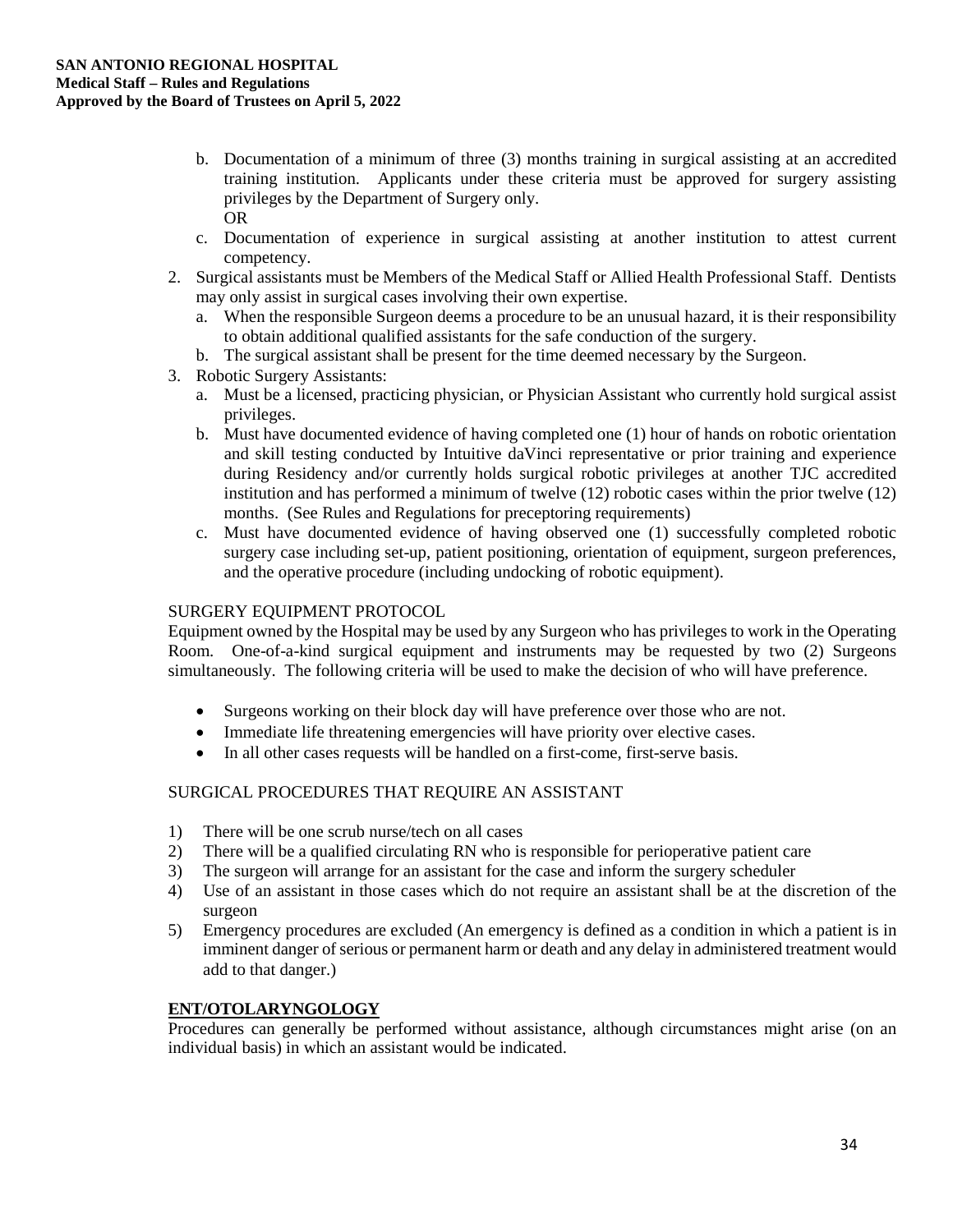### **OPHTHALMOLOGICAL PROCEDURES:**

Procedures can generally be performed without assistance, although circumstances might arise (on an individual basis) in which an assistant would be indicated.

## **NEUROSURGICAL PROCEDURES:**<br>1.85 Craniotomy for aneurysn

- Craniotomy for aneurysms; elective
- 1.90 Craniotomy for AVM; elective

#### **UROLOGICAL PROCEDURES:**

- 6.55 Radical Retroperitoneal Lymphadenectomy
- 7.30 Prostatectomy Suprapubic Radical
- 7.35 Prostatectomy Suprapubic Simple
- 7.40 Prostatectomy Retropubic Radical
- 7.45 Prostatectomy Retropubic Simple
- 7.50 Prostatectomy Perineal
- 7.70 Any non-endoscopic prostatectomy
- 8.40 Pelvic Lymph Node Dissection
- 8.50 Laparoscopic Lymphadenectomy
- 1.20 Nephrolithotomy<br>1.30 Nephrectomy
- Nephrectomy
- 2.40 Ileal Loop Urinary Diversion
- 4.00 Robotic Surgery

#### **GENERAL SURGICAL PROCEDURES:**

- 1.35 Abdominoperineal resection
- 2.25 Hepatectomy/partial
- 2.30 Hepatectomy/lobectomy<br>2.35 Hepatectomy/segmentect
- Hepatectomy/segmentectomy
- 2.40 Biliary tract surgery
- 2.75 Radical pelvic surgery
- 3.62 Esophagogastrectomy
- 4.40 Pulmonary resection/pneumonectomy
- 4.45 Pulmonary resection/lobectomy
- 4.50 Pulmonary resection/segmentectomy
- 4.55 Pulmonary resection/wedge
- 4.60 Pulmonary resection/sleeve

#### **CARDIOVASCULAR/CARDIAC CATH/VASCULAR PRIVILEGES**

- 1.05 Exploratory Cardiotomy
- 1.15 Cardiorrhaphy
- 1.30 Indirect myocardial revascularization
- 1.35 Ligation & Division of patient ductus
- 1.40 Resection, aortic co-arctation
- 1.45 Cardiotomy/repair septal defects
- 1.50 Cardiotomy/valvuloplasty, valvotomy or insertion of prosthetic valve
- 1.55 Coronary endarterectomy/endarterotomy
- 1.60 Aortocoronary bypass
- 1.65 Excision myocardial aneurysm
- 1.70 Excision intracardiac tumor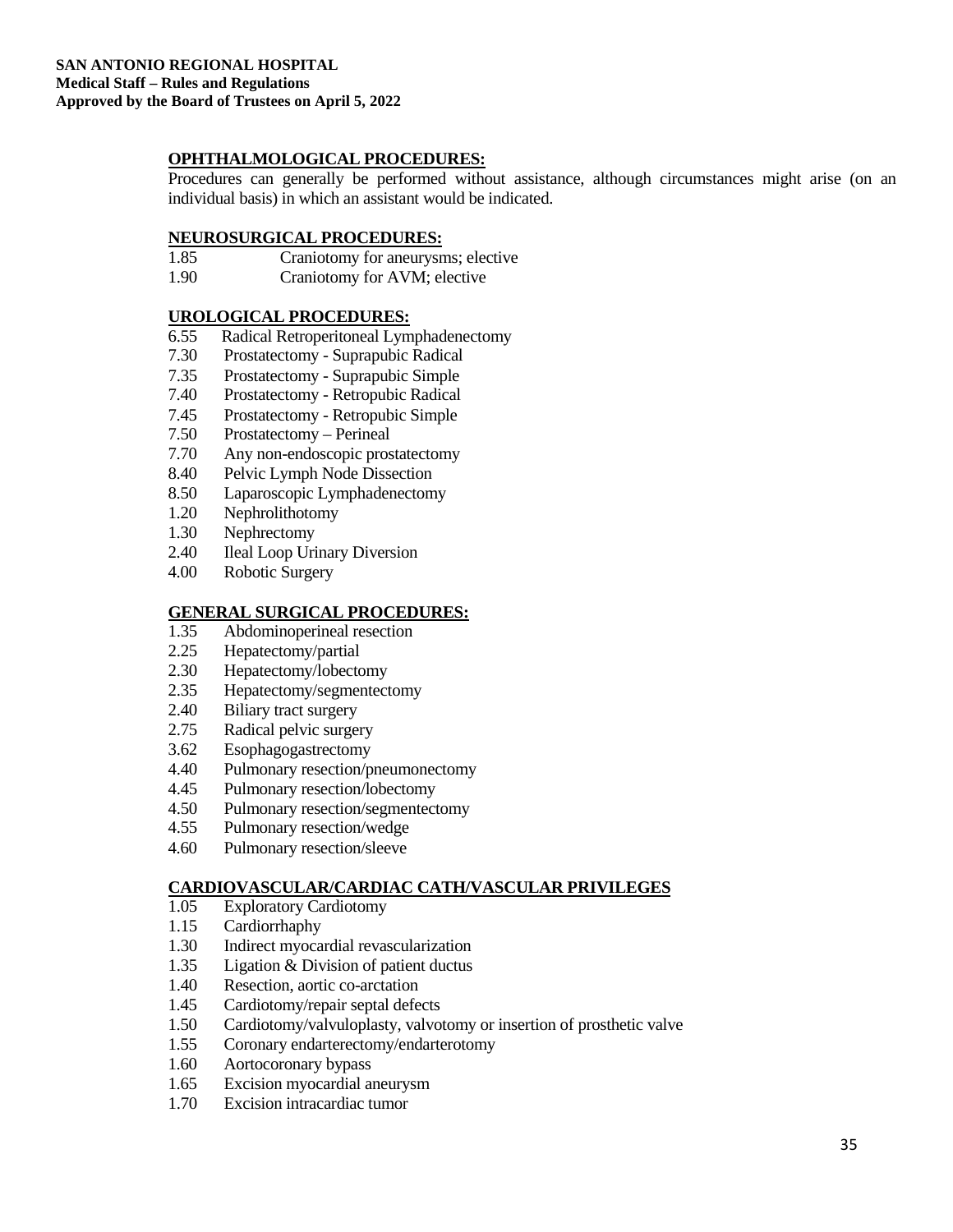- 2.10 Arterial embolectomy/thoracic aorta
- 2.20 Thromboendarterectomy or bypass/thoracic arch & branches
- 2.30 Thromboendarterectomy or bypass/thoracic aorta
- 2.40 Resection aneurysm renal, mesenteric, hepatic
- 2.50 Resection aneurysm thoraco abd. aorta<br>2.60 Resection aneurysm pulmonary artery
- Resection aneurysm pulmonary artery
- 2.70 Arteriorrhaphy/thor.aorta/branches<br>2.80 Venous thrombectomy/chest
- Venous thrombectomy/chest
- 2.90 Portal shunt<br>3.00 Splenic shun
- Splenic shunt

#### **PLASTIC AND RECONSTRUCTIVE SURGERY:**

Procedures can generally be performed without assistance, although circumstances might arise (on an individual basis) in which an assistant would be indicated.

### **OB/GYN PROCEDURES**

- 1.00 Cesarean Section<br>2.00 Hysterectomy: at
- 2.00 Hysterectomy; at surgeons' discretion<br>3.00 Ovarian Cancer Debulking
- Ovarian Cancer Debulking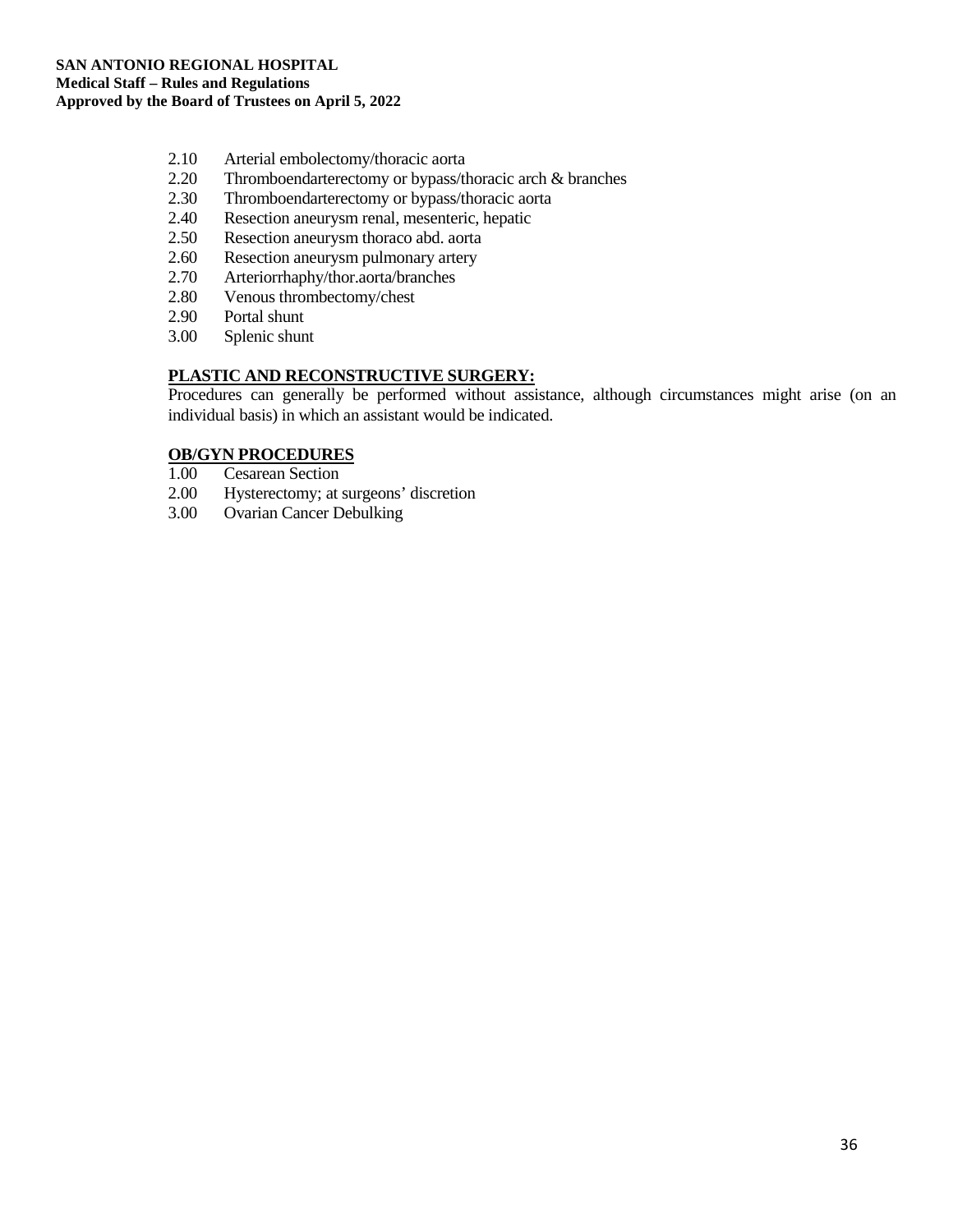#### **APPENDIX A**

#### Catheter-Based Peripheral Vascular Interventions:

The practitioner must meet the minimum criteria as defined for their respective department.

The granting of these privileges will be by the respective Department Chairman of the applicant. Only those physicians in the following fields qualify for consideration: Interventional Cardiologists, Interventional Radiologists, and Vascular Surgeons.

Catheter based interventional procedures on extracranial or intracranial vessels are excluded from this consideration and shall have no change in present status of the granting of privileges.

The physician performing peripheral catheter-based intervention procedures should have the following minimal training and skill required for competency. The Department Chair shall, after consulting with the respective Division Chair when appropriate, shall determine, and based upon the evidence provided by the applicant, if the applicant has fulfilled the requirements listed below.

For those physicians with fellowship training in catheter-based interventional procedures, minimum criteria are as follows:

#### Formal Training to Achieve Competence in Peripheral Catheter Based Interventions

#### Training requirements for cardiovascular physicians:

- Duration of training\*—12 months
- Diagnostic coronary angiograms  $\neq$  300 cases (200 as the primary operator)
- Diagnostic peripheral angiograms 100 cases (50 as primary operator)
- Peripheral interventional cases  $\delta$  50 cases (25 as primary operator)

#### Training requirements for interventional radiologists:

- Duration of training  $\pm$  -12 months
- Diagnostic peripheral angiograms—100 cases (50 as primary operator)
- Peripheral interventional cases  $\delta$  50 cases (25 as primary operator)

#### Training requirements for vascular surgeons:

- Duration of training  $-12$  months  $\mathbb{I}$
- Diagnostic peripheral angiograms<sup>1</sup>—100 cases (50 as primary operator)
- Peripheral interventional cases<sup>§</sup>—50 cases (25 as primary operator)
- Aortic aneurysm endografts—10 cases (5 as primary operator)